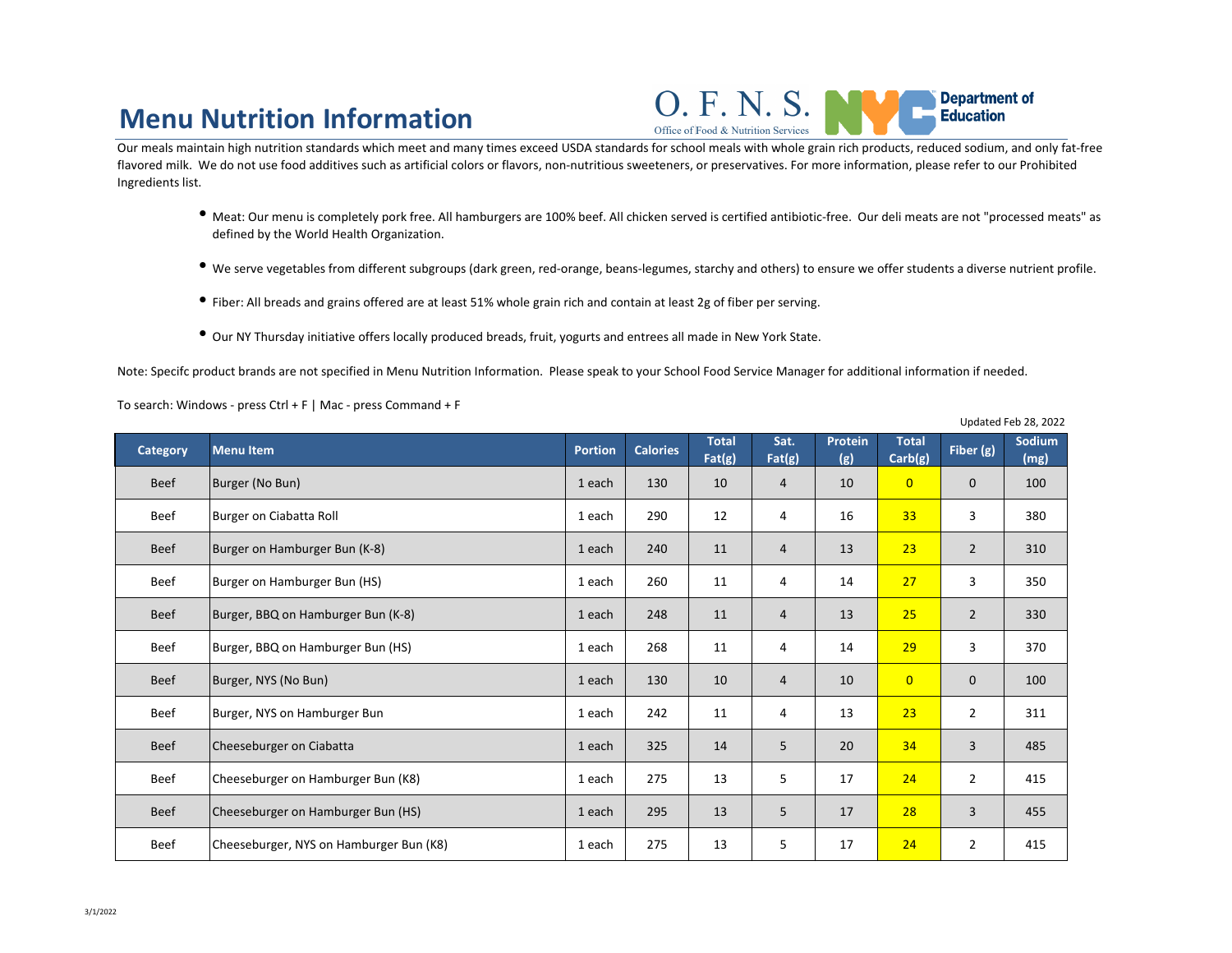| <b>Category</b> | <b>Menultem</b>                         | <b>Portion</b> | <b>Calories</b> | <b>Total</b><br>Fat(g) | Sat.<br>Fat(g)   | Protein<br>(g) | <b>Total</b><br>Carb(g) | Fiber (g)      | Sodium<br>(mg) |
|-----------------|-----------------------------------------|----------------|-----------------|------------------------|------------------|----------------|-------------------------|----------------|----------------|
| <b>Beef</b>     | Cheeseburger, NYS on Hamburger Bun (HS) | 1 each         | 297             | 14                     | 5                | 18             | 28                      | $\overline{3}$ | 465            |
| <b>Beef</b>     | Jamaican Style Beef Patty               | 1 each         | 300             | 4                      | $\mathsf{3}$     | 23             | 43                      | 6              | 330            |
| <b>Beef</b>     | <b>Meatloaf with Gravy</b>              | 1 each         | 141             | 10                     | $\overline{4}$   | 10             | $\overline{2}$          | $\overline{0}$ | 238            |
| <b>Beef</b>     | Taco, Cheesy Beef Crunchy               | 1 each         | 264             | 13                     | $\overline{4}$   | 18             | 21                      | 6              | 378            |
| <b>Beef</b>     | Tacos, Beef Bite Size                   | 1 each         | 264             | 9                      | $\overline{4}$   | 18             | 27                      | 6              | 593            |
| <b>Beef</b>     | Taco Meat                               | 3 oz           | 89              | $\overline{2}$         | $\mathbf{1}$     | 12             | $6 \overline{6}$        | 3              | 214            |
| <b>Bread</b>    | Bagel, Cinnamon Raisin, 2 oz            | 1 each         | 150             | $\mathbf{1}$           | $\theta$         | 6              | 31                      | $\overline{3}$ | 130            |
| <b>Bread</b>    | Bagel, Cinnamon Raisin, 3 oz            | 1 each         | 220             | $\mathbf{1}$           | $\mathbf 0$      | $\overline{7}$ | 45                      | 5              | 170            |
| <b>Bread</b>    | Bagel, Plain, 2 oz                      | 1 each         | 150             | $\mathbf{1}$           | $\overline{0}$   | 6              | 30                      | $\overline{4}$ | 150            |
| <b>Bread</b>    | Bagel, Plain, 3 oz                      | 1 each         | 220             | $\mathbf{1}$           | $\mathbf 0$      | 9              | 44                      | 5              | 180            |
| <b>Bread</b>    | Bagel Stick, 7 Grain (multigrain)       | 2 each         | 150             | $\mathbf{1}$           | $\boldsymbol{0}$ | 6              | 30                      | 6              | 140            |
| <b>Bread</b>    | <b>Bagel Stick, Blueberry</b>           | 2 each         | 150             | $\mathbf{1}$           | $\mathbf 0$      | $6\,$          | 30                      | $\overline{4}$ | 140            |
| <b>Bread</b>    | Bagel Stick, Cinnamon Raisin            | 2 each         | 160             | $\mathbf{1}$           | $\theta$         | 6              | 34                      | $\overline{4}$ | 160            |
| <b>Bread</b>    | <b>Bagel Stick, Cranberry</b>           | 2 each         | 160             | $\mathbf{1}$           | $\mathbf 0$      | $6\,$          | 32                      | 6              | 110            |
| <b>Bread</b>    | <b>Bagel Stick, French Toast</b>        | 2 each         | 150             | $\mathbf{1}$           | $\mathbf{0}$     | 6              | 30                      | 6              | 140            |
| <b>Bread</b>    | Bagel Stick, Plain                      | 2 each         | 165             | $\mathbf{1}$           | $\mathbf 0$      | $6\,$          | 33                      | $\overline{4}$ | 165            |
| <b>Bread</b>    | Bagel Stick, Poppy                      | 2 each         | 160             | $\mathbf{1}$           | $\theta$         | 6              | 32                      | $\overline{4}$ | 160            |
| <b>Bread</b>    | Biscuit, Buttermilk                     | 1 each         | 180             | 5                      | $\mathbf 0$      | 4              | 28                      | $\overline{2}$ | 160            |
| <b>Bread</b>    | <b>Bread Knot</b>                       | 1 each         | 70              | $\mathbf{1}$           | $\theta$         | $\overline{2}$ | 14                      | $\mathbf{1}$   | 130            |
| <b>Bread</b>    | Bread Knot, Seasoned                    | 1 each         | 95              | $\overline{3}$         | $\mathbf 0$      | $\overline{2}$ | 14                      | $\mathbf{1}$   | 142            |
| <b>Bread</b>    | Bread Knot, Garlic                      | 1 each         | 100             | $\overline{3}$         | $\boldsymbol{0}$ | $\overline{2}$ | <b>15</b>               | $\mathbf{1}$   | 168            |
| <b>Bread</b>    | Breadstick, Warm                        | 1 each         | 90              | $\mathbf 0$            | $\mathbf 0$      | $\mathsf{3}$   | <b>19</b>               | $\overline{2}$ | 150            |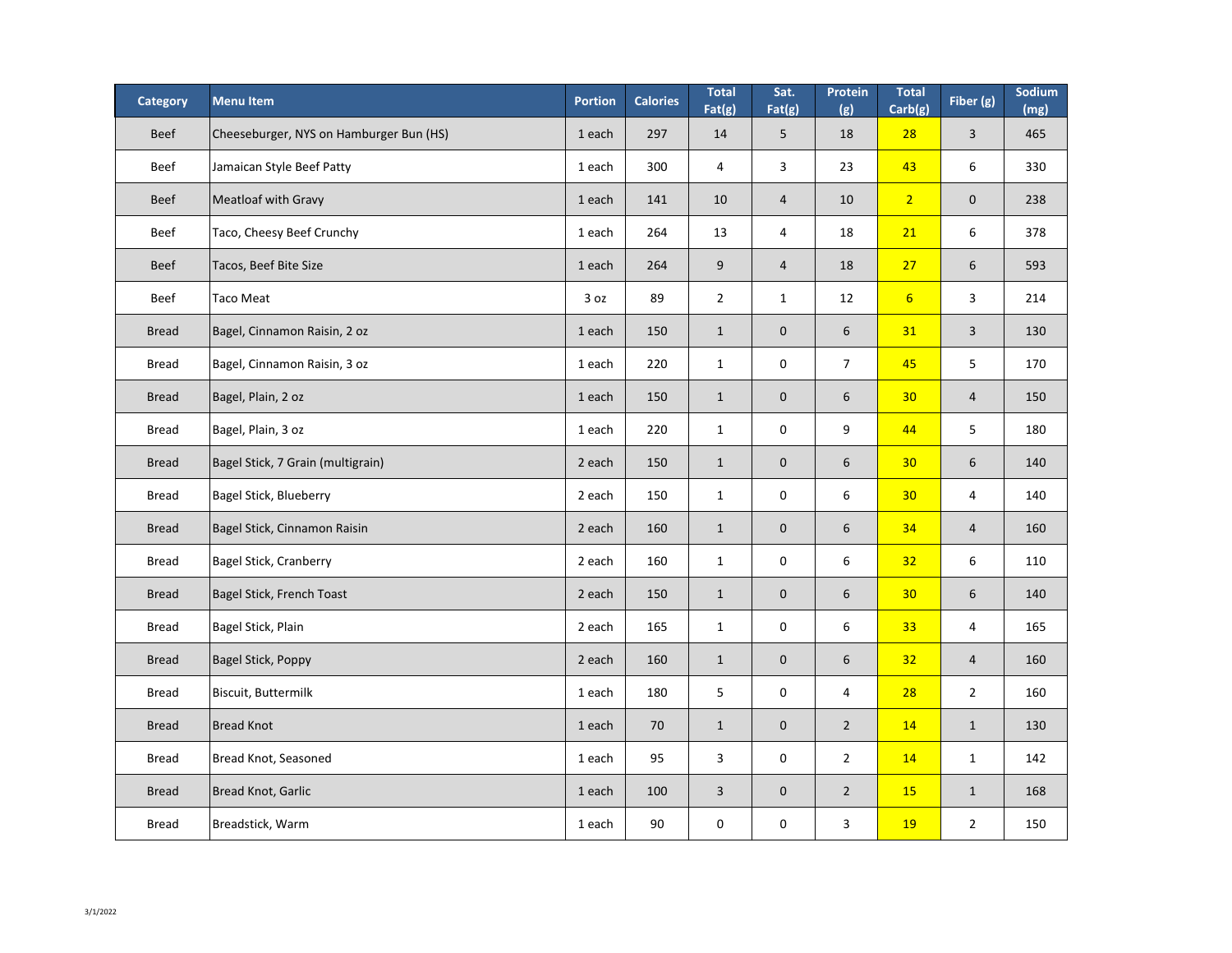| <b>Category</b>  | <b>Menu Item</b>                                                                          | <b>Portion</b> | <b>Calories</b> | <b>Total</b><br>Fat(g) | Sat.<br>Fat(g)   | <b>Protein</b><br>(g) | <b>Total</b><br>Carb(g) | Fiber (g)        | Sodium<br>(mg) |
|------------------|-------------------------------------------------------------------------------------------|----------------|-----------------|------------------------|------------------|-----------------------|-------------------------|------------------|----------------|
| <b>Bread</b>     | <b>Cheesy Garlic Bread</b>                                                                | 2 each         | 520             | 27                     | 11               | 24                    | 46                      | 8                | 1000           |
| <b>Bread</b>     | Ciabatta Roll                                                                             | 1 each         | 160             | $\overline{2}$         | $\mathbf 0$      | $6\,$                 | 33                      | $\mathsf{3}$     | 280            |
| <b>Bread</b>     | <b>Crackers</b>                                                                           | 1 pack         | 32              | $\mathbf{1}$           | $\theta$         | $\mathbf{1}$          | 5 <sub>5</sub>          | $\mathbf{1}$     | 60             |
| <b>Bread</b>     | Croissant                                                                                 | 1 each         | 140             | 5                      | $\overline{2}$   | 4                     | 17                      | $\mathsf{3}$     | 125            |
| <b>Bread</b>     | Dinner Roll                                                                               | 1 each         | 80              | $\boldsymbol{0}$       | $\boldsymbol{0}$ | 3                     | <b>18</b>               | $\overline{2}$   | 140            |
| <b>Bread</b>     | <b>English Muffin</b>                                                                     | 1 each         | 120             | $\mathbf{1}$           | $\mathbf 0$      | $6\,$                 | 24                      | $\mathsf{3}$     | 170            |
| <b>Bread</b>     | Flat Bread, Frozen                                                                        | 1 each         | 120             | $\overline{3}$         | $\mathbf{1}$     | $\overline{4}$        | 22                      | $\overline{3}$   | 260            |
| <b>Bread</b>     | Flat Bread, Fresh                                                                         | 1 each         | 130             | $\mathbf{1}$           | $\mathbf 0$      | $6\,$                 | 27                      | $\overline{4}$   | 250            |
| <b>Bread</b>     | <b>Garlic Toast</b>                                                                       | 1 each         | 80              | $\overline{4}$         | $\mathbf{1}$     | $\overline{2}$        | <b>11</b>               | $\overline{2}$   | 150            |
| <b>Bread</b>     | Hamburger Bun (K8)                                                                        | 1 each         | 110             | $\mathbf{1}$           | $\mathbf 0$      | $\mathbf{3}$          | 23                      | $\overline{2}$   | 210            |
| <b>Bread</b>     | Hamburger Bun (HS)                                                                        | 1 each         | 130             | $\overline{2}$         | $\boldsymbol{0}$ | 4                     | 27                      | $\mathbf{3}$     | 250            |
| <b>Bread</b>     | Hero Roll 5"                                                                              | 1 each         | 140             | $\overline{2}$         | $\boldsymbol{0}$ | 5                     | 28                      | $\overline{3}$   | 125            |
| <b>Bread</b>     | Kaiser/Vienna Roll 5"                                                                     | 1 each         | 220             | $\overline{2}$         | $\boldsymbol{0}$ | 9                     | 44                      | $\overline{4}$   | 190            |
| <b>Bread</b>     | Sliced Bread                                                                              | 1 slice        | 60              | $\mathbf{1}$           | $\mathbf 0$      | $\overline{2}$        | 14                      | $\overline{2}$   | 135            |
| <b>Bread</b>     | Wrap, 6.25"                                                                               | 1 each         | 100             | $\overline{3}$         | $\theta$         | $\overline{3}$        | <b>18</b>               | $\overline{2}$   | 95             |
| <b>Bread</b>     | Wrap, 9"                                                                                  | 1 each         | 170             | 5                      | $\overline{2}$   | $6\,$                 | 28                      | $\mathsf{3}$     | 180            |
| <b>Breakfast</b> | Breakfast Meal Kit #2<br>(Sunbutter Cup, Jelly, Grahams, Apple Juice)                     |                | 471             | 24                     | $\overline{3}$   | 11                    | 53                      | $\overline{7}$   | 306            |
|                  | - Sunbutter Cup                                                                           |                | 266             | 21                     | 3                | $\overline{7}$        | $\overline{7}$          | $\overline{4}$   | 160            |
|                  | - Jelly                                                                                   | 1 each         | 40              | $\boldsymbol{0}$       | $\mathbf 0$      | $\mathbf 0$           | 9                       | $\mathbf{0}$     | $\mathbf{0}$   |
|                  | <b>Honey Grahams</b>                                                                      |                | 110             | 3                      | $\mathbf 0$      | $\overline{2}$        | 20                      | $\overline{2}$   | 140            |
|                  | - Apple Juice                                                                             |                | 60              | $\overline{0}$         | $\boldsymbol{0}$ | $\mathbf 0$           | <b>15</b>               | $\overline{0}$   | 5 <sup>5</sup> |
| <b>Breakfast</b> | Breakfast Meal Kit #4 (Apple Cinnamon Cheerios, Honey<br>Grahams, Orange Tangerine Juice) |                | 280             | 5                      | 0.5              | $\overline{4}$        | 57                      | $\overline{4}$   | 260            |
|                  | - Apple Cinnamon Cheerios                                                                 |                | 110             | $\overline{2}$         | $\boldsymbol{0}$ | $\overline{2}$        | 22                      | $\overline{2}$   | 110            |
|                  | - Honey Grahams                                                                           | 1 each         | 110             | 3                      | $\boldsymbol{0}$ | $\overline{2}$        | 20                      | $2 \overline{ }$ | 140            |
|                  | - Orange Tangerine Juice                                                                  |                | 60              | $\overline{0}$         | 0                | $\mathbf 0$           | <b>15</b>               | 0                | 10             |
|                  |                                                                                           |                |                 |                        |                  |                       |                         |                  |                |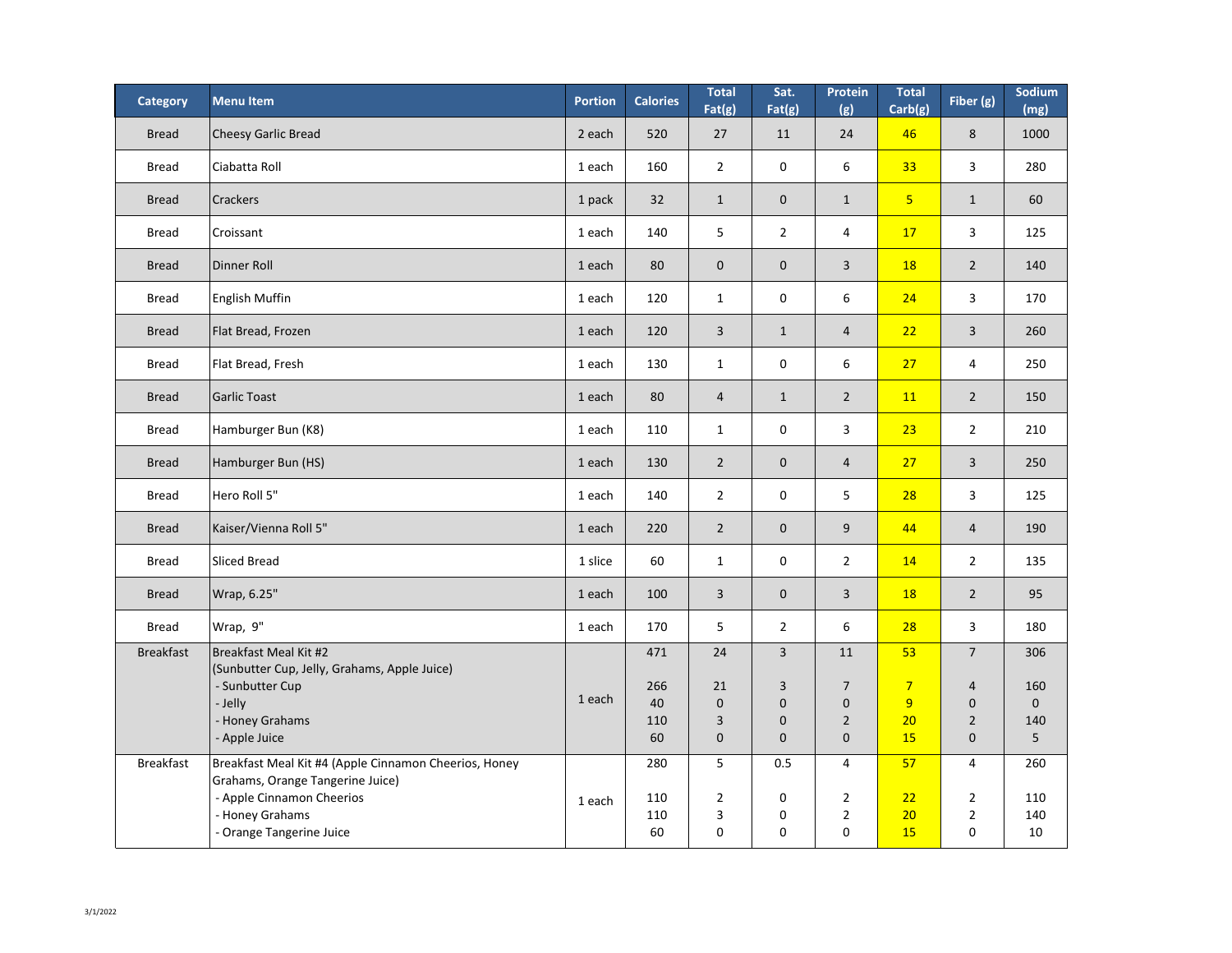| <b>Category</b>  | <b>Menu Item</b>                                                                                                              | <b>Portion</b> | <b>Calories</b>         | <b>Total</b><br>Fat(g)                       | Sat.<br>Fat(g)                                     | Protein<br>(g)                                                    | <b>Total</b><br>Carb(g)     | Fiber (g)                                                          | Sodium<br>(mg)         |
|------------------|-------------------------------------------------------------------------------------------------------------------------------|----------------|-------------------------|----------------------------------------------|----------------------------------------------------|-------------------------------------------------------------------|-----------------------------|--------------------------------------------------------------------|------------------------|
| <b>Breakfast</b> | Breakfast Meal Kit #5<br>(Fruity Cheerios, Honey Grahams, Apple Juice)<br>- Fruity Cheerios<br>- Honey Grahams<br>Apple Juice | 1 each         | 290<br>120<br>110<br>60 | 5<br>$\overline{2}$<br>3<br>$\boldsymbol{0}$ | 0.5<br>$\mathbf{0}$<br>$\mathbf 0$<br>$\mathbf{0}$ | $\overline{4}$<br>$\overline{2}$<br>$\overline{2}$<br>$\mathbf 0$ | 61<br>25<br>20<br><b>15</b> | $\overline{4}$<br>$\overline{2}$<br>$\overline{2}$<br>$\mathbf{0}$ | 300<br>140<br>140<br>5 |
| <b>Breakfast</b> | Cereal, Frosted Mini-Wheats                                                                                                   | 1 each         | 100                     | $\boldsymbol{0}$                             | $\mathbf 0$                                        | 3                                                                 | 24                          | 3                                                                  | $\mathbf 0$            |
| <b>Breakfast</b> | Cereal, Granola, Apple Cinnamon                                                                                               | 1 each         | 110                     | 3                                            | $\theta$                                           | $\overline{2}$                                                    | 22                          | $\overline{2}$                                                     | $\mathbf{0}$           |
| <b>Breakfast</b> | Cereal, Multigrain Toasted Oats                                                                                               | 1 each         | 100                     | $\overline{2}$                               | $\mathbf 0$                                        | 3                                                                 | <b>18</b>                   | $\overline{2}$                                                     | 120                    |
| <b>Breakfast</b> | Cereal, Toasty-O's                                                                                                            | 1 each         | 110                     | $\overline{2}$                               | $\overline{0}$                                     | 3                                                                 | 20                          | $\overline{3}$                                                     | 140                    |
| <b>Breakfast</b> | Cereal, Cinnamon Flakes                                                                                                       | 1 each         | 100                     | $\mathbf 0$                                  | $\mathbf 0$                                        | $\overline{2}$                                                    | 24                          | $\overline{3}$                                                     | 170                    |
| <b>Breakfast</b> | Cereal, Granola, Blueberry                                                                                                    | 1 each         | 110                     | 3                                            | $\theta$                                           | $\overline{2}$                                                    | 22                          | $\overline{2}$                                                     | $\mathbf{0}$           |
| <b>Breakfast</b> | <b>Hot Cinnamon Knot</b>                                                                                                      | 1 each         | 91                      | $\overline{2}$                               | $\mathbf 0$                                        | $\overline{2}$                                                    | <b>15</b>                   | $\mathbf{1}$                                                       | 132                    |
| <b>Breakfast</b> | Cinnamon Crumble Breakfast Bread                                                                                              | 1 each         | 310                     | 12                                           | $\overline{2}$                                     | 5                                                                 | 48                          | $\overline{2}$                                                     | 290                    |
| <b>Breakfast</b> | Cinnamon Twist                                                                                                                | 1 each         | 270                     | 10                                           | 5                                                  | 5                                                                 | 28                          | $\mathbf{3}$                                                       | 160                    |
| <b>Breakfast</b> | Mini Loaf, Banana Yogurt                                                                                                      | 1 each         | 270                     | 8                                            | $\overline{2}$                                     | $\overline{4}$                                                    | 36                          | $\mathbf{3}$                                                       | 45                     |
| <b>Breakfast</b> | Mini Loaf, Blueberry Yogurt                                                                                                   | 1 each         | 230                     | 6                                            | $\mathbf{1}$                                       | 4                                                                 | 36                          | $\mathbf{3}$                                                       | 45                     |
| <b>Breakfast</b> | Mini Loaf, Carrot Cheese                                                                                                      | 1 each         | 250                     | 8                                            | $\overline{2}$                                     | 4                                                                 | 36                          | $\overline{3}$                                                     | 45                     |
| <b>Breakfast</b> | Mini Loaf, Honey Corn                                                                                                         | 1 each         | 275                     | 8                                            | $\overline{2}$                                     | 4                                                                 | 36                          | 3                                                                  | 45                     |
| <b>Breakfast</b> | Mini Loaf, Very Berry                                                                                                         | 1 each         | 260                     | $\overline{7}$                               | $\mathbf{1}$                                       | 4                                                                 | 36                          | $\overline{3}$                                                     | 180                    |
| <b>Breakfast</b> | Mini Loaf, Zucchini Carrot                                                                                                    | 1 each         | 240                     | 5                                            | $\mathbf 0$                                        | 4                                                                 | 36                          | 3                                                                  | 45                     |
| <b>Breakfast</b> | Muffin, Apple Cinnamon                                                                                                        | 1 each         | 250                     | 8                                            | $\overline{2}$                                     | 4                                                                 | 36                          | $\overline{3}$                                                     | 45                     |
| <b>Breakfast</b> | Muffin, Blueberry Yogurt                                                                                                      | 1 each         | 230                     | 6                                            | $\mathbf{1}$                                       | 4                                                                 | 36                          | $\overline{3}$                                                     | 45                     |
| <b>Breakfast</b> | Muffin, Banana Yogurt                                                                                                         | 1 each         | 270                     | 6                                            | $\mathbf{1}$                                       | 4                                                                 | 36                          | $\overline{3}$                                                     | 45                     |
| <b>Breakfast</b> | Muffin, Honey Corn                                                                                                            | 1 each         | 275                     | $\overline{7}$                               | $\mathbf{1}$                                       | 4                                                                 | 36                          | 3                                                                  | 45                     |
| <b>Breakfast</b> | Muffin, Sweet Potato Oatmeal                                                                                                  | 1 each         | 260                     | 8                                            | $\mathbf{1}$                                       | 5                                                                 | 44                          | $\overline{3}$                                                     | 220                    |
| <b>Breakfast</b> | Oatmeal (with Milk, Brown Sugar & Cinnamon)                                                                                   | $3/4$ cup      | 201                     | 3                                            | $\mathbf{1}$                                       | 8                                                                 | 35                          | 4                                                                  | 154                    |
| <b>Breakfast</b> | Oatmeal (vegan)                                                                                                               | $3/4$ cup      | 161                     | $\overline{2}$                               | $\theta$                                           | 6                                                                 | 30 <sub>2</sub>             | $\overline{4}$                                                     | 112                    |
| <b>Breakfast</b> | Omelet, Cheese                                                                                                                | 1 each         | 130                     | 10                                           | 4                                                  | $\overline{7}$                                                    | $\mathbf{1}$                | $\mathbf 0$                                                        | 300                    |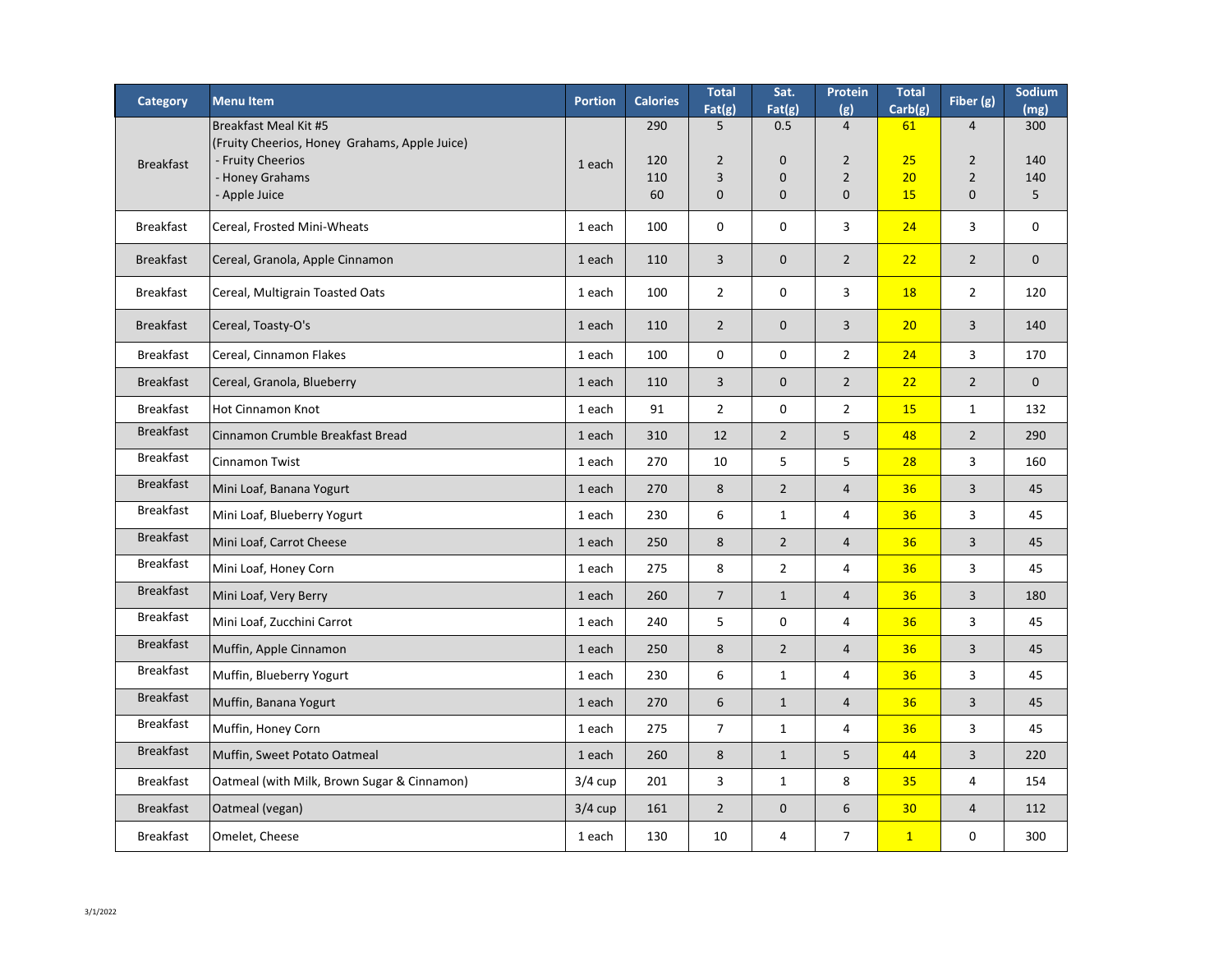| <b>Category</b>                          | <b>Menultem</b>                                                                               | <b>Portion</b> | <b>Calories</b> | <b>Total</b><br>Fat(g) | Sat.<br>Fat(g) | <b>Protein</b><br>(g) | <b>Total</b><br>Carb(g) | Fiber (g)      | Sodium<br>(mg) |
|------------------------------------------|-----------------------------------------------------------------------------------------------|----------------|-----------------|------------------------|----------------|-----------------------|-------------------------|----------------|----------------|
| <b>Breakfast</b>                         | Omelet, Plain                                                                                 | 1 each         | 60              | $\overline{4}$         | $\mathbf 1$    | $\overline{3}$        | $\mathbf{1}$            | $\mathbf 0$    | 110            |
| <b>Breakfast</b>                         | Pancakes, Buttermilk                                                                          | 2 each         | 160             | $\overline{2}$         | $\mathbf 0$    | $\mathbf{3}$          | 31                      | $\overline{2}$ | 55             |
| <b>Breakfast</b>                         | Pancakes, Cinnamon Burst                                                                      | 2 each         | 180             | $\overline{4}$         |                | $\overline{4}$        | 37                      | 3              | 85             |
| <b>Breakfast</b>                         | Pancakes, Mini Maple                                                                          | 2 each         | 210             | 6                      |                | 4                     | 38                      | $\overline{2}$ | 270            |
| <b>Breakfast</b>                         | <b>Waffle</b>                                                                                 | 1 each         | 65              | $\overline{2}$         | $\overline{0}$ | $2^{\circ}$           | 12                      | $\overline{2}$ | 150            |
| <b>Breakfast</b>                         | <b>Waffle, Mini Blueberry</b>                                                                 | 1 pkg          | 210             | 6                      | $\mathbf{1}$   | $\overline{4}$        | 37                      | 3              | 170            |
| <b>Breakfast</b><br>Sandwich             | <b>Breakfast Quesadilla</b>                                                                   | 1 each         | 331             | 14                     | 5              | 13                    | 36                      | 5              | 551            |
| <b>Breakfast</b><br>Sandwich             | <b>Cheese Omelet Wrap</b>                                                                     | 1 each         | 300             | 15                     | $\mathbf 0$    | 13                    | 29                      | $\overline{3}$ | 480            |
| <b>Breakfast</b><br>Sandwich             | Cheese Omelet w Salsa Wrap                                                                    | 1 each         | 310             | 15                     | 5              | 13                    | 31                      | $\overline{4}$ | 549            |
| <b>Breakfast</b><br>Sandwich             | Egg & Cheese on a Biscuit                                                                     | 1 each         | 275             | 11                     | $\overline{2}$ | 11                    | 30 <sub>o</sub>         | $\overline{2}$ | 375            |
| <b>Breakfast</b><br>Sandwich             | Egg & Cheese on Ciabatta                                                                      | 1 each         | 255             | 8                      | $\mathcal{P}$  | 13                    | 35                      | $\overline{3}$ | 495            |
| <b>Breakfast</b><br>Sandwich             | Egg & Cheese on an English Muffin                                                             | 1 each         | 215             | $\overline{7}$         | $\overline{2}$ | 13                    | 26                      | $\overline{3}$ | 385            |
| <b>Breakfast</b><br>Sandwich             | Egg & Cheese on a Hamburger Bun (pre-made)                                                    | 1 each         | 160             | $\overline{7}$         | $\overline{0}$ | 6                     | 20                      | $\overline{2}$ | 360            |
| <b>Breakfast</b><br>Sandwich             | Egg & Cheese on a Soft Roll (K-8)                                                             | 1 each         | 205             | $\overline{7}$         | $\overline{2}$ | 10                    | 25                      | $\overline{2}$ | 425            |
| <b>Breakfast</b><br>Sandwich             | Egg & Cheese on a Soft Roll (HS)                                                              | 1 each         | 225             | $\overline{7}$         | $2^{\circ}$    | 10                    | 29                      | $\overline{3}$ | 465            |
| <b>Breakfast</b><br>Sandwich             | <b>Specialty Breakfast Sandwich</b><br>(Turkey Sausage, Egg and Pancake Sandwich)             | 1 each         | 380             | 18                     | 6              | 17                    | 33                      | $\overline{4}$ | 536            |
| <b>Breakfast</b>                         | <b>Specialty Breakfast Sandwich</b>                                                           | 1 each         | 333             | 17                     | 5              | 17                    | 28                      | $\overline{4}$ | 595            |
| Sandwich<br><b>Breakfast</b>             | (Egg, Pesto, Mozzarella Cheese, and English Muffin)<br>Turkey Sausage & Egg on English Muffin | 1 each         | 270             | 11                     | $\mathbf{3}$   | 16                    | 26                      | 5              | 461            |
| Sandwich<br><b>Breakfast</b><br>Sandwich | Turkey Sausage, Egg, & Cheese on a Bagel (K8)                                                 | 1 each         | 337             | 13                     | $\overline{4}$ | 20                    | 33                      | 6              | 548            |
| <b>Breakfast</b><br>Sandwich             | Turkey Sausage, Egg, & Cheese on a Bagel (HS)                                                 | 1 each         | 405             | 13                     | $\overline{4}$ | 23                    | 47                      | $\overline{7}$ | 576            |
| <b>Breakfast</b><br>Sandwich             | Turkey Sausage, Egg & Cheese on a Soft Roll (K8)                                              | 1 each         | 295             | 13                     | $\overline{4}$ | 17                    | 26                      | $\overline{4}$ | 606            |
| <b>Breakfast</b><br>Sandwich             | Turkey Sausage, Egg & Cheese on a Soft Roll (HS)                                              | 1 each         | 315             | 14                     | 4              | 18                    | 30 <sub>o</sub>         | 5              | 645            |
| <b>Breakfast</b><br>Sandwich             | Turkey Sausage Crumble, Egg, & Cheese on a Ciabatta Roll                                      | 1 each         | 306             | 10                     | $\mathbf{3}$   | 18                    | 36                      | $\overline{3}$ | 768            |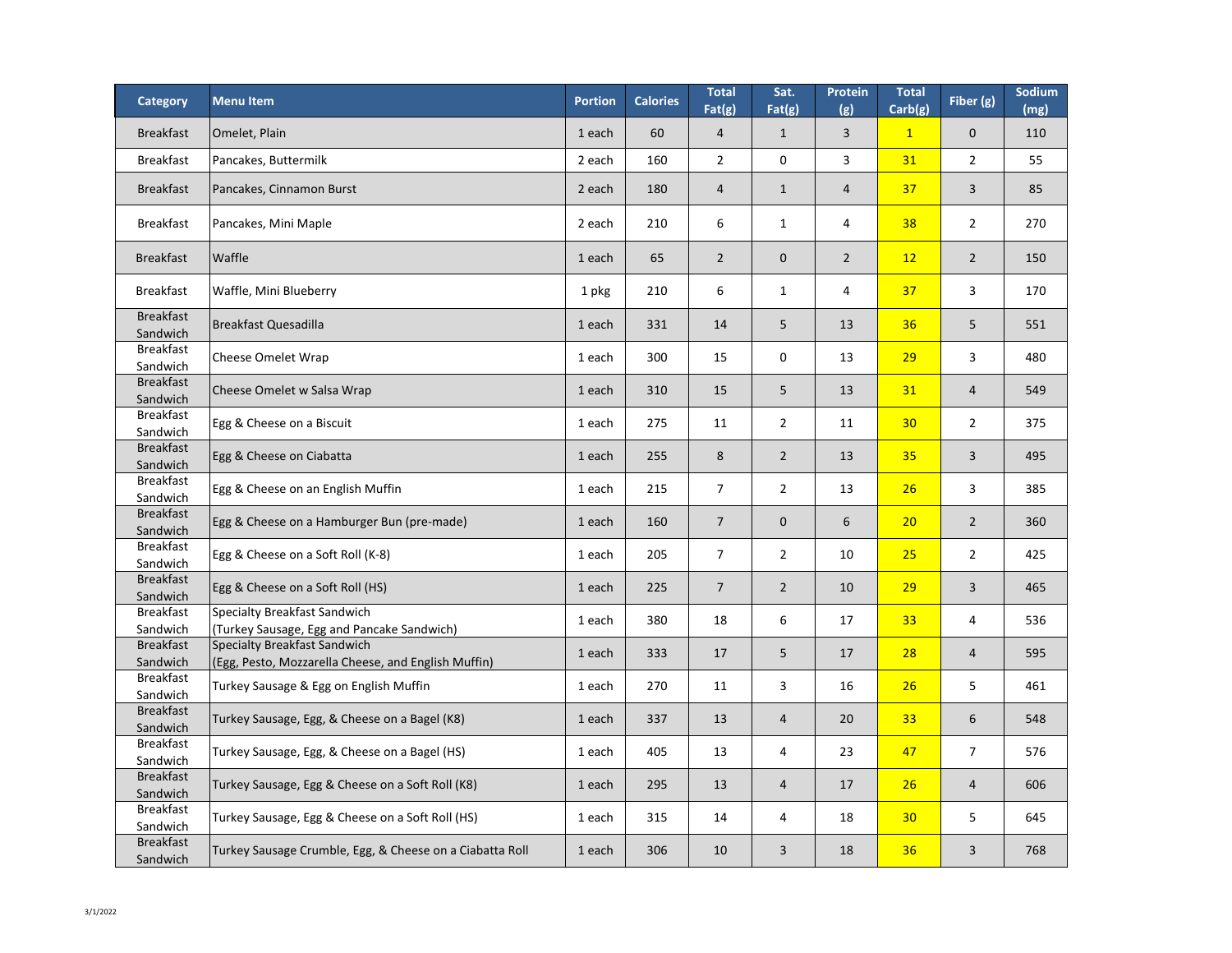| <b>Category</b>              | <b>Menultem</b>                                | <b>Portion</b>  | <b>Calories</b> | <b>Total</b><br>Fat(g) | Sat.<br>Fat(g) | Protein<br>(g) | <b>Total</b><br>Carb(g) | Fiber (g)        | Sodium<br>(mg) |
|------------------------------|------------------------------------------------|-----------------|-----------------|------------------------|----------------|----------------|-------------------------|------------------|----------------|
| <b>Breakfast</b><br>Sandwich | Turkey Sausage Crumble, Egg & Cheese on a Wrap | 1 each          | 316             | 13                     | $\overline{4}$ | 18             | 31                      | $\overline{3}$   | 668            |
| Cheese                       | American Cheese, Slices                        | 2 slices        | 70              | $\overline{4}$         | $\overline{3}$ | $\overline{7}$ | $\overline{2}$          | $\overline{0}$   | 310            |
| Cheese                       | Cheddar Cheese, Reduced Fat Mild, Slices       | 2 slices        | 90              | $\overline{7}$         | 5              | $\overline{7}$ | $\overline{0}$          | $\mathbf 0$      | 190            |
| Cheese                       | Cheddar Cheese, Shredded                       | $1/2$ oz        | 56              | 5                      | 3              | $\overline{4}$ | $\overline{0}$          | $\theta$         | 96             |
| Cheese                       | Cheese Stick, Cheddar                          | 1 <sub>oz</sub> | 90              | $\overline{7}$         | 5              | $\overline{7}$ | $\overline{0}$          | $\mathbf 0$      | 200            |
| Cheese                       | Cheese Stick, Colby Jack                       | 1 each          | 90              | 6                      | $\overline{4}$ | $\overline{7}$ | $\overline{0}$          | $\theta$         | 200            |
| Cheese                       | Cream Cheese, Plain (Individual Packet)        | 1 each          | 60              | $\overline{4}$         | $\overline{2}$ | 5              | $\overline{3}$          | $\mathbf 0$      | 90             |
| Cheese                       | Cream Cheese, Strawberry (individual packet)   | 1 each          | 60              | $\overline{3}$         | $\overline{2}$ | $\overline{4}$ | $\overline{4}$          | $\overline{0}$   | 75             |
| Cheese                       | Mozzarella Cheese, Shredded                    | 2 oz            | 90              | 6                      | 4              | $\overline{7}$ | $\mathbf{1}$            | $\mathbf 0$      | 210            |
| Cheese                       | Mozzarella String Cheese                       | 1 each          | 60              | $\overline{3}$         | $\overline{2}$ | $\overline{7}$ | $\mathbf{1}$            | $\overline{0}$   | 200            |
| Cheese                       | Parmesan Cheese                                | 1 Tbsp          | 20              | $\mathbf{1}$           | $\mathbf{1}$   | $\mathbf{1}$   | $\mathbf{1}$            | $\boldsymbol{0}$ | 90             |
| Cheese                       | Swiss Cheese, Reduced Fat, Slices              | 2 slices        | 90              | 6                      | $\overline{4}$ | 8              | $\mathbf{1}$            | $\theta$         | 115            |
| Chicken                      | Chicken, Baked Breaded Bites                   | 10 each         | 350             | 23                     | $6\,$          | 19             | <b>16</b>               | $\overline{2}$   | 360            |
| Chicken                      | Chicken, Breaded Patty                         | 1 each          | 210             | 9                      | $\overline{2}$ | 18             | <b>14</b>               | $\mathbf{1}$     | 420            |
| Chicken                      | Chicken, Breaded Patty, Spicy                  | 1 each          | 190             | 11                     | $\mathbf{3}$   | 13             | 12                      | $\mathbf{1}$     | 470            |
| Chicken                      | <b>Chicken Dumplings</b>                       | 5 each          | 190             | 5                      | $\mathbf{1}$   | 11             | 27                      | $\overline{3}$   | 482            |
| Chicken                      | <b>Chicken Drumstick with Peach BBQ Sauce</b>  | 1 each          | 287             | 12                     | $\mathbf{3}$   | 24             | <b>15</b>               | $\mathbf 0$      | 765            |
| Chicken                      | Chicken Breast with Peach BBQ Sauce            | 1 each          | 336             | 17                     | 10             | 29             | 14                      | $\mathbf{0}$     | 765            |
| Chicken                      | <b>Chicken Roasted Breast</b>                  | 1 each          | 270             | 16                     | 10             | 29             | $\boxed{1}$             | $\mathbf 0$      | 540            |
| Chicken                      | <b>Chicken Roasted Drumstick</b>               | 1 each          | 250             | 14                     | $\overline{4}$ | 28             | $\mathbf{1}$            | $\mathbf{0}$     | 470            |
| Chicken                      | <b>Chicken Roasted Thigh</b>                   | 1 each          | 320             | 24                     | $\overline{7}$ | 24             | $\overline{2}$          | $\mathbf 0$      | 470            |
| Chicken                      | Chicken Sliders, BBQ                           | 2 each          | 283             | 3                      | $\mathbf{1}$   | 23             | 39                      | $\overline{2}$   | 460            |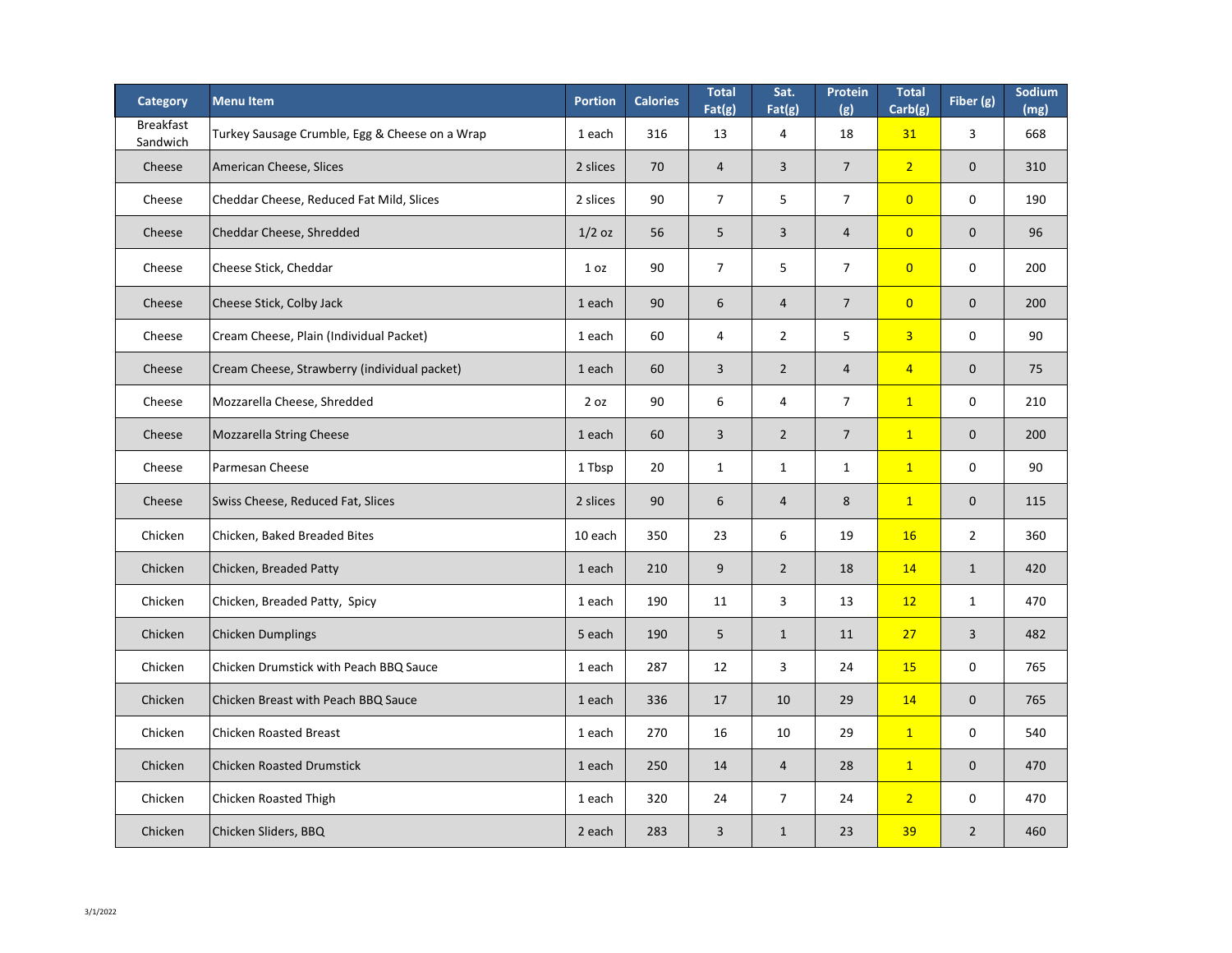| <b>Category</b> | <b>Menu Item</b>                                 | <b>Portion</b> | <b>Calories</b> | <b>Total</b><br>Fat(g) | Sat.<br>Fat(g) | Protein<br>(g)   | <b>Total</b><br>Carb(g) | Fiber (g)      | Sodium<br>(mg)   |
|-----------------|--------------------------------------------------|----------------|-----------------|------------------------|----------------|------------------|-------------------------|----------------|------------------|
| Chicken         | Chicken Tenders, Breaded                         | 3 each         | 220             | 12                     | 3              | 15               | <b>13</b>               | $2^{\circ}$    | 460              |
| Chicken         | Chicken Quesadilla                               | 1 each         | 347             | 16                     | $\overline{7}$ | 27               | 25                      | $\overline{4}$ | 472              |
| Chicken         | Crispy Chicken Parmigiana                        | 1 each         | 317             | 15                     | 6              | 25               | <b>18</b>               | 15             | 707              |
| Chicken         | Sweet and Sour Chicken Bowl with Grilled Chicken | 1 serving      | 370             | 6                      | $\mathbf{1}$   | 20               | 54                      | $\overline{4}$ | 520              |
| Chicken         | Stewed Chicken                                   | 1 each         | 315             | 23                     | 6              | 23               | $\overline{4}$          | $\mathbf{1}$   | 446              |
| Chicken         | Spiced Chicken                                   | 1 each         | 310             | 23                     | 6              | 23               | $\overline{2}$          | $\mathbf{0}$   | 819              |
| Chicken         | Teriyaki Chicken and Broccoli                    | 4 oz           | 150             | $\overline{2}$         | $\mathbf{1}$   | 20               | 12                      | $\overline{3}$ | 271              |
| Condiment       | Duck Sauce, (individual packet)                  | 1 each         | 20              | $\overline{0}$         | $\overline{0}$ | $\boldsymbol{0}$ | 5 <sup>1</sup>          | $\mathbf{0}$   | 90               |
| Condiment       | Hot Sauce (individual packet)                    | 1 each         | 15              | $\mathbf 0$            | $\overline{0}$ | $\mathbf 0$      | $\overline{4}$          | $\mathbf 0$    | 180              |
| Condiment       | Jelly, Grape (individual packet)                 | 1 each         | 40              | $\overline{0}$         | $\overline{0}$ | $\mathbf 0$      | 9                       | $\mathbf{0}$   | $\overline{0}$   |
| Condiment       | Ketchup                                          | 1 Tbsp         | 50              | $\mathbf 0$            | $\mathbf 0$    | $\boldsymbol{0}$ | 14                      | $\mathbf 0$    | $\boldsymbol{0}$ |
| Condiment       | Ketchup (individual packet)                      | 1 each         | 10              | $\overline{0}$         | $\overline{0}$ | $\boldsymbol{0}$ | $\overline{3}$          | $\mathbf 0$    | 85               |
| Condiment       | Mayonnaise (individual packet)                   | 1 each         | 50              | 5                      |                | $\boldsymbol{0}$ | 2 <sup>1</sup>          | $\mathbf 0$    | 75               |
| Condiment       | Mustard (individual packet)                      | 1 each         | 5               | $\mathbf 0$            | $\overline{0}$ | $\boldsymbol{0}$ | $\overline{0}$          | $\mathbf 0$    | 15               |
| Condiment       | Sweet Relish                                     | 1 Tbsp         | 15              | $\boldsymbol{0}$       | $\mathbf 0$    | $\boldsymbol{0}$ | $\overline{4}$          | $\mathbf 0$    | 180              |
| Condiment       | Table Syrup (individual packet)                  | 1 each         | 80              | $\overline{0}$         | $\overline{0}$ | $\boldsymbol{0}$ | 21                      | $\mathbf 0$    | 10               |
| Condiment       | Table Syrup (individual packet)                  | 1 each         | 100             | $\boldsymbol{0}$       | $\mathbf 0$    | $\boldsymbol{0}$ | 31                      | $\mathbf 0$    | 20               |
| Condiment       | <b>Tartar Sauce</b>                              | 1 Tbsp         | 44              | $\overline{2}$         | $\overline{0}$ | $\boldsymbol{0}$ | $\overline{3}$          | $\mathbf 0$    | 120              |
| Dressing        | Asian Sesame                                     | 2 Tbsp         | 130             | 11                     | $\overline{2}$ | $\boldsymbol{0}$ | 8 <sup>2</sup>          | $\mathbf 0$    | 290              |
| <b>Dressing</b> | Balsamic                                         | 2 Tbsp         | 100             | 9                      | $2^{\circ}$    | $\boldsymbol{0}$ | 5 <sup>1</sup>          | $\mathbf 0$    | 240              |
| <b>Dressing</b> | Caesar (No Buttermilk)                           | 2 Tbsp         | 140             | 14                     | $\overline{3}$ | $\overline{2}$   | 2 <sup>1</sup>          | $\mathbf 0$    | 176              |
| <b>Dressing</b> | Chipotle Ranch                                   | 2 Tbsp         | 120             | 12                     | $2^{\circ}$    | $\boldsymbol{0}$ | 3                       | $\mathbf{0}$   | 210              |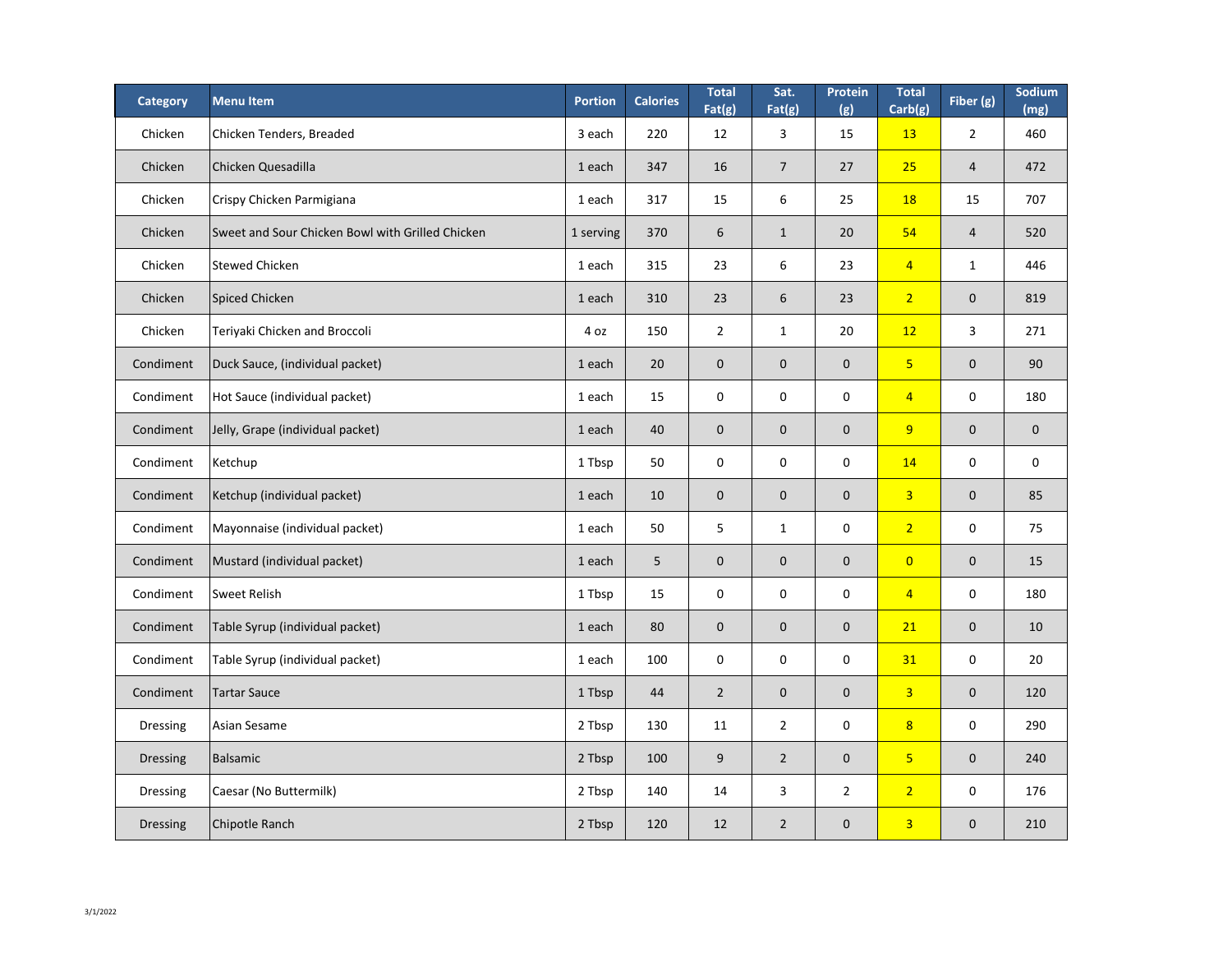| <b>Category</b> | <b>Menultem</b>                                          | <b>Portion</b> | <b>Calories</b> | <b>Total</b><br>Fat(g) | Sat.<br>Fat(g) | <b>Protein</b><br>(g) | <b>Total</b><br>Carb(g) | Fiber (g)      | Sodium<br>(mg) |
|-----------------|----------------------------------------------------------|----------------|-----------------|------------------------|----------------|-----------------------|-------------------------|----------------|----------------|
| <b>Dressing</b> | Chipotle Ranch (individual cup)                          | 1 each         | 120             | 12                     | $\overline{2}$ | $\mathbf 0$           | 3 <sup>1</sup>          | $\mathbf 0$    | 210            |
| <b>Dressing</b> | French (individual cup)                                  | 1 each         | 120             | 11                     | $\overline{2}$ | $\overline{0}$        | 5 <sub>1</sub>          | $\mathbf 0$    | 220            |
| <b>Dressing</b> | Honey Mustard (individual cup)                           | 1 each         | 80              | 5                      | $2^{\circ}$    | $\mathbf 0$           | 9                       | $\mathbf 0$    | 110            |
| <b>Dressing</b> | Ranch, (individual cup)                                  | 1 each         | 70              | 6                      | $\mathbf{1}$   | $\overline{0}$        | 5 <sub>1</sub>          | $\mathbf 0$    | 120            |
| Entrée          | Burrito Bowl w Grilled Chicken Strips and Mexicali Beans | 1 each         | 501             | 15                     | $\mathbf{1}$   | 24                    | 63                      | $\overline{7}$ | 823            |
| Entrée          | Fiesta Rice Bowl w Taco Meat, Cheddar Cheese, & Salsa    | 1 each         | 424             | 10                     | 5 <sup>1</sup> | 22                    | 62                      | $\overline{7}$ | 787            |
| Entrée          | Mashed Potato Bowl with Grilled Chicken                  | 1 serving      | 361             | 10                     | $\mathbf{1}$   | 20                    | 45                      | 5              | 836            |
| Entrée          | Mashed Potato Bowl with BBQ Beans                        | 1 serving      | 436             | 12                     | $\overline{3}$ | 18                    | 60                      | 12             | 1045           |
| Fish            | <b>Fish Breaded Patty (Pollock)</b>                      | 1 each         | 170             | 6                      | $\mathbf{1}$   | 11                    | 17                      | $\overline{2}$ | 240            |
| Fish            | <b>Fish &amp; Cheese Burrito</b>                         | 1 each         | 472             | 20                     | 9              | 24                    | 50 <sub>2</sub>         | $\overline{7}$ | 683            |
| Fish            | Fish & Cheese Sandwich (K8)                              | 1 each         | 332             | 10                     | $\overline{2}$ | 18                    | 42                      | 4              | 598            |
| Fish            | <b>Fish &amp; Cheese Sandwich (HS)</b>                   | 1 each         | 352             | 10                     | $2^{\circ}$    | 19                    | 46                      | 5              | 638            |
| Fish            | Southwest Fish & Cheese Sandwich (K8)                    | 1 each         | 320             | 9                      | $\overline{2}$ | 18                    | 41                      | $\overline{4}$ | 562            |
| Fish            | Southwest Fish & Cheese Sandwich (HS)                    | 1 each         | 339             | 10                     | $2^{\circ}$    | 19                    | 45                      | 5              | 602            |
| Fish            | Tuna Salad, Classic (No Bread)                           | $ #12$ scoop   | 121             | $\mathsf{3}$           | $\mathbf 0$    | 22                    | 2 <sup>1</sup>          | $\mathbf 0$    | 444            |
| Fish            | Tuna Salad, Healthy (No Bread)                           | $ #12$ scoop   | 139             | $\overline{7}$         | $\overline{0}$ | 23                    | $\overline{2}$          | $\mathbf{1}$   | 531            |
| Fish            | Tuna Salad, Tangy (No Bread)                             | $ #12$ scoop   | 111             | 4                      | $\mathbf 0$    | 23                    | $\mathbf{1}$            | $\mathbf 0$    | 262            |
| Fruit           | Apples                                                   | 1 each         | 61              | $\mathbf{0}$           | $\overline{0}$ | $\overline{0}$        | <b>16</b>               | 3              | $\mathbf{1}$   |
| Fruit           | Apple Slices (individual bag)                            | 1 bag          | 30              | $\mathbf 0$            | $\mathbf 0$    | $\mathbf 0$           | 8                       | $\mathbf{1}$   | $\mathbf 0$    |
| Fruit           | Apple Slices Grab and Go (cupped)                        | $1/2$ cup      | 42              | $\mathbf{0}$           | $\overline{0}$ | $\overline{0}$        | <b>11</b>               | $\mathbf{1}$   | $\mathbf{3}$   |
| Fruit           | Applesauce                                               | $1/2$ cup      | 60              | $\mathbf 0$            | $\mathbf 0$    | $\mathbf 0$           | <b>15</b>               | $\overline{2}$ | $\mathbf 0$    |
| Fruit           | Applesauce (individual cup)                              | 1 each         | 50              | $\overline{0}$         | $\overline{0}$ | $\overline{0}$        | 14                      | $\overline{2}$ | 10             |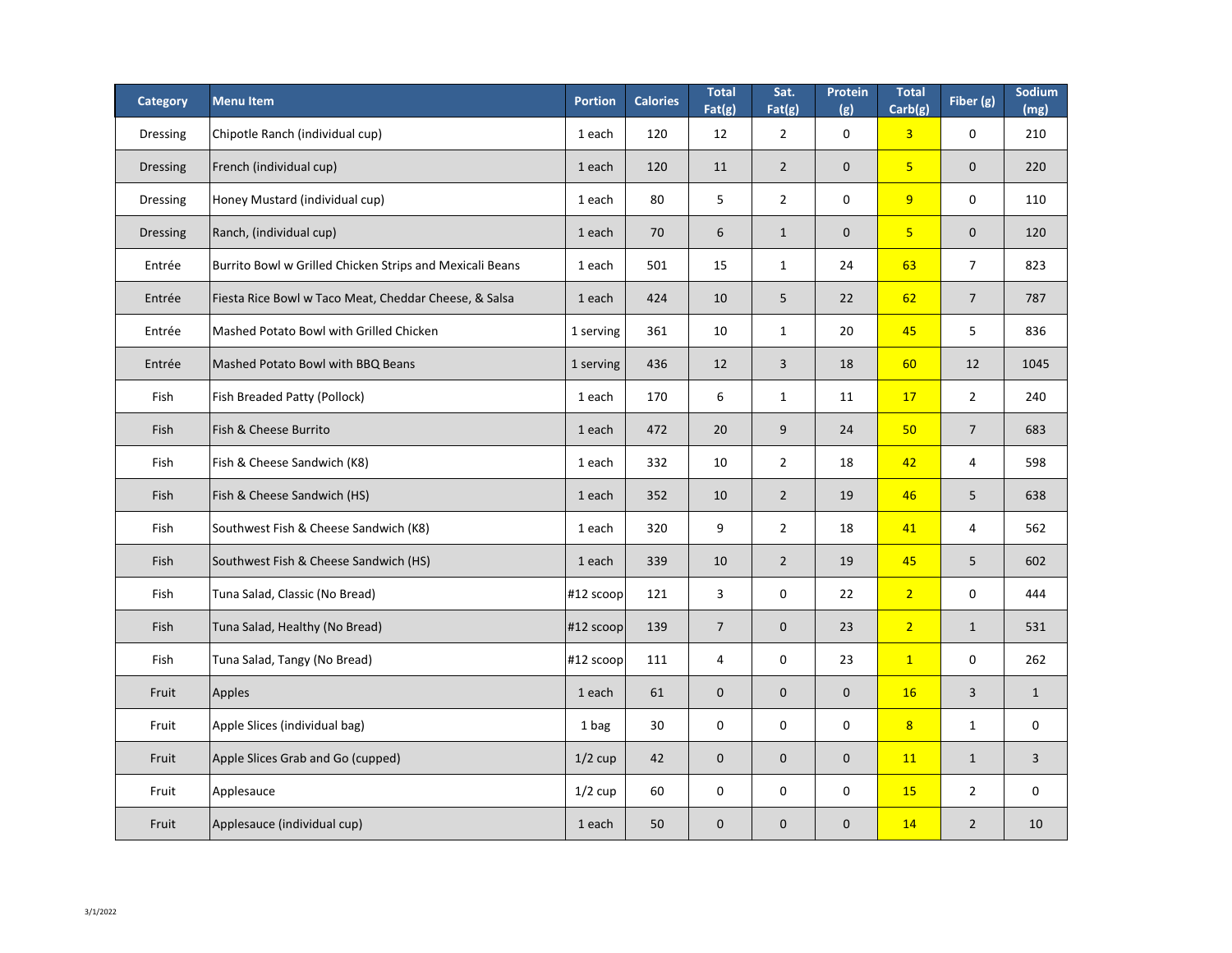| <b>Category</b> | <b>Menu Item</b>                               | <b>Portion</b> | <b>Calories</b> | <b>Total</b><br>Fat(g) | Sat.<br>Fat(g) | <b>Protein</b><br>(g) | <b>Total</b><br>Carb(g) | Fiber (g)      | Sodium<br>(mg) |
|-----------------|------------------------------------------------|----------------|-----------------|------------------------|----------------|-----------------------|-------------------------|----------------|----------------|
| Fruit           | Applesauce, Cherry (individual cup)            | 1 each         | 50              | $\mathbf 0$            | $\overline{0}$ | $\mathbf 0$           | 14                      | $\mathbf{1}$   | 15             |
| Fruit           | Applesauce, Peach (individual cup)             | 1 each         | 50              | $\overline{0}$         | $\overline{0}$ | $\overline{0}$        | 14                      | $\mathbf{1}$   | 15             |
| Fruit           | Applesauce, Strawberry Banana (individual cup) | 1 each         | 50              | $\mathbf 0$            | $\mathbf 0$    | $\mathbf 0$           | 14                      | $\mathbf{1}$   | 15             |
| Fruit           | Apricot                                        | 2 each         | 34              | $\overline{0}$         | $\overline{0}$ | $\mathbf{1}$          | 8 <sup>1</sup>          | $\mathbf{1}$   | $\mathbf{1}$   |
| Fruit           | Bananas                                        | 1 each         | 105             | $\mathbf 0$            | $\mathbf 0$    | $\mathbf{1}$          | 27                      | $\overline{3}$ | $\mathbf{1}$   |
| Fruit           | Cantaloupe, Diced                              | $1/2$ cup      | 27              | $\mathbf{0}$           | $\overline{0}$ | $\mathbf{1}$          | 6 <sup>1</sup>          | $\mathbf{1}$   | 12             |
| Fruit           | <b>Cinnamon Apple Topping</b>                  | $1/2$ cup      | 65              | $\mathbf 0$            | $\mathbf 0$    | $\mathbf 0$           | 17                      | $\overline{2}$ | $\overline{4}$ |
| Fruit           | <b>Craisins</b>                                | 1 bag          | 110             | $\overline{0}$         | $\overline{0}$ | $\overline{0}$        | 28                      | 3              | $\mathbf{0}$   |
| Fruit           | Grapefruit                                     | $1/2$ fruit    | 40              | $\mathbf 0$            | $\mathbf 0$    | $\mathbf{1}$          | 10                      | $\mathbf{1}$   | $\mathbf 0$    |
| Fruit           | Grapes, Green or Red Seedless (about 14 large) | $1/2$ cup      | 69              | $\mathbf{0}$           | $\overline{0}$ | $\mathbf{1}$          | <b>18</b>               | $\mathbf{1}$   | $\overline{2}$ |
| Fruit           | Honeydew, Diced                                | $1/2$ cup      | 59              | $\mathbf{0}$           | $\bf{0}$       | $\mathbf{1}$          | 15                      | $\mathbf{1}$   | 27             |
| Fruit           | Ices, Orange Pineapple                         | 1 each         | 70              | $\mathbf{0}$           | $\overline{0}$ | $\overline{0}$        | 20                      | 3              | 5 <sup>1</sup> |
| Fruit           | Ices, Strawberry Pomegranate                   | 1 each         | 70              | $\mathbf 0$            | $\mathbf 0$    | $\mathbf 0$           | <b>19</b>               | 3              | 5 <sup>5</sup> |
| Fruit           | Ices, Wild Cherry                              | 1 each         | 70              | $\overline{0}$         | $\overline{0}$ | $\overline{0}$        | <b>19</b>               | 3              | 10             |
| Fruit           | Mandarin (Clementine)                          | 2 each         | 107             | $\mathbf 0$            | $\mathbf 0$    | $\overline{2}$        | 27                      | $\overline{4}$ | $2^{\circ}$    |
| Fruit           | Nectarines, Small                              | 1 each         | 56              | $\overline{0}$         | $\overline{0}$ | $\mathbf{1}$          | <b>13</b>               | $\overline{2}$ | $\mathbf{0}$   |
| Fruit           | Oranges, 125 ct                                | 1 each         | 65              | $\mathbf 0$            | $\mathbf 0$    | $\mathbf{1}$          | <b>16</b>               | 3              | $\mathbf{1}$   |
| Fruit           | Oranges, 138 ct                                | 1 each         | 61              | $\mathbf 0$            | $\overline{0}$ | $\mathbf{1}$          | 16                      | 3              | $\mathbf{1}$   |
| Fruit           | Peach Cup, Diced                               | 1 each         | 80              | $\mathbf 0$            | $\mathbf 0$    | $\mathbf{1}$          | <b>19</b>               | $\mathbf{1}$   | $\mathbf 0$    |
| Fruit           | <b>Peach Topping</b>                           | $1/4$ cup      | 35              | $\mathbf{0}$           | $\overline{0}$ | $\overline{0}$        | 10                      | $\mathbf 0$    | $\mathbf{0}$   |
| Fruit           | Peach Fruit Topper                             | 1 each         | 45              | $\mathbf 0$            | $\mathbf 0$    | $\mathbf 0$           | 10                      | $\mathbf{1}$   | 13             |
| Fruit           | Peaches, Medium                                | 1 each         | 68              | $\overline{0}$         | $\overline{0}$ | $2^{\circ}$           | 17                      | $\overline{3}$ | $\overline{0}$ |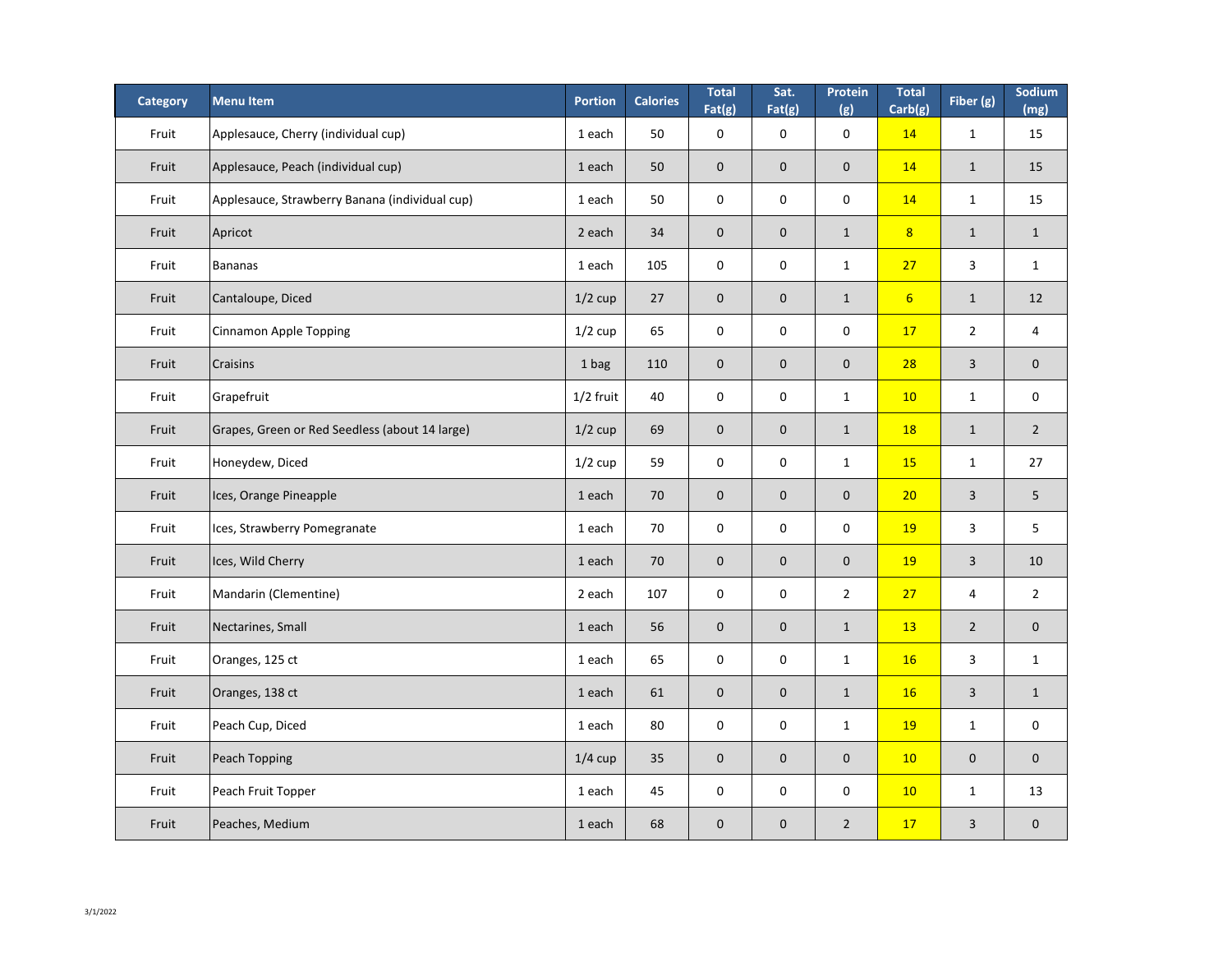| <b>Category</b> | <b>Menu Item</b>                   | <b>Portion</b> | <b>Calories</b> | <b>Total</b><br>Fat(g)  | Sat.<br>Fat(g) | Protein<br>(g) | <b>Total</b><br>Carb(g) | Fiber (g)      | Sodium<br>(mg) |
|-----------------|------------------------------------|----------------|-----------------|-------------------------|----------------|----------------|-------------------------|----------------|----------------|
| Fruit           | Peaches, Diced (canned)            | $1/2$ cup      | 60              | $\mathbf 0$             | $\mathbf 0$    | $\mathbf 0$    | 14                      | $\overline{0}$ | 5              |
| Fruit           | Peaches, Sliced (canned)           | $1/2$ cup      | 70              | $\overline{0}$          | $\overline{0}$ | $\overline{0}$ | 17                      | $\mathbf{1}$   | $\mathbf 0$    |
| Fruit           | Pears, Diced (canned)              | $1/2$ cup      | 80              | $\mathbf 0$             | $\mathbf 0$    | $\mathbf{1}$   | 14                      | $\overline{2}$ | $\mathbf 0$    |
| Fruit           | Pears, Medium                      | 1 each         | 80              | $\overline{0}$          | $\overline{0}$ | $\mathbf{1}$   | 22                      | $\overline{4}$ | $\mathbf{1}$   |
| Fruit           | Pineapple Tidbits (canned)         | $1/2$ cup      | 70              | $\mathbf 0$             | $\mathbf 0$    | $\mathbf{1}$   | 17                      | $\mathbf 0$    | $\mathbf 0$    |
| Fruit           | Plums                              | 1 each         | 30              | $\mathbf 0$             | $\overline{0}$ | $\overline{0}$ | 8 <sup>2</sup>          | $\mathbf{1}$   | $\mathbf 0$    |
| Fruit           | Strawberries                       | $1/2$ cup      | 23              | $\mathbf 0$             | $\mathbf 0$    | $\mathbf 0$    | $6 \overline{6}$        | $\mathbf{1}$   | $\mathbf 1$    |
| Fruit           | Strawberry Cup, Diced, Frozen      | 1 each         | 90              | $\overline{0}$          | $\overline{0}$ | $\mathbf{1}$   | 22                      | $\overline{2}$ | $\overline{0}$ |
| Fruit           | <b>Tangerines</b>                  | 1 each         | 40              | $\mathbf 0$             | $\mathbf 0$    | $\mathbf{1}$   | 10                      | $\mathbf{1}$   | $\overline{2}$ |
| Fruit           | <b>Watermelon, Seedless</b>        | 1 slice        | 45              | $\overline{0}$          | $\overline{0}$ | $\mathbf{1}$   | 44                      | $\mathbf{1}$   | $\overline{2}$ |
| Fruit           | <b>Warm Apple Bake</b>             | $1/2$ cup      | 86              | $\mathbf{1}$            | $\mathbf 0$    | $\mathbf{1}$   | 20                      | $2^{\circ}$    | 102            |
| Juice           | Apple Juice, Box, 4.2 oz           | 1 each         | 60              | $\overline{0}$          | $\overline{0}$ | $\overline{0}$ | <b>15</b>               | $\mathbf{0}$   | 5              |
| Juice           | Apple Juice, Can, 46 oz            | 4 fl oz        | 50              | $\mathbf 0$             | $\mathbf 0$    | $\mathbf 0$    | <b>13</b>               | $\mathbf 0$    | 13             |
| Juice           | Fruit Punch Juice, Box, 4.2 oz     | 1 each         | 60              | $\mathbf 0$             | $\overline{0}$ | $\mathbf{0}$   | 14                      | $\overline{0}$ | 5              |
| Juice           | Grape Juice, Can, 46 oz            | 4 fl oz        | 80              | $\mathsf{O}\phantom{0}$ | $\mathbf 0$    | $\mathbf 0$    | 20                      | $\mathbf 0$    | 15             |
| Juice           | Orange Juice, Box, 4.2 oz          | 1 each         | 60              | $\mathbf{0}$            | $\overline{0}$ | $\mathbf{0}$   | <b>15</b>               | $\overline{0}$ | 5              |
| Juice           | Orange Juice, Can, 46 oz           | 4 fl oz        | 60              | $\mathbf 0$             | $\mathbf 0$    | $\mathbf 0$    | <b>15</b>               | $\overline{0}$ | 15             |
| Juice           | Pineapple Juice, Can, 46 oz        | 4 fl oz        | 65              | $\overline{0}$          | $\overline{0}$ | $\mathbf{0}$   | 17                      | $\overline{0}$ | 15             |
| Juice           | Strawberry/Kiwi Juice, Box, 4.2 oz | 1 each         | 60              | $\mathbf 0$             | $\mathbf 0$    | $\mathbf 0$    | <b>18</b>               | $\mathbf 0$    | 5              |
| Milk            | Milk, 1% Low fat                   | 1 each         | 110             | $\overline{3}$          | $\overline{0}$ | 8              | <b>13</b>               | $\overline{0}$ | 125            |
| Milk            | Milk, Fat Free                     | 1 each         | 90              | $\mathbf 0$             | $\mathbf 0$    | 8              | 13                      | $\mathbf 0$    | 125            |
| <b>Milk</b>     | Milk, Fat Free Chocolate           | 1 each         | 120             | $\mathbf{0}$            | $\overline{0}$ | 8              | 21                      | $\overline{0}$ | 240            |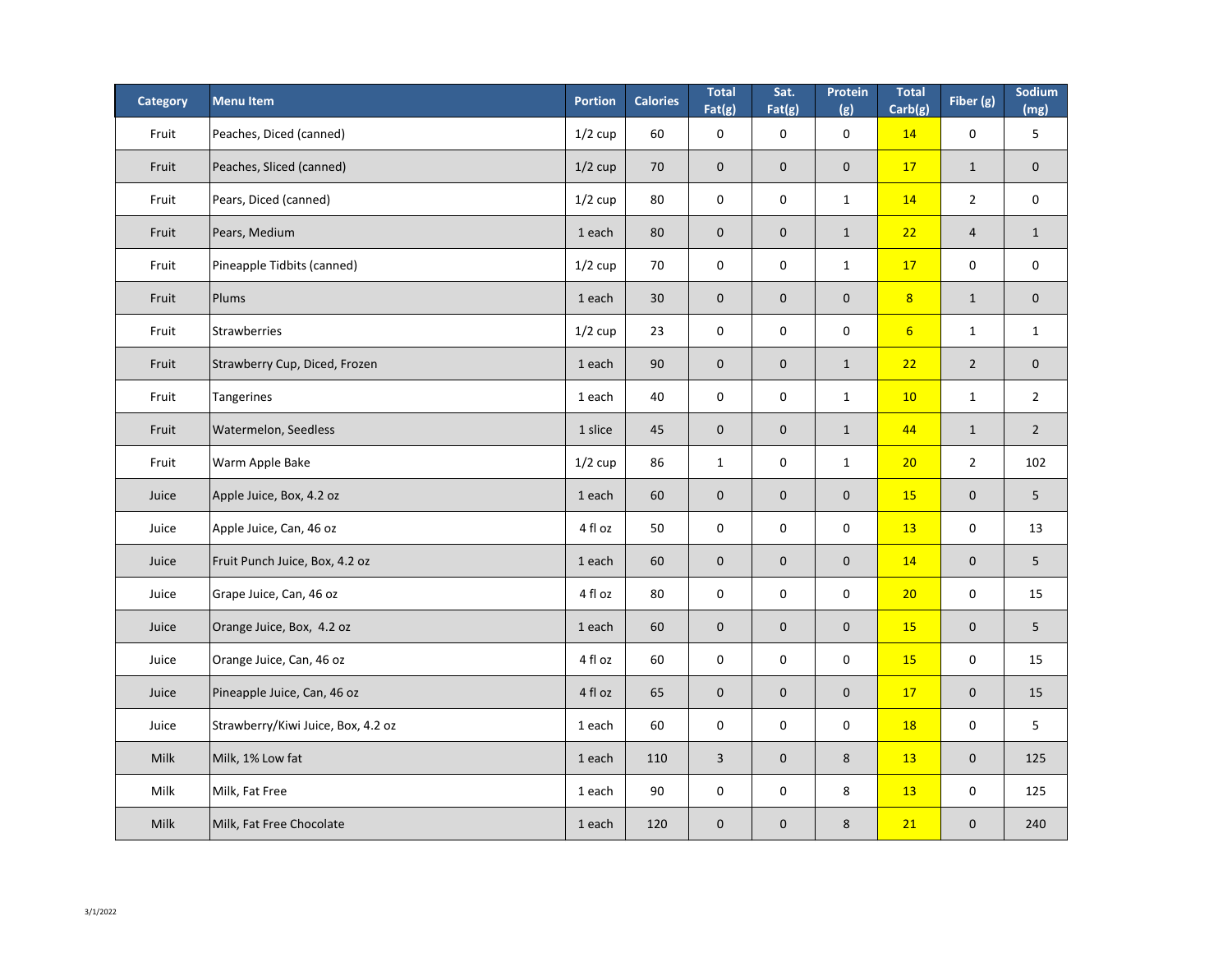| <b>Category</b> | <b>Menu Item</b>                      | <b>Portion</b> | <b>Calories</b> | <b>Total</b><br>Fat(g) | Sat.<br>Fat(g) | <b>Protein</b><br>(g) | <b>Total</b><br>Carb(g) | Fiber (g)        | Sodium<br>(mg) |
|-----------------|---------------------------------------|----------------|-----------------|------------------------|----------------|-----------------------|-------------------------|------------------|----------------|
| Milk            | Milk, Whole                           | 1 each         | 150             | 8                      | $\mathbf 0$    | 8                     | 12                      | $\mathbf 0$      | 125            |
| <b>Milk</b>     | Milk, UHT, Chocolate Fat Free         | 1 each         | 160             | $\overline{0}$         | $\overline{0}$ | 11                    | 29                      | $\boldsymbol{0}$ | 170            |
| Milk            | Milk, UHT, Lactose Free Fat Free      | 1 each         | 80              | $\mathbf 0$            | $\mathbf 0$    | 8                     | 12                      | $\mathbf 0$      | 130            |
| <b>Milk</b>     | Milk, UHT, Low Fat 1%                 | 1 each         | 100             | $\overline{3}$         | $\overline{0}$ | 8                     | 12                      | $\boldsymbol{0}$ | 130            |
| Milk            | Milk, UHT, Soymilk                    | 1 each         | 130             | 5                      | $\mathbf 0$    | 8                     | <b>15</b>               | $\overline{2}$   | 110            |
| Pasta           | Hot Lo-Mein Noodles (Sesame Lo Mein)  | 1 cup          | 398             | 14                     | $\overline{0}$ | 11                    | 62                      | 9                | 336            |
| Pasta           | Macaroni & Cheese, Pre-made           | 6 oz           | 220             | $\overline{7}$         | $\mathbf 0$    | 16                    | 24                      | $\overline{2}$   | 480            |
| Pasta           | Manicotti, Twin                       | 1 serving      | 310             | 9                      | 6              | 17                    | 34                      | $\overline{4}$   | 270            |
| Pasta           | Manicotti in Marinara Sauce           | 1 serving      | 358             | 10                     | 6              | 18                    | 44                      | 6                | 356            |
| Pasta           | Pasta Fagioli with Penne              | 1 cup          | 439             | 11                     | $\overline{0}$ | 20                    | 75                      | 14               | 352            |
| Pasta           | Pasta Marinara with Penne             | 1 cup          | 201             | $\overline{2}$         | $\bf{0}$       | 9                     | 42                      | 7                | 170            |
| Pasta           | Pasta Primavera Bake with Rotini (K8) | 1 cup          | 188             | 5                      | $\mathbf{1}$   | $\overline{7}$        | 30 <sub>2</sub>         | $6 \overline{6}$ | 166            |
| Pasta           | Pasta Primavera Bake with Rotini (HS) | 2 cups         | 376             | 11                     | $2^{\circ}$    | 14                    | 60                      | 13               | 333            |
| Pasta           | Penne (K-8)                           | $1/2$ cup      | 97              | $\mathbf{1}$           | $\overline{0}$ | $\overline{4}$        | 20                      | $\overline{3}$   | 45             |
| Pasta           | Penne (HS)                            | 1 cup          | 193             | $\overline{2}$         | $\mathbf 0$    | 9                     | 40                      | $6\,$            | 90             |
| Pasta           | Penne, Baked                          | 1 cup          | 417             | 16                     | $\overline{0}$ | 23                    | 51                      | $\overline{7}$   | 691            |
| Pasta           | Ravioli, Beef                         | 8 each         | 350             | 14                     | $\mathbf 0$    | 16                    | 41                      | $\mathbf{1}$     | 780            |
| Pasta           | Ravioli, Cheese & Spinach             | 6 each         | 130             | 5                      | $\overline{0}$ | 10                    | 24                      | 3                | 220            |
| Pasta           | Rotini (K-8)                          | $1/2$ cup      | 97              | $\mathbf{1}$           | $\mathbf 0$    | 4                     | 20                      | 3                | 45             |
| Pasta           | Rotini (HS)                           | 1 cup          | 193             | $\overline{2}$         | $\overline{0}$ | 9                     | 40                      | 6                | 90             |
| Pasta           | Rotini, Cheesy Baked                  | 1 cup          | 417             | 16                     | $\mathbf 0$    | 23                    | 48                      | $\overline{7}$   | 691            |
| Pasta           | Spaghetti (K-8)                       | $1/2$ cup      | 97              | $\mathbf{1}$           | $\overline{0}$ | $\overline{4}$        | 20                      | 3                | 45             |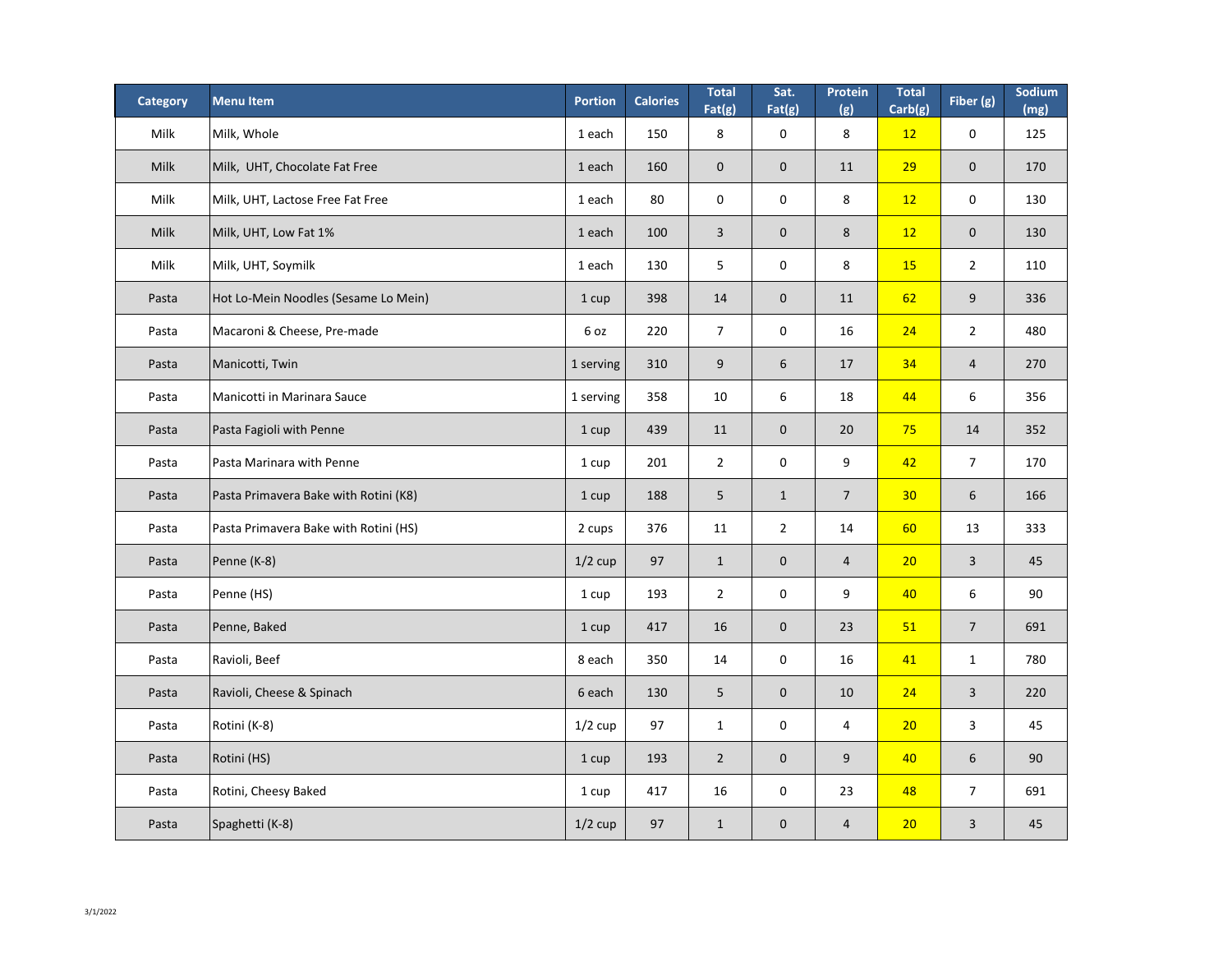| <b>Category</b>          | <b>Menu Item</b>                        | <b>Portion</b>  | <b>Calories</b> | <b>Total</b><br>Fat(g) | Sat.<br>Fat(g) | Protein<br>(g) | <b>Total</b><br>Carb(g) | Fiber (g)      | Sodium<br>(mg) |
|--------------------------|-----------------------------------------|-----------------|-----------------|------------------------|----------------|----------------|-------------------------|----------------|----------------|
| Pasta                    | Spaghetti (HS)                          | 1 cup           | 193             | $\overline{2}$         | $\mathbf 0$    | 9              | 40                      | 6              | 90             |
| Pasta                    | <b>Stuffed Shells in Marinara Sauce</b> | 2 each          | 298             | $\overline{7}$         | $\overline{4}$ | 18             | 44                      | 6              | 619            |
| Pizza                    | Pizza Bagel                             | 1 each          | 346             | 16                     | 10             | 20             | 33 <sub>o</sub>         | $\mathsf{3}$   | 508            |
| Pizza                    | <b>French Bread Pizza</b>               | 1 each          | 333             | 16                     | 11             | 22             | 28                      | $\overline{3}$ | 363            |
| Pizza                    | Personal Pesto Flatbread                | 1 each          | 249             | 14                     | $\mathbf 0$    | 12             | <b>18</b>               | $2^{\circ}$    | 579            |
| Pizza                    | Personal Round                          | 1 each          | 343             | 17                     | 10             | 22             | 29                      | $\overline{3}$ | 457            |
| Pizza                    | Pizza Slice                             | 1 each          | 336             | 16                     | 10             | 20             | 27                      | $\overline{3}$ | 435            |
| Pizza                    | <b>Pizza Topping, Assorted Toppings</b> | 1 <sub>oz</sub> | 22              | $\mathbf{1}$           | $\overline{0}$ | $\overline{2}$ | $\overline{2}$          | $\overline{0}$ | 82             |
| Pizza                    | Pizza Topping, BBQ Chicken              | 1 <sub>oz</sub> | 41              | $\overline{2}$         | $\mathbf 0$    | $\overline{3}$ | $\sqrt{4}$              | $\mathbf 0$    | 81             |
| Pizza                    | Pizza Topping, Bruschetta Tomato        | 1 <sub>oz</sub> | 16              | $\overline{0}$         | $\overline{0}$ | $\overline{0}$ | 3 <sup>1</sup>          | $\mathbf{1}$   | 84             |
| Pizza                    | Pizza Topping, Caramelized Pineapple    | 1 <sub>oz</sub> | 16              | $\mathbf 0$            | $\mathbf 0$    | $\mathbf 0$    | $\overline{4}$          | $\mathbf 0$    | $\mathbf 0$    |
| Pizza                    | Pizza Topping, Extra Zesty              | 1 oz            | 96              | 6                      | $\overline{0}$ | $\overline{7}$ | $\overline{2}$          | $\mathbf{1}$   | 236            |
| Pizza                    | Pizza Topping, Margherita               | 2 slices        | 10              | $\mathbf 0$            | $\mathbf 0$    | $\mathbf 0$    | $\overline{2}$          | $\mathbf{1}$   | $\overline{3}$ |
| Pizza                    | Pizza Topping, Ranch Chicken            | 1 oz            | 50              | $\overline{3}$         | $\mathbf{0}$   | $\overline{2}$ | 3 <sup>1</sup>          | $\mathbf{0}$   | 103            |
| Pizza                    | Pizza Topping, Ranch Chicken            | 1 <sub>oz</sub> | 69              | $\overline{2}$         | $\mathbf 0$    | 8              | $\boxed{1}$             | $\mathbf 0$    | 120            |
| Pizza                    | Pizza Topping, Tomato Pesto             | 2 slices        | 68              | $5\phantom{.}$         | $\mathbf{0}$   | $\overline{2}$ | $\overline{4}$          | $\mathbf{1}$   | 154            |
| Pizza                    | Pizza Topping, Turkey Crumble           | 1 <sub>oz</sub> | 30              | $\overline{2}$         | $\mathbf 0$    | $\mathbf{3}$   | $\mathbf{1}$            | $\mathbf 0$    | 164            |
| Rice & Grains            | Brown Rice, Steamed (K-8)               | $1/2$ cup       | 129             | $\overline{2}$         | $\mathbf{0}$   | $\overline{3}$ | 26                      | $\mathbf{1}$   | 248            |
| Rice & Grains            | Brown Rice, Steamed (HS)                | 1 cup           | 257             | $\overline{3}$         | $\mathbf 0$    | 6              | 51                      | $\overline{2}$ | 497            |
| <b>Rice &amp; Grains</b> | <b>Croutons</b>                         | $1/2$ cup       | 95              | 5                      | $\overline{0}$ | $\overline{2}$ | 14                      | $\overline{2}$ | 218            |
| Rice & Grains            | Rice and Beans (K-8)                    | $1/2$ cup       | 192             | 6                      | $\mathbf 0$    | 5              | 29                      | $\overline{4}$ | 238            |
|                          | Rice & Grains   Rice and Beans (HS)     | 1 cup           | 384             | 12                     | $\mathbf{1}$   | 9              | 58                      | 8              | 475            |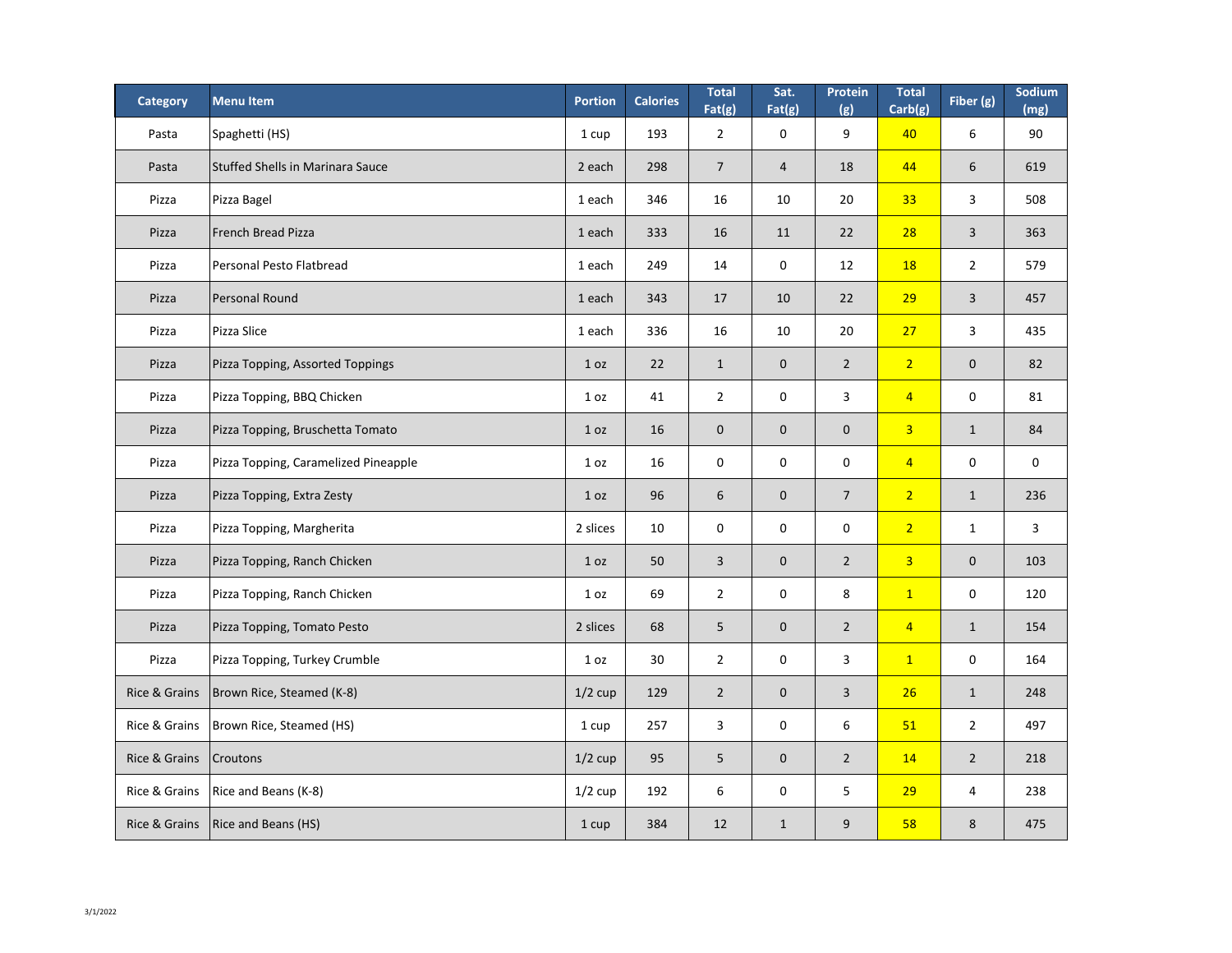| <b>Category</b>          | <b>Menultem</b>                                   | <b>Portion</b> | <b>Calories</b> | <b>Total</b><br>Fat(g) | Sat.<br>Fat(g) | Protein<br>(g) | <b>Total</b><br>Carb(g) | Fiber (g)      | <b>Sodium</b><br>(mg) |
|--------------------------|---------------------------------------------------|----------------|-----------------|------------------------|----------------|----------------|-------------------------|----------------|-----------------------|
| <b>Rice &amp; Grains</b> | Taco Tub                                          | 1 each         | 110             | 6                      | $\mathbf 0$    | $\overline{2}$ | <b>13</b>               | $\overline{2}$ | $\mathbf 0$           |
| <b>Rice &amp; Grains</b> | <b>Rice Medley (K-8)</b>                          | $1/2$ cup      | 165             | $\overline{4}$         | $\overline{0}$ | $\overline{3}$ | 28                      | $\overline{2}$ | 275                   |
| <b>Rice &amp; Grains</b> | <b>Rice Medley (HS)</b>                           | 1 cup          | 329             | 8                      | $\mathbf 0$    | 6              | 56                      | $\overline{4}$ | 550                   |
| Salad                    | Grab & Go, Black Bean and Corn Salad              | 1 each         | 148             | $\overline{3}$         | $\overline{0}$ | 8              | 24                      | $\overline{7}$ | 222                   |
| Salad                    | Bruschetta Tomato Salad (K-8)                     | $1/2$ cup      | 45              | $\overline{2}$         | $\mathbf 0$    | $\mathbf{1}$   | $\overline{7}$          | $\overline{2}$ | 45                    |
| Salad                    | <b>Bruschetta Tomato Salad (HS)</b>               | 1 cup          | 90              | 3                      | $\overline{0}$ | $\overline{2}$ | 14                      | $\overline{3}$ | 90                    |
| Salad                    | Carrot & Lemon Salad (K-8)                        | $1/2$ cup      | 50              | $\overline{0}$         | $\mathbf 0$    | $\mathbf{1}$   | 12                      | $\overline{3}$ | 166                   |
| Salad                    | Carrot & Lemon Salad (HS)                         | 1 cup          | 100             | $\mathbf 1$            | $\overline{0}$ | $\overline{2}$ | 24                      | $\overline{7}$ | 331                   |
| Salad                    | <b>Caesar Salad with Croutons</b>                 | 1 each         | 113             | 6                      | $\mathbf 0$    | $\overline{4}$ | 12                      | $\overline{2}$ | 294                   |
| Salad                    | <b>Chef Salad</b>                                 | 1 each         | 159             | 8                      | $\overline{0}$ | 17             | 5 <sup>1</sup>          | $\mathbf{1}$   | 470                   |
| Salad                    | Cobb Salad                                        | 1 each         | 240             | 14                     | $\mathbf 0$    | 21             | $6 \overline{6}$        | $\mathbf{1}$   | 486                   |
| Salad                    | Coleslaw, Cilantro Healthy                        | $1/2$ cup      | 101             | 8                      | $\overline{0}$ | $\mathbf{1}$   | 8 <sup>2</sup>          | $\overline{2}$ | 183                   |
| Salad                    | Cucumber Salad (K-8)                              | $1/2$ cup      | 25              | $\mathbf{1}$           | $\mathbf 0$    | $\mathbf 0$    | $\overline{4}$          | $\mathbf 0$    | 79                    |
| Salad                    | Cucumber Salad (HS)                               | 1 cup          | 50              | $\overline{2}$         | $\overline{0}$ | $\mathbf{1}$   | $\overline{7}$          | $\mathbf{1}$   | 158                   |
| Salad                    | Grab & Go, Asian Sesame Grilled Chicken Salad     | 1 each         | 306             | 11                     | $2^{\circ}$    | 22             | 32                      | 5              | 508                   |
| Salad                    | Grab & Go, Chicken Caesar Salad with Pita         | 1 each         | 512             | 30                     | 5 <sup>1</sup> | 21             | 43                      | 6              | 885                   |
| Salad                    | Grab & Go, Chopped Salad                          | 1 each         | 382             | 14                     | 4              | 26             | 41                      | 6              | 673                   |
| Salad                    | Grab & Go, Crispy Breaded Chicken                 | 1 each         | 226             | 9                      | $\overline{0}$ | 19             | 17                      | 2 <sup>2</sup> | 425                   |
| Salad                    | Grab & Go, Crispy Chicken Pasta Salad             | 1 each         | 504             | 17                     | $\mathbf 0$    | 29             | 63                      | 9              | 966                   |
| Salad                    | Grab & Go, Grilled Chicken Caesar Salad with Pita | 1 each         | 299             | 12                     | $2^{\circ}$    | 21             | 26                      | 5              | 410                   |
| Salad                    | Grab & Go, Grilled Chicken Pasta Salad            | 1 each         | 390             | 10                     | $2^{\circ}$    | 27             | 50                      | 8              | 641                   |
| Salad                    | Grab & Go, Grilled Chicken Salad                  | 1 each         | 117             | $\overline{3}$         | $\mathbf{1}$   | 17             | 5 <sub>o</sub>          | $\overline{2}$ | 103                   |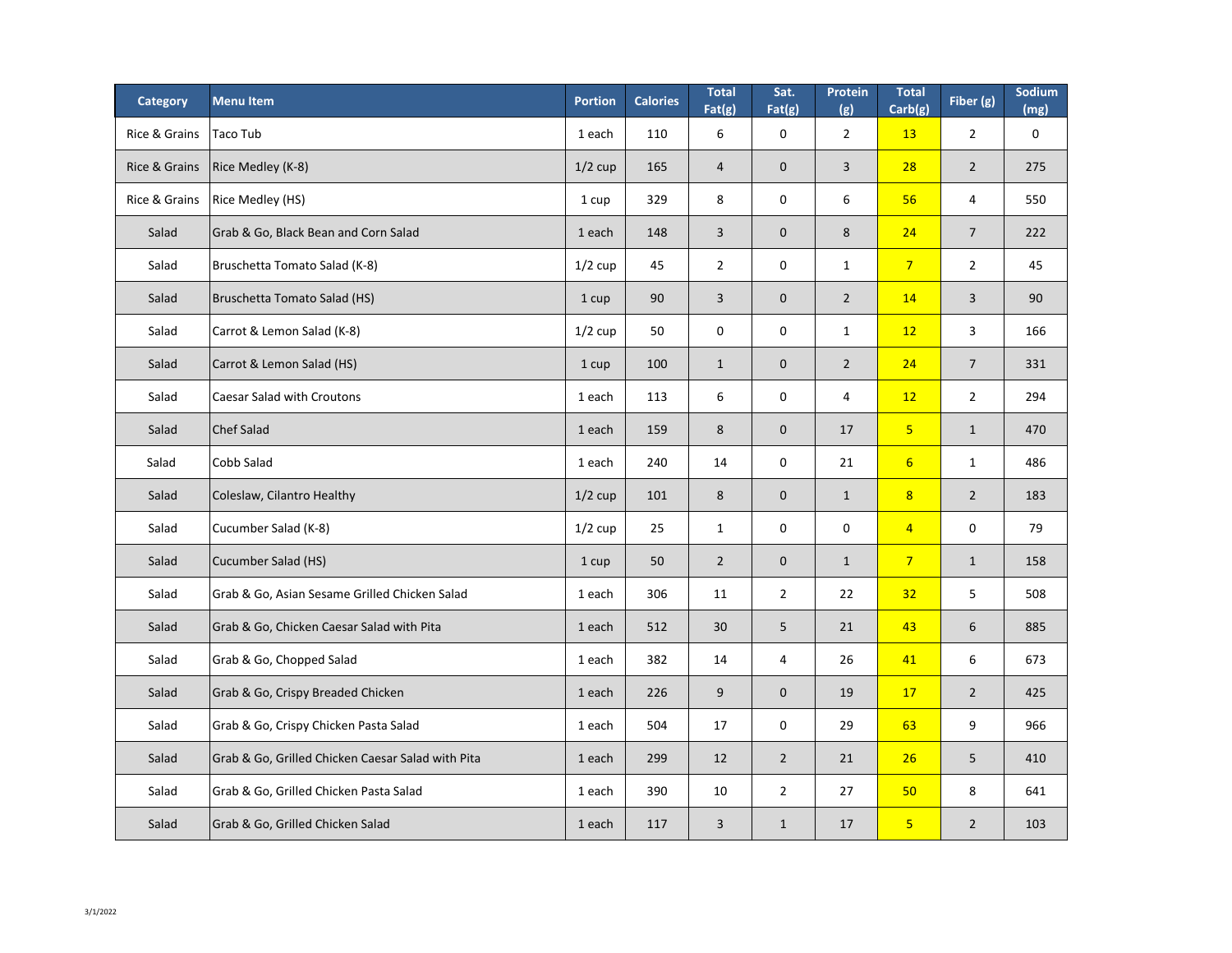| <b>Category</b> | <b>Menu Item</b>                            | <b>Portion</b> | <b>Calories</b> | <b>Total</b><br>Fat(g) | Sat.<br>Fat(g)   | Protein<br>(g) | <b>Total</b><br>Carb(g) | Fiber (g)      | Sodium<br>(mg) |
|-----------------|---------------------------------------------|----------------|-----------------|------------------------|------------------|----------------|-------------------------|----------------|----------------|
| Salad           | Grab & Go, Italian Veggie Pasta Salad       | 1 each         | 432             | 15                     | 3                | 15             | 65                      | 15             | 686            |
| Salad           | Grab & Go, Tuna Salad                       | 1 each         | 145             | $\overline{3}$         | $\overline{0}$   | 24             | $\overline{7}$          | $\overline{2}$ | 452            |
| Salad           | <b>Green Garden Salad</b>                   | 1 cup          | 5               | $\mathbf 0$            | $\mathbf 0$      | $\mathbf 0$    | $\overline{1}$          | $\mathbf{1}$   | $\overline{7}$ |
| Salad           | Italian Marinated Cucumber Salad (K-8)      | $1/2$ cup      | 46              | $\overline{4}$         | $\theta$         | $\mathbf{1}$   | $\overline{3}$          | $\mathbf 0$    | 9              |
| Salad           | Italian Marinated Cucumber Salad (HS)       | 1 cup          | 91              | 8                      | $\mathbf 0$      | $\mathbf{1}$   | $6 \overline{6}$        | $\mathbf{1}$   | 18             |
| Salad           | <b>Kale Caesar Salad</b>                    | 1 cup          | 90              | 5                      | $\theta$         | $\overline{4}$ | $\overline{7}$          | $\overline{2}$ | 214            |
| Salad           | Kale Salad, Kid Friendly                    | 1 cup          | 109             | 6                      | $\boldsymbol{0}$ | $\overline{2}$ | <b>14</b>               | $\overline{2}$ | 162            |
| Salad           | Kale Salad with Orange Ginger Dressing      | 1 cup          | 50              | $\overline{2}$         | $\theta$         | $\overline{2}$ | 8 <sup>2</sup>          | $\overline{2}$ | 117            |
| Salad           | Power Protein Garden Greens Salad           | 1 each         | 372             | 21                     | 13               | 20             | 30                      | 6              | 670            |
| Salad           | Southwest Black Bean Cobb Salad             | 1 each         | 274             | 13                     | $\overline{7}$   | 19             | 21                      | 6              | 445            |
| Salad           | Grab & Go, Taco Salad                       | 1 each         | 303             | 9                      | 4                | 22             | 39                      | 10             | 628            |
| Salad           | White Bean Salad                            | $1/2$ cup      | 149             | $\overline{4}$         | $\boldsymbol{0}$ | 8              | 24                      | 5 <sup>1</sup> | 210            |
| Salad Bar       | Asian Red Cabbage Slaw                      | $1/2$ cup      | 102             | $\overline{7}$         | $\mathbf{1}$     | 10             | 9                       | $\overline{2}$ | 163            |
| Salad Bar       | <b>Broccoli &amp; Cranberry Salad</b>       | $1/2$ cup      | 124             | 8                      | $\mathbf{1}$     | $\overline{3}$ | <b>11</b>               | $\overline{2}$ | 72             |
| Salad Bar       | <b>Caesar Salad with Croutons</b>           | $1/2$ cup      | 71              | $\overline{3}$         | $\mathbf 0$      | $\overline{2}$ | 10                      | $\overline{2}$ | 103            |
| Salad Bar       | Carrot & Lemon Salad                        | $1/2$ cup      | 50              | $\overline{0}$         | $\boldsymbol{0}$ | $\mathbf{1}$   | 12                      | $\overline{3}$ | 166            |
| Salad Bar       | Celery & Apple with Sunflower Seeds         | $1/2$ cup      | 48              | $\mathbf{1}$           | $\pmb{0}$        | $\mathbf{1}$   | $6 \overline{6}$        | $\overline{2}$ | 100            |
| Salad Bar       | Italian Classico                            | $1/2$ cup      | 81              | 8                      | $\overline{0}$   | $\mathbf{1}$   | $\overline{3}$          | $\mathbf{1}$   | 21             |
| Salad Bar       | <b>Marinated Vegetable Salad</b>            | $1/2$ cup      | 72              | 6                      | $\mathbf 0$      | $\mathbf{1}$   | 5 <sub>5</sub>          | $\mathbf{1}$   | 122            |
| Salad Bar       | <b>Roasted Broccoli &amp; Cauliflower</b>   | $1/2$ cup      | 112             | 10                     | $\mathbf 0$      | $\overline{2}$ | 5 <sub>5</sub>          | $\overline{2}$ | 76             |
| Salad Bar       | Spinach & Cranberry                         | $1/2$ cup      | 121             | 5                      | $\mathbf 0$      | $\mathsf{3}$   | <b>18</b>               | $\mathsf{3}$   | 86             |
| Salad Bar       | Spinach, Tomato, & Roasted Red Pepper Salad | $1/2$ cup      | 50              | $\overline{4}$         | $\boldsymbol{0}$ | $\overline{2}$ | $\overline{4}$          | $\overline{2}$ | 136            |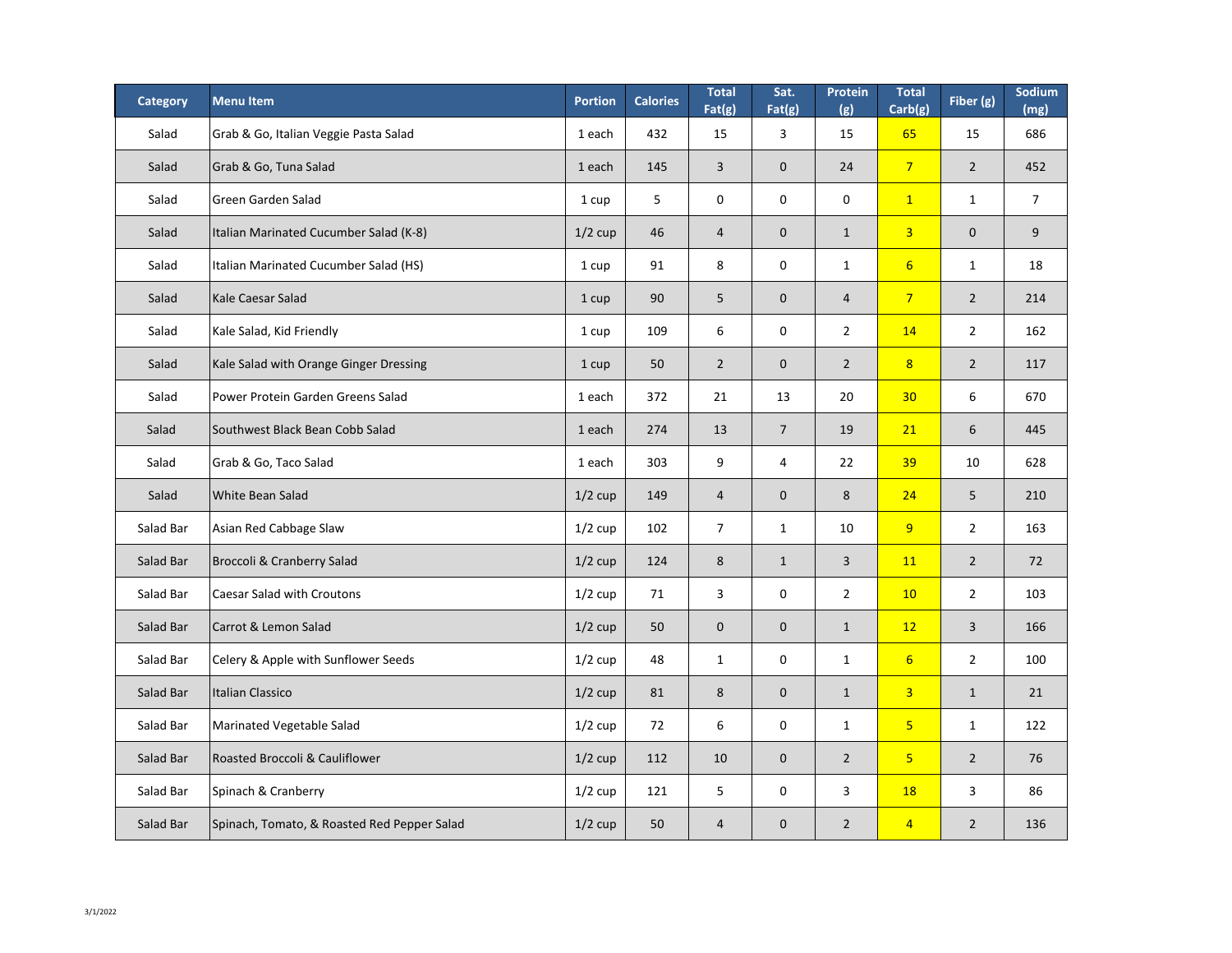| <b>Category</b> | <b>Menu Item</b>                                            | <b>Portion</b> | <b>Calories</b> | <b>Total</b><br>Fat(g) | Sat.<br>Fat(g)   | Protein<br>(g) | <b>Total</b><br>Carb(g) | Fiber (g)      | <b>Sodium</b><br>(mg) |
|-----------------|-------------------------------------------------------------|----------------|-----------------|------------------------|------------------|----------------|-------------------------|----------------|-----------------------|
| Sandwich        | Chipotle Ranch Crispy Chicken Sandwich on Ciabatta Roll     | 1 each         | 427             | 19                     | 4                | 18             | 49                      | 5              | 712                   |
| Sandwich        | Chipotle Ranch Grilled Chicken Sandwich on Ciabatta Roll    | 1 each         | 307             | 12                     | $\overline{3}$   | 19             | 35                      | 5              | 762                   |
| Sandwich        | Chicken & Waffle Sandwich                                   | 1 each         | 340             | 12                     | $\mathbf 0$      | 22             | 38                      | 5              | 720                   |
| Sandwich        | Chicken Salad Sandwich                                      | 1 each         | 410             | 13                     | 3                | 24             | 29                      | $\overline{2}$ | 420                   |
| Sandwich        | Crispy Chicken Patty on Hamburger Bun (K8)                  | 1 each         | 320             | 10                     | $\mathbf 0$      | 21             | 37                      | $\overline{3}$ | 630                   |
| Sandwich        | Crispy Chicken Patty on Hamburger Bun (HS)                  | 1 each         | 340             | 10                     | $\overline{0}$   | 22             | 41                      | 6              | 670                   |
| Sandwich        | Crispy Chicken Parm on Hamburger Bun (K8)                   | 1 each         | 424             | 16                     | $\mathbf 0$      | 28             | 41                      | 4              | 904                   |
| Sandwich        | Crispy Chicken Parm on Hamburger Bun (HS)                   | 1 each         | 444             | 17                     | $\theta$         | 29             | 45                      | 5              | 944                   |
| Sandwich        | Hawaiian Chicken on Ciabatta                                | 1 each         | 298             | $\overline{4}$         | $\mathbf{1}$     | 22             | 43                      | $\overline{3}$ | 435                   |
| Sandwich        | Hot Turkey & Gravy on Ciabatta Roll                         | 1 each         | 326             | 11                     | $\theta$         | 24             | 36                      | $\overline{3}$ | 798                   |
| Sandwich        | Hot Turkey Melt on Ciabatta Roll                            | 1 each         | 321             | 11                     | 0                | 25             | 35                      | 3              | 626                   |
| Sandwich        | Hot Turkey Supreme on Ciabatta Roll                         | 1 each         | 356             | 14                     | $\boldsymbol{0}$ | 24             | 38                      | $\overline{4}$ | 746                   |
| Sandwich        | Roasted Turkey & Swiss on Kaiser Roll                       | 1 each         | 364             | 11                     | $\mathbf 0$      | 25             | 46                      | 4              | 479                   |
| Sandwich        | Spicy Crispy Chicken on Hamburger Bun (K8)                  | 1 each         | 300             | 12                     | $\mathbf 0$      | 16             | 35                      | $\mathbf{3}$   | 680                   |
| Sandwich        | Spicy Crispy Chicken on Hamburger Bun (HS)                  | 1 each         | 320             | 12                     | $\mathbf{0}$     | 17             | 39                      | $\overline{4}$ | 720                   |
| Sandwich        | Tuna "Classic" Salad on Ciabatta Roll                       | 1 each         | 281             | 4                      | $\mathbf 0$      | 28             | 35                      | $\overline{3}$ | 724                   |
| Sandwich        | Tuna "Classic" Salad on Sliced Bread                        | 1 each         | 241             | 4                      | $\theta$         | 26             | 30                      | $\overline{4}$ | 714                   |
| veg051          | Turkey & Cheese Hero (pre-made)                             | 1 each         | 255             | 6                      | $\overline{3}$   | 21             | 32                      | $\overline{3}$ | 605                   |
| Sandwich        | <b>Turkey Caprese on Ciabatta Roll</b>                      | 1 each         | 329             | 11                     | $\overline{0}$   | 24             | 37                      | $\overline{4}$ | 723                   |
| Sandwich        | Turkey Sandwich on Sliced Bread (no cheese)                 | 1 each         | 225             | 6                      | $\overline{2}$   | 21             | 30                      | 4              | 615                   |
| Sandwich        | Turkey & Cheese on Sliced Bread (pre-sliced roasted turkey) | 1 each         | 243             | $\overline{7}$         | 3                | 19             | 31                      | $\overline{4}$ | 653                   |
| Sandwich        | Turkey Salami, Turkey Bologna & Cheese on Sliced Bread      | 1 each         | 280             | 10                     | 4                | 19             | 29                      | $\overline{2}$ | 480                   |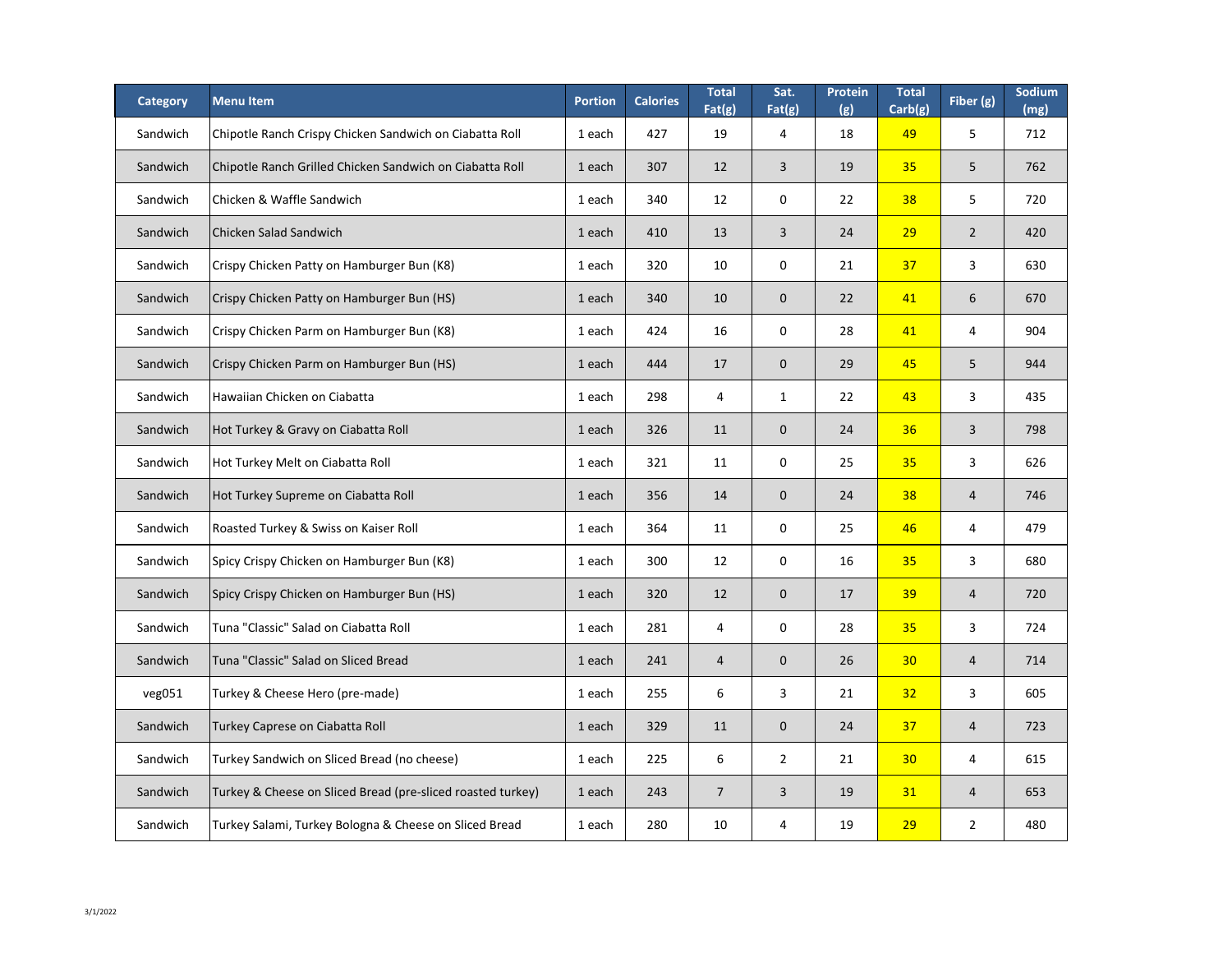| <b>Category</b>          | <b>Menu Item</b>                                   | <b>Portion</b> | <b>Calories</b> | <b>Total</b><br>Fat(g) | Sat.<br>Fat(g) | <b>Protein</b><br>(g) | <b>Total</b><br>Carb(g) | Fiber $(g)$    | Sodium<br>(mg) |
|--------------------------|----------------------------------------------------|----------------|-----------------|------------------------|----------------|-----------------------|-------------------------|----------------|----------------|
| Sandwich                 | Turkey Sausage & Peppers on Hero Roll              | 1 each         | 468             | 22                     | $\overline{0}$ | 32                    | 33                      | 3              | 1415           |
| Sandwich                 | Wrap, Chicken Caesar                               | 1 each         | 602             | 35                     | 8              | 26                    | 47                      | 6              | 593            |
| Sandwich                 | Wrap, Chicken Tender                               | 1 each         | 400             | 17                     | $\overline{4}$ | 22                    | 43                      | 6              | 643            |
| Sandwich                 | Wrap, Crispy Chicken                               | 1 each         | 391             | 14                     | $\mathbf 0$    | 25                    | 44                      | 5              | 603            |
| Sandwich                 | Wrap, Curried Chicken                              | 1 each         | 526             | 29                     | 6              | 22                    | 49                      | 6              | 835            |
| Sandwich                 | Wrap, Italian Crispy Chicken                       | 1 each         | 462             | 23                     | 5              | 19                    | 46                      | 6              | 607            |
| Sandwich                 | Wrap, Italian Turkey                               | 1 each         | 328             | 14                     | $\overline{0}$ | 23                    | 32                      | 4              | 537            |
| Sandwich                 | Wrap, Tuna Salad, Classic                          | 1 each         | 302             | $\overline{7}$         | $\mathbf 0$    | 29                    | 32                      | $\overline{4}$ | 627            |
| Sandwich                 | Wrap, Turkey Caesar                                | 1 each         | 355             | 16                     | $\overline{0}$ | 24                    | 33                      | 4              | 616            |
| Sandwich -<br>Vegetarian | Cheese Sandwich, Classic "Grilled" on Sliced Bread | 1 each         | 300             | 14                     | $\mathbf{0}$   | 18                    | 32                      | $\overline{4}$ | 690            |
| Sandwich -<br>Vegetarian | Cheese Sandwich, Grilled Cheese (pre-made)         | 1 each         | 306             | 14                     | $\mathbf 0$    | 14                    | 31                      | 3              | 421            |
| Sandwich -<br>Vegetarian | Peanut Butter & Jelly Sandwich                     | 1 each         | 555             | 31                     | $\mathbf{0}$   | 20                    | 53                      | 8              | 526            |
| Sandwich -<br>Vegetarian | Peanut Butter & Jelly Triple Decker Sandwich       | 1 each         | 755             | 38                     | $\mathbf 0$    | 26                    | 82                      | 11             | 725            |
| Sandwich -<br>Vegetarian | Peanut Butter & Jelly Sandwich Uncrustables        | 1 each         | 534             | 25                     | 5              | 23                    | 53                      | $\overline{7}$ | 545            |
| Sandwich -<br>Vegetarian | Quesadilla, Black Bean & Cheese, Seasoned          | 1 each         | 353             | 16                     | $\mathbf 0$    | 16                    | 39                      | 6              | 472            |
| Sandwich -<br>Vegetarian | Quesadilla, Cheese                                 | 1 each         | 426             | 26                     | $\mathbf{0}$   | 21                    | 32                      | 4              | 654            |
| Sandwich -<br>Vegetarian | Quesadilla, Spinach & Mozzarella with Tomato       | 1 each         | 411             | 21                     | $\mathbf 0$    | 22                    | 34                      | 5              | 653            |
| Sandwich -<br>Vegetarian | Red, White, & Green Panini (Hot or Cold)           | 1 each         | 323             | 17                     | 6              | 19                    | 28                      | $\overline{4}$ | 785            |
| Sandwich -<br>Vegetarian | Southwest Bean and Cheese Burrito                  | 1 each         | 309             | 10                     | $\mathsf{3}$   | 16                    | 42                      | 8              | 423            |
| Sandwich -<br>Vegetarian | Sunflower Seed Butter & Jelly Sandwich             | 1 each         | 562             | 35                     | $\overline{4}$ | 18                    | 54                      | 8              | 530            |
| Sandwich -<br>Vegetarian | Toasted Cheese & Tomato on 2 oz Bagel              | 1 each         | 310             | 9                      | $\mathbf 0$    | 21                    | 38                      | 5              | 577            |
| Sandwich -<br>Vegetarian | Toasted Cheese & Tomato on 3 oz Bagel              | 1 each         | 378             | 9                      | $\mathbf{0}$   | 24                    | 52                      | 6              | 605            |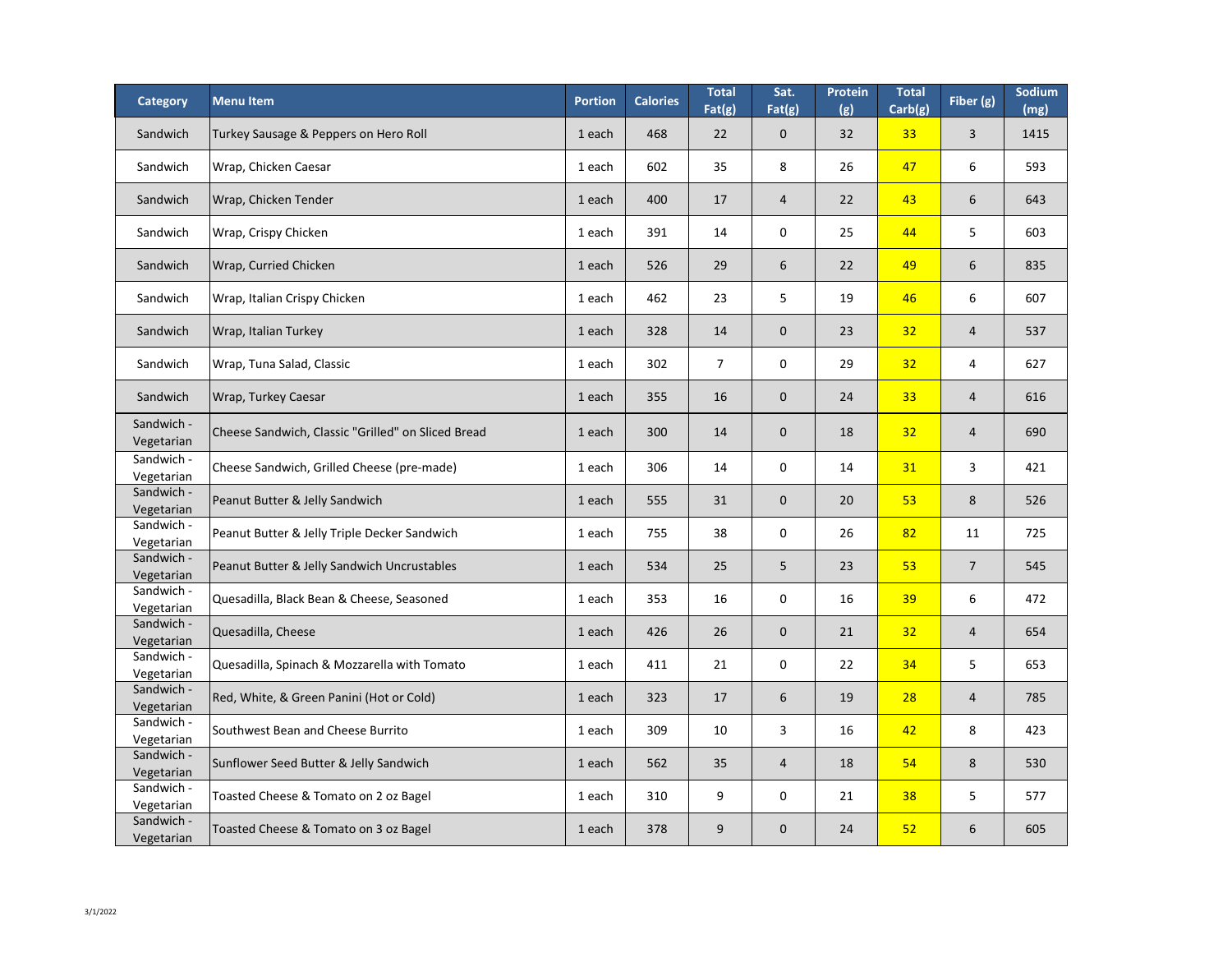| <b>Category</b>          | <b>Menu Item</b>                       | <b>Portion</b> | <b>Calories</b> | <b>Total</b><br>Fat(g) | Sat.<br>Fat(g) | Protein<br>(g) | <b>Total</b><br>Carb(g) | Fiber (g)        | Sodium<br>(mg) |
|--------------------------|----------------------------------------|----------------|-----------------|------------------------|----------------|----------------|-------------------------|------------------|----------------|
| Sandwich -<br>Vegetarian | Wrap, Super Hero Spinach               | 1 each         | 401             | 19                     | 9              | 23             | 34                      | 6                | 856            |
| Sandwich -<br>Vegetarian | Wrap, Vegetarian with Chickpea Salad   | 1 each         | 356             | 9                      | $\overline{0}$ | 15             | 58                      | 15               | 686            |
| Sandwich -<br>Vegetarian | Wrap, Vegetarian with Black Bean Salad | 1 each         | 321             | 8                      | $\mathbf 0$    | 14             | 52                      | 12               | 415            |
| Sandwich -<br>Vegetarian | Zucchini Parmigiana Sandwich           | 1 each         | 453             | 20                     | 10             | 25             | 40                      | 5                | 900            |
| Sauce                    | <b>BBQ Sauce</b>                       | 2 Tbsp         | 50              | $\mathbf 0$            | $\mathbf 0$    | $\mathbf 0$    | <b>11</b>               | $\mathbf 0$      | 120            |
| Sauce                    | <b>BBQ Sauce (individual cup)</b>      | 1 oz           | 70              | $\overline{0}$         | $\overline{0}$ | $\mathbf{0}$   | 18                      | $\boldsymbol{0}$ | 110            |
| Sauce                    | Duck Sauce (individual cup)            | 1 each         | 20              | $\mathbf 0$            | $\mathbf 0$    | $\mathbf 0$    | 5 <sub>o</sub>          | $\mathbf 0$      | 90             |
| Sauce                    | Gravy, Vegetarian                      | $1/4$ cup      | 25              | $\mathbf{1}$           | $\overline{0}$ | $\overline{0}$ | $\overline{4}$          | $\mathbf 0$      | 310            |
| Sauce                    | Hot Sauce (individual packet)          | 1 each         | 15              | $\mathbf 0$            | $\mathbf 0$    | $\mathbf 0$    | $\overline{4}$          | $\pmb{0}$        | 180            |
| Sauce                    | Italian Cheese Sauce                   | $1/4$ cup      | 100             | $\overline{7}$         | $\overline{0}$ | 6              | 2 <sup>1</sup>          | $\boldsymbol{0}$ | 390            |
| Sauce                    | Korean BBQ                             | 1 Tbsp         | 35              | $\mathbf{0}$           | $\bf{0}$       | $\bf{0}$       | 9                       | $\mathbf 0$      | 290            |
| Sauce                    | Marinara Sauce, Herbed                 | $1/4$ cup      | 34              | $\mathbf{1}$           | $\overline{0}$ | $\mathbf{1}$   | $\overline{7}$          | $\mathbf{1}$     | 153            |
| Sauce                    | Mayo, Garlic                           | 1 Tbsp         | 46              | $\overline{2}$         | $\mathbf 0$    | $\mathbf 0$    | 2 <sup>1</sup>          | $\mathbf 0$      | 111            |
| Sauce                    | Peach BBQ Sauce                        | 1 Tbsp         | 21              | $\mathbf{0}$           | $\overline{0}$ | $\overline{0}$ | 5 <sup>1</sup>          | $\mathbf 0$      | 40             |
| Sauce                    | Salsa Dipping Cup (individual cup)     | 1 each         | 30              | $\mathbf 0$            | $\mathbf 0$    | $\mathbf 0$    | 6 <sup>1</sup>          | $\mathbf 0$      | 208            |
| Sauce                    | Salsa Sauce, Canned                    | 3 Tbsp         | 15              | $\mathbf{0}$           | $\overline{0}$ | $\mathbf{0}$   | 3 <sup>1</sup>          | $\mathbf{1}$     | 104            |
| Sauce                    | Soy Sauce                              | 1 Tbsp         | 10              | $\mathbf 0$            | $\mathbf 0$    | $\mathbf{1}$   | $\mathbf{1}$            | $\mathbf 0$      | 575            |
| Sauce                    | Spaghetti Sauce                        | $1/2$ cup      | 70              | $\overline{2}$         | $\overline{0}$ | $\overline{2}$ | <b>15</b>               | $\overline{3}$   | 55             |
| Sauce                    | Sweet & Sour Sauce                     | 2 Tbsp         | 45              | $\mathbf 0$            | $\mathbf 0$    | $\mathbf 0$    | <b>11</b>               | $\mathbf{1}$     | 75             |
| Sauce                    | Taco Sauce, Mild (individual packet)   | 1 each         | 5               | $\mathbf{0}$           | $\overline{0}$ | $\overline{0}$ | $\mathbf{1}$            | $\boldsymbol{0}$ | 65             |
| Sauce                    | Tartar Sauce                           | $ #40$ scoop   | 73              | $\mathsf{3}$           | $\mathbf 0$    | $\mathbf 0$    | $\overline{4}$          | $\mathbf 0$      | 200            |
| Sauce                    | Teriyaki Sauce                         | 2 Tbsp         | 50              | $\overline{0}$         | $\overline{0}$ | $\mathbf{1}$   | 12                      | $\mathbf{1}$     | 250            |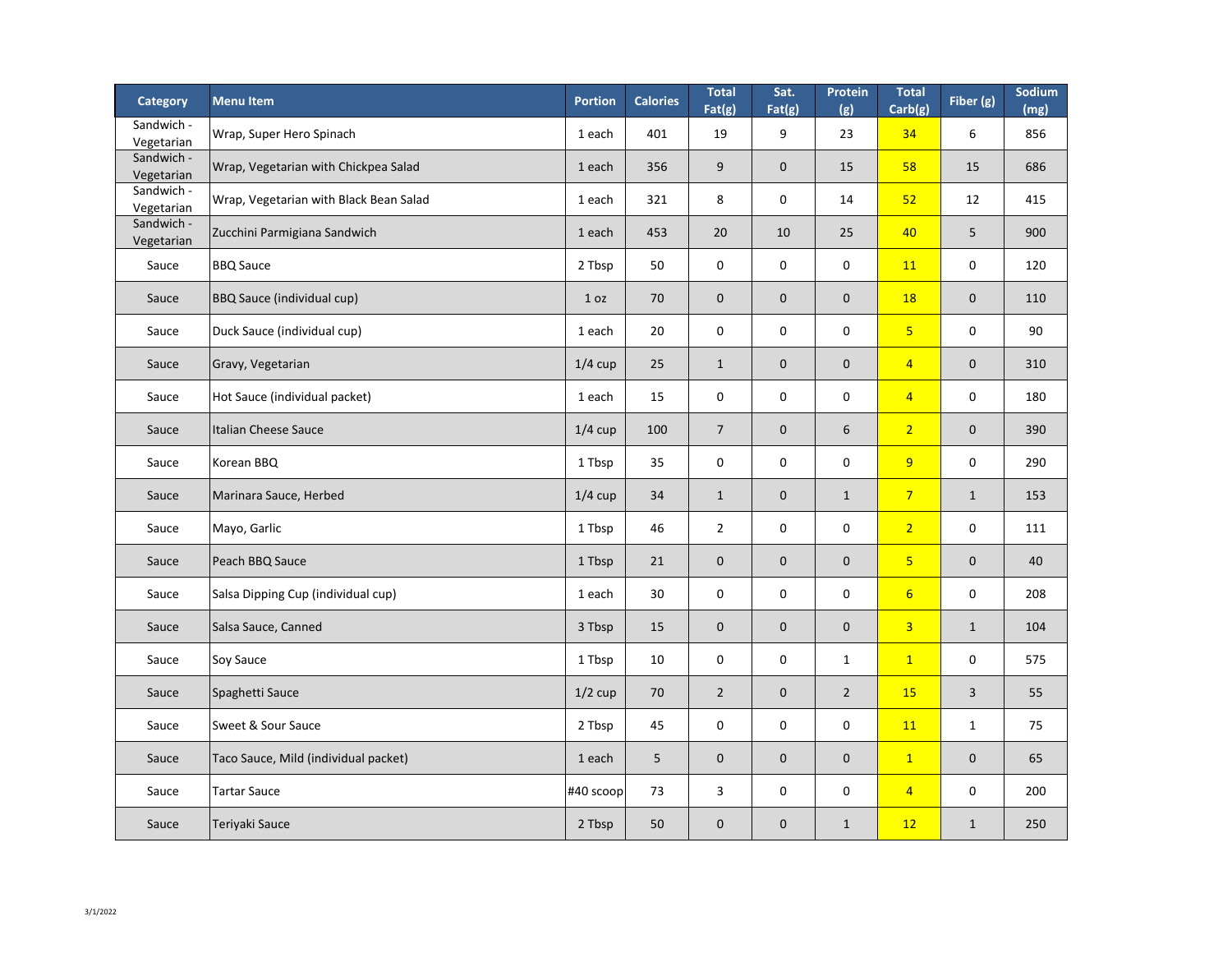| <b>Category</b> | <b>Menu Item</b>                        | <b>Portion</b>          | <b>Calories</b> | <b>Total</b><br>Fat(g) | Sat.<br>Fat(g)   | <b>Protein</b><br>(g) | <b>Total</b><br>Carb(g) | Fiber $(g)$      | Sodium<br>(mg) |
|-----------------|-----------------------------------------|-------------------------|-----------------|------------------------|------------------|-----------------------|-------------------------|------------------|----------------|
| Sauce           | <b>Tzatziki Sauce</b>                   | $ #40$ scoop            | 41              | 3                      | $\mathbf 0$      | $\overline{3}$        | $\overline{2}$          | $\mathbf 0$      | 163            |
| Sauce           | Vinaigrette, Honey Mustard              | 2 Tbsp                  | 113             | 9                      | $\theta$         | $\boldsymbol{0}$      | 8                       | $\mathbf 0$      | 62             |
| Sauce           | Vinaigrette, Italian                    | 2 Tbsp                  | 128             | 14                     | $\mathbf 0$      | $\mathbf 0$           | $\mathbf{1}$            | $\mathbf 0$      | 28             |
| Snack           | Bar, Granola                            | 1 each                  | 190             | $\overline{7}$         | $\boldsymbol{0}$ | 3                     | 29                      | $\overline{2}$   | 180            |
| Snack           | Cookies, Buttercrunch                   | $1$ pkg/ $2$<br>cookies | 140             | 5                      | $\mathbf 0$      | $\overline{2}$        | 22                      | $\overline{2}$   | 119            |
| Snack           | Cookies, Buttercrunch Minis             | 1 pkg                   | 150             | $6\,$                  | $\boldsymbol{0}$ | $\overline{2}$        | 22                      | $\overline{2}$   | 135            |
| Snack           | Cookies, Chocolate Chip                 | $1$ pkg/ $2$<br>cookies | 140             | 5                      | $\mathbf 0$      | $\overline{2}$        | 22                      | $\overline{2}$   | 70             |
| Snack           | Cookies, Chocolate Chippers             | 1 pkg                   | 145             | $6\,$                  | $\theta$         | $\overline{2}$        | 22                      | $\overline{2}$   | 90             |
| Snack           | Cookies, Fudge Chip                     | $1$ pkg/ $2$<br>cookies | 136             | 5                      | $\boldsymbol{0}$ | $\overline{2}$        | 20                      | $\overline{2}$   | 70             |
| Snack           | Crackers, Animal                        | 1 pkg                   | 120             | 5                      | $\boldsymbol{0}$ | $\overline{2}$        | 20                      | 5                | 115            |
| Snack           | Crackers, Animal, Cinnamon              | 1 pkg                   | 120             | 5                      | 0                | $\overline{2}$        | <b>21</b>               | $\overline{2}$   | 85             |
| Snack           | Crackers, Chocolate Grahams             | 1 pkg                   | 140             | 5                      | $\boldsymbol{0}$ | $\overline{2}$        | 24                      | $\overline{3}$   | 90             |
| Snack           | Crackers, Honey Graham                  | 1 pkg                   | 100             | $\mathsf{3}$           | $\mathbf 0$      | $\overline{2}$        | <b>19</b>               | $\overline{2}$   | 10             |
| Snack           | Crackers, Whole Wheat                   | 1 pkg                   | 32              | $\mathbf{1}$           | $\boldsymbol{0}$ | $\mathbf{1}$          | 5 <sub>o</sub>          | $\mathbf{1}$     | 60             |
| Snack           | Craisins <sup>®</sup>                   | 1 bag                   | 110             | $\pmb{0}$              | $\mathbf 0$      | $\mathbf 0$           | 28                      | $\mathsf{3}$     | $\mathbf 0$    |
| Snack           | Maple Breakfast Bites                   | 1 pkg                   | 220             | $\overline{7}$         | $\boldsymbol{0}$ | 3                     | 40                      | $\overline{4}$   | 230            |
| Snack           | Pretzels, Heart-Shaped                  | 1 pkg                   | 80              | $\overline{2}$         | $\mathbf 0$      | $\overline{2}$        | <b>15</b>               | $\overline{2}$   | 200            |
| Snack           | Chips, Baked Tostitos Scoops            | 1 pkg                   | 110             | $\overline{3}$         | $\boldsymbol{0}$ | $\overline{2}$        | <b>19</b>               | $\overline{2}$   | 125            |
| Snack           | Sunflower Seeds, Honey Roasted          | 1 pkg                   | 190             | 15                     | $\mathbf 0$      | $6\,$                 | <b>11</b>               | $\mathbf{3}$     | 65             |
| Turkey          | Turkey & Gravy                          | 6 slices                | 111             | 5                      | $\overline{2}$   | 17                    | $\overline{3}$          | $\mathbf{0}$     | 421            |
| Turkey          | Turkey Bologna, Pre-sliced              | 6 slices                | 120             | 6                      | $\mathbf 0$      | 14                    | $\overline{0}$          | $\boldsymbol{0}$ | 460            |
| Turkey          | Turkey Breast, Oven Roasted, Pre-sliced | 6 slices                | 110             | 5                      | $\overline{2}$   | 17                    | $\overline{0}$          | $\mathbf{0}$     | 340            |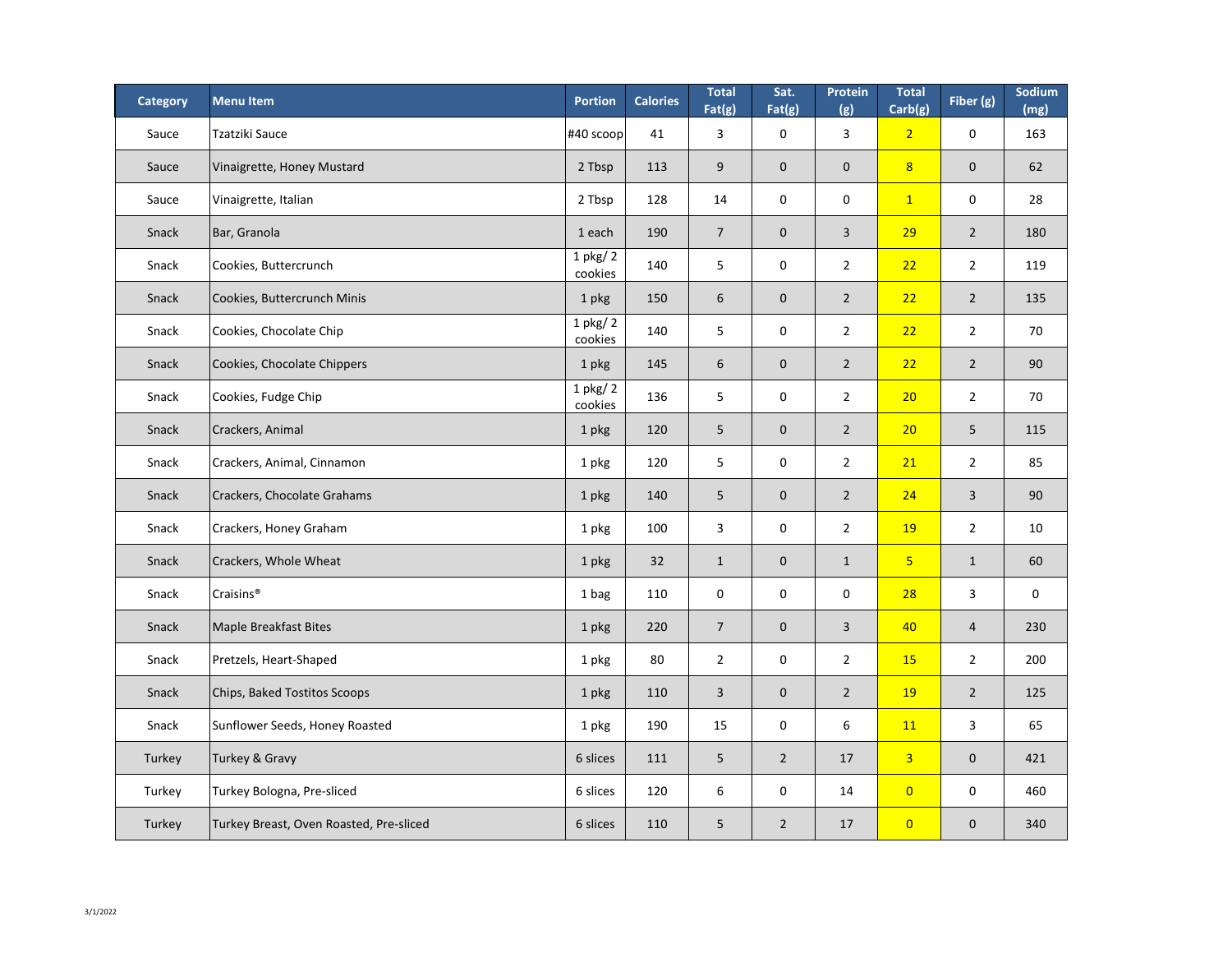| <b>Category</b>                | <b>Menu Item</b>                                 | <b>Portion</b> | <b>Calories</b> | <b>Total</b><br>Fat(g) | Sat.<br>Fat(g)   | Protein<br>(g) | <b>Total</b><br>Carb(g) | Fiber (g)      | Sodium<br>(mg) |
|--------------------------------|--------------------------------------------------|----------------|-----------------|------------------------|------------------|----------------|-------------------------|----------------|----------------|
| Turkey                         | Turkey Burger (No bun)                           | 1 each         | 90              | $\overline{2}$         | $\mathbf 0$      | 16             | $\overline{2}$          | $\mathbf 0$    | 220            |
| Turkey                         | Turkey Burger (K-8)                              | 1 each         | 200             | 3                      | $\mathbf{1}$     | 19             | 25                      | $\overline{2}$ | 430            |
| Turkey                         | Turkey Burger (HS)                               | 1 each         | 220             | $\overline{3}$         | $\mathbf 0$      | 20             | 29                      | $\overline{3}$ | 470            |
| Turkey                         | Turkey Burger with Cheese (K-8)                  | 1 each         | 235             | 5                      | $\overline{0}$   | 23             | 26                      | $\overline{2}$ | 535            |
| Turkey                         | Turkey Burger with Cheese (HS)                   | 1 each         | 255             | 5                      | $\mathbf 0$      | 23             | 30 <sub>2</sub>         | $\overline{3}$ | 575            |
| Turkey                         | Turkey Burger, Fiesta (K-8)                      | 1 each         | 265             | $\overline{7}$         | $\overline{0}$   | 23             | 29                      | 3              | 664            |
| Turkey                         | Turkey Burger, Fiesta (HS)                       | 1 each         | 285             | $\overline{7}$         | $\mathbf 0$      | 24             | 33                      | $\overline{4}$ | 704            |
| Turkey                         | <b>Turkey Sausage Patty</b>                      | 1 each         | 90              | 6                      | $\overline{0}$   | $\overline{7}$ | $\mathbf{1}$            | $\overline{2}$ | 180            |
| Turkey                         | Turkey, Shepard's Pie                            | 6 oz           | 298             | 13                     | $\mathbf 0$      | 19             | 31                      | 8              | 960            |
| Vegetable<br>Dark Green        | Broccoli, Baked Broccoli (HS)                    | 1 cup          | 183             | 11                     | $\overline{0}$   | 9              | <b>11</b>               | $\overline{4}$ | 354            |
| Vegetable<br>- Dark Green      | Broccoli, Baked Broccoli (K-8)                   | $1/2$ cup      | 91              | 6                      | $\overline{0}$   | $\overline{4}$ | $5\overline{)}$         | $\overline{2}$ | 177            |
| Vegetable<br>- Dark Green      | Broccoli, Roasted Broccoli and Cauliflower (K-8) | $1/2$ cup      | 39              | $\overline{2}$         | $\overline{0}$   | $\overline{2}$ | $5\overline{)}$         | $\overline{2}$ | 49             |
| Vegetable<br>- Dark Green      | Broccoli, Roasted Broccoli and Cauliflower (HS)  | 1 cup          | 79              | 3                      | $\overline{0}$   | $\overline{4}$ | 9                       | 4              | 99             |
| Vegetable<br>- Dark Green      | Broccoli, Steamed (K-8)                          | $1/2$ cup      | 10              | $\boldsymbol{0}$       | $\overline{0}$   | $\mathbf{1}$   | $\overline{2}$          | $\mathbf{1}$   | 9              |
| Vegetable<br>- Dark Green      | Broccoli, Steamed (HS)                           | 1 cup          | 20              | $\boldsymbol{0}$       | $\boldsymbol{0}$ | $\overline{2}$ | $\overline{4}$          | $\overline{2}$ | 19             |
| Vegetable<br>- Dark Green      | Broccoli, with Garlic & Oil (K-8)                | $1/2$ cup      | 55              | $\overline{4}$         | $\overline{0}$   | 3              | $5\overline{}$          | $\overline{2}$ | 69             |
| Vegetable<br>- Dark Green      | Broccoli, with Garlic & Oil (HS)                 | 1 cup          | 110             | $\overline{7}$         | $\mathbf 0$      | 5              | 9                       | 4              | 138            |
| Vegetable<br><b>Dark Green</b> | Kale Chips, Crispy Baked (K-8)                   | 1 cup          | 71              | 4                      | $\overline{0}$   | $\overline{3}$ | $\overline{7}$          | 3              | 109            |
| Vegetable<br>- Dark Green      | Kale Chips, Crispy Baked (HS)                    | 2 cups         | 142             | 8                      | $\mathbf 0$      | $\overline{7}$ | <b>15</b>               | 6              | 218            |
| Vegetable<br>- Dark Green      | Lettuce, Red Leaf                                | 1 cup          | 36              | $\mathbf 0$            | $\overline{0}$   | $\overline{3}$ | $5\overline{}$          | $\overline{2}$ | 57             |
| Vegetable<br>- Dark Green      | Lettuce, Romaine                                 | 1 cup          | 8               | $\mathbf 0$            | $\mathbf 0$      | $\mathbf{1}$   | $\overline{2}$          | $\mathbf{1}$   | 4              |
| Vegetable<br>- Dark Green      | Spinach, Creamed (K8)                            | $1/2$ cup      | 138             | 9                      | $\overline{2}$   | 6              | $6 \overline{6}$        | $\overline{4}$ | 390            |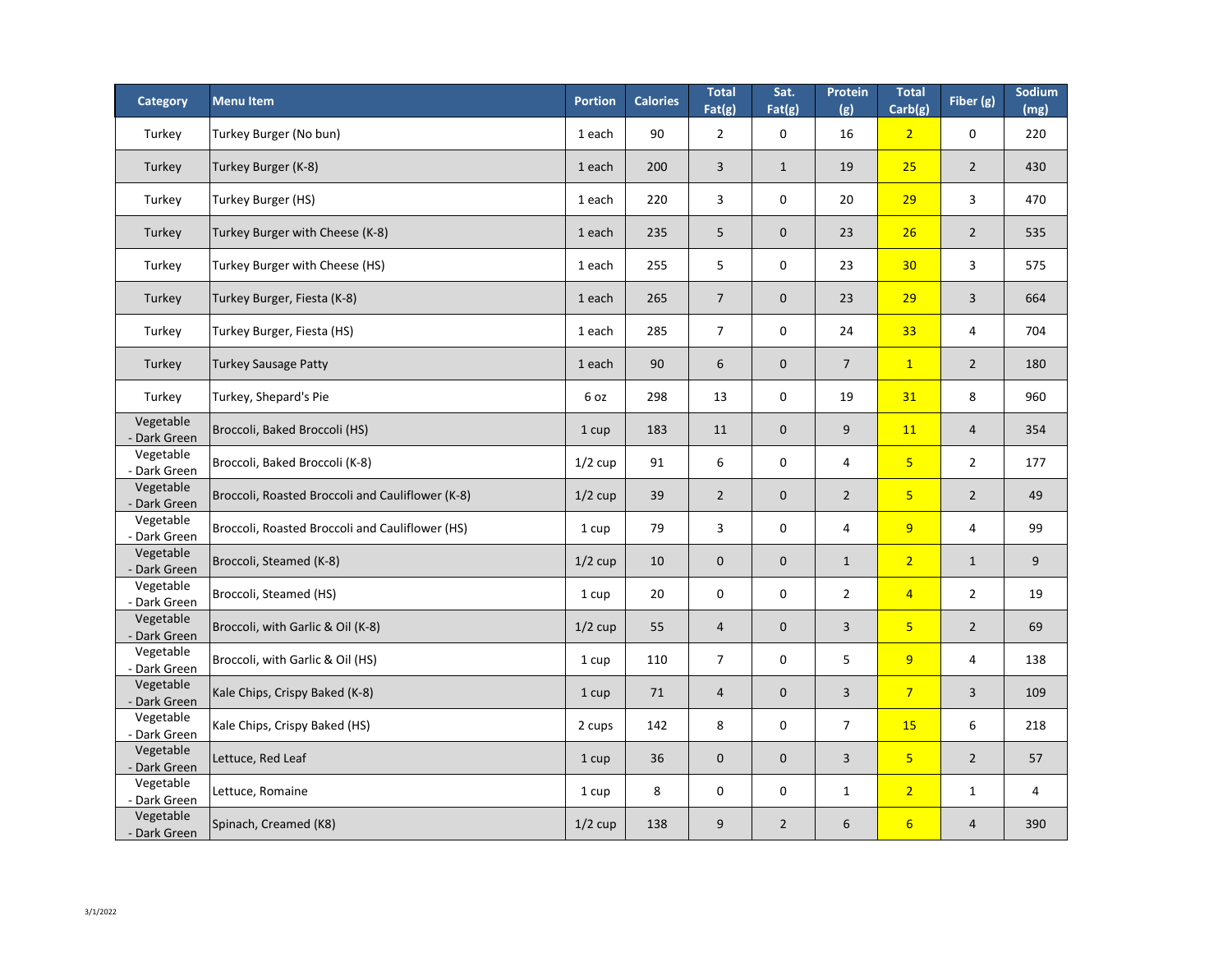| <b>Category</b>                   | <b>Menu Item</b>                                           | <b>Portion</b> | <b>Calories</b> | <b>Total</b><br>Fat(g) | Sat.<br>Fat(g)   | Protein<br>(g) | <b>Total</b><br>Carb(g) | Fiber (g)      | Sodium<br>(mg) |
|-----------------------------------|------------------------------------------------------------|----------------|-----------------|------------------------|------------------|----------------|-------------------------|----------------|----------------|
| Vegetable<br>- Dark Green         | Spinach, Creamed (HS)                                      | 1 cup          | 276             | 18                     | 4                | 12             | 12                      | 8              | 780            |
| Vegetable<br>- Dark Green         | Spinach, Parmigiana (K-8)                                  | $1/2$ cup      | 84              | 5                      | $\mathbf 0$      | $\overline{4}$ | $\overline{4}$          | 3              | 261            |
| Vegetable<br>- Dark Green         | Spinach, Parmigiana (HS)                                   | 1 cup          | 168             | 10                     | $\mathbf 0$      | 8              | 8                       | $\overline{7}$ | 521            |
| Vegetable<br>- Dark Green         | Spinach, Super Hero (K-8)                                  | $1/2$ cup      | 75              | $\overline{4}$         | $\mathbf 0$      | $\overline{4}$ | $\overline{4}$          | $\overline{4}$ | 226            |
| Vegetable<br>- Dark Green         | Spinach, Super Hero (HS)                                   | 1 cup          | 151             | 8                      | 0                | 8              | 9                       | 8              | 453            |
| Vegetable<br>- Legume             | Beans, Black Bean Salad (K8)                               | $1/2$ cup      | 108             | $\mathbf{1}$           | $\overline{0}$   | 6              | <b>18</b>               | 6              | 195            |
| Vegetable<br>- Legume             | Beans, Black Bean Salad (HS)                               | 1 cup          | 218             | $\overline{3}$         | 0                | 13             | 35                      | 11             | 390            |
| Vegetable<br>- Legume             | Beans, Black Bean Salsa (K-8)                              | $1/2$ cup      | 112             | $\overline{0}$         | $\mathbf 0$      | $\overline{7}$ | 20                      | 6              | 203            |
| Vegetable                         | Beans, Black Bean Salsa (HS)                               | 1 cup          | 223             | $\mathbf 0$            | 0                | 14             | 40                      | 12             | 406            |
| - Legume<br>Vegetable             | Beans, Black Beans Seasoned w Sofrito                      | $1/2$ cup      | 126             | $\overline{2}$         | $\mathbf 0$      | $\overline{7}$ | 20                      | 6              | 205            |
| - Legume<br>Vegetable             | Beans, Chickpeas, Roasted (K-8)                            | $1/2$ cup      | 168             | 6                      | 1                | $\overline{7}$ | 22                      | 10             | 256            |
| - Legume<br>Vegetable             | Beans, Chickpeas, Roasted (HS)                             | 1 cup          | 336             | 11                     | $\overline{3}$   | 15             | 45                      | 20             | 513            |
| - Legume<br>Vegetable             | Beans, Chickpeas Roasted with Basil Pesto (K-8)            | $1/2$ cup      | 179             | 6                      | $\overline{2}$   | 8              | 23                      | 10             | 253            |
| - Legume<br>Vegetable<br>- Legume | Beans, Chickpeas Roasted with Basil Pesto (HS)             | 1 cup          | 358             | 13                     | $\overline{4}$   | 16             | 46                      | 20             | 505            |
| Vegetable<br>- Legume             | Beans, Chickpeas Roasted with Spinach Cilantro Pesto (K-8) | $1/2$ cup      | 179             | 6                      | $\overline{2}$   | 8              | 23                      | 10             | 255            |
| Vegetable<br>- Legume             | Beans, Chickpeas Roasted with Spinach Cilantro Pesto (HS)  | 1 cup          | 358             | 13                     | $\overline{4}$   | 16             | 46                      | 20             | 511            |
| Vegetable                         | Beans, Chickpea Salad (K-8)                                | $1/2$ cup      | 138             | 4                      | 1                | $\overline{7}$ | 21                      | 9              | 248            |
| - Legume<br>Vegetable             | Beans, Chickpea Salad (HS)                                 | 1 cup          | 276             | $\overline{7}$         | $\overline{3}$   | 13             | 42                      | 18             | 498            |
| - Legume<br>Vegetable             | Beans, Brooklyn Baked Beans (K-8)                          | $1/2$ cup      | 155             | $\mathbf 0$            | $\boldsymbol{0}$ | $\overline{7}$ | 27                      | 5              | 255            |
| - Legume<br>Vegetable             | Beans, Brooklyn Baked Beans (HS)                           | 1 cup          | 309             | $\mathbf{1}$           | $\mathbf 0$      | 15             | 53                      | 11             | 511            |
| - Legume<br>Vegetable             | Beans, Kidney Beans Rajma (K-8)                            | $1/2$ cup      | 205             | 4                      | $\boldsymbol{0}$ | 10             | 29                      | 8              | 306            |
| - Legume<br>Vegetable<br>- Legume | Beans, Kidney Beans Rajma (HS)                             | 1 cup          | 410             | 9                      | 0                | 21             | 57                      | 17             | 613            |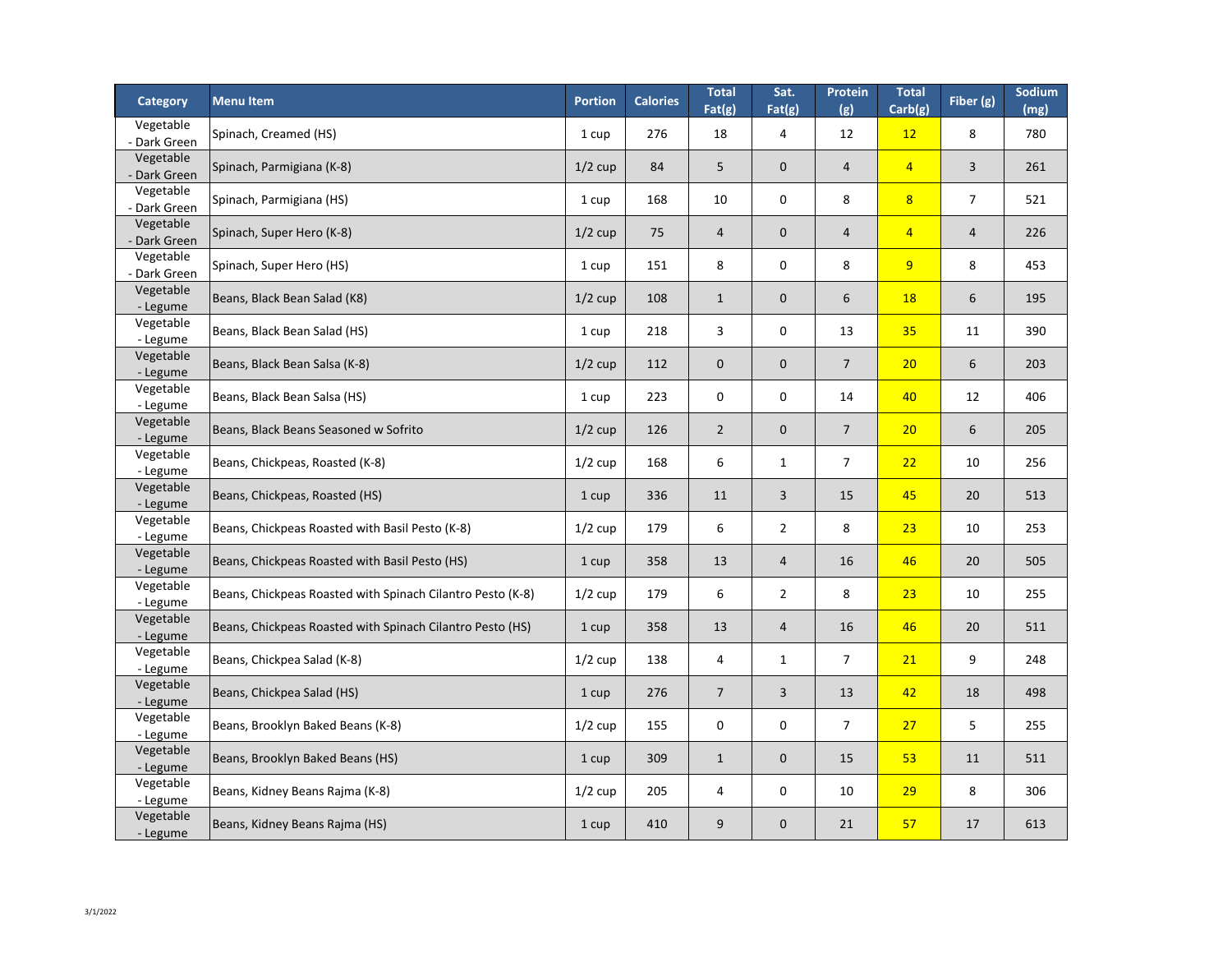| <b>Category</b>       | <b>Menultem</b>                                | <b>Portion</b> | <b>Calories</b> | <b>Total</b><br>Fat(g) | Sat.<br>Fat(g)   | <b>Protein</b><br>(g) | <b>Total</b><br>Carb(g) | Fiber (g)      | Sodium<br>(mg) |
|-----------------------|------------------------------------------------|----------------|-----------------|------------------------|------------------|-----------------------|-------------------------|----------------|----------------|
| Vegetable<br>- Legume | Beans, Marinated Bean Salad (K8)               | $1/2$ cup      | 198             | 6                      | 1                | 10                    | 28                      | 10             | 382            |
| Vegetable<br>- Legume | Beans, Marinated Bean Salad (HS)               | 1 cup          | 395             | 11                     | $\overline{2}$   | 20                    | 55                      | 20             | 764            |
| Vegetable<br>- Legume | Beans, Mexicali Beans (K-8)                    | $1/2$ cup      | 60              | $\mathbf{1}$           | $\boldsymbol{0}$ | 3                     | 10                      | 3              | 260            |
| Vegetable<br>- Legume | Beans, Mexicali Beans (HS)                     | 1 cup          | 120             | $\overline{2}$         | $\mathbf 0$      | 6                     | 20                      | 6              | 520            |
| Vegetable<br>- Legume | Beans, Pinto Beans Seasoned with Sofrito (K-8) | $1/2$ cup      | 126             | $\overline{2}$         | $\mathbf 0$      | $\overline{7}$        | 20                      | $\overline{7}$ | 205            |
| Vegetable<br>- Legume | Beans, Pinto Beans Seasoned with Sofrito (HS)  | 1 cup          | 252             | 4                      | $\overline{0}$   | 14                    | 40                      | 14             | 409            |
| Vegetable<br>- Legume | Beans, Stewed Pinto Beans (K-8)                | $1/2$ cup      | 86              | 4                      | $\mathbf 1$      | 4                     | 12                      | $\overline{2}$ | 226            |
| Vegetable<br>- Legume | Beans, Stewed Pinto Beans (HS)                 | 1 cup          | 172             | 8                      | $\overline{2}$   | 8                     | 24                      | $\overline{4}$ | 252            |
| Vegetable<br>- Legume | Beans, White Bean Salad (K-8)                  | $1/2$ cup      | 149             | 4                      | $\mathbf 0$      | 8                     | 24                      | 5              | 211            |
| Vegetable<br>- Legume | Beans, White Bean Salad (HS)                   | 1 cup          | 298             | $\overline{7}$         | $\boldsymbol{0}$ | 16                    | 48                      | 11             | 422            |
| Vegetable<br>- Legume | Chickpeas, Balsamic Chickpea Salad (K-8)       | $1/2$ cup      | 164             | 5                      | 2                | 7                     | <b>23</b>               | 9              | 339            |
| Vegetable<br>- Legume | Chickpeas, Balsamic Chickpea Salad (HS)        | 1 cup          | 329             | 11                     | 3                | 14                    | 47                      | 19             | 679            |
| Vegetable<br>- Legume | Chickpeas, Cranberry Chickpea Salad (K-8)      | $1/2$ cup      | 164             | 5                      | $\overline{2}$   | $\overline{7}$        | 23                      | 9              | 339            |
| Vegetable<br>- Legume | Chickpeas, Cranberry Chickpea Salad (HS)       | 1 cup          | 329             | 11                     | 3                | 14                    | 47                      | 19             | 679            |
| Vegetable<br>- Legume | Hummus Cup, Pre-Made                           | 1 each         | 140             | 11                     | $\overline{2}$   | 3                     | 8                       | $\overline{2}$ | 220            |
| Vegetable<br>- Other  | Cauliflower, Curried (K-8)                     | $1/2$ cup      | 70              | 4                      | $\mathbf{1}$     | $\mathbf{1}$          | 5 <sub>o</sub>          | $\overline{2}$ | 250            |
| Vegetable<br>- Other  | Cauliflower, Curried (HS)                      | 1 cup          | 140             | 8                      | $\mathbf{1}$     | $\overline{2}$        | 10                      | $\overline{3}$ | 500            |
| Vegetable<br>- Other  | Cauliflower, Marinated (K-8)                   | $1/2$ cup      | 47              | $\mathbf{1}$           | $\mathbf 0$      | $\mathbf{1}$          | $6 \overline{6}$        | $\overline{2}$ | 74             |
| Vegetable<br>- Other  | Cauliflower, Marinated (HS)                    | 1 cup          | 94              | $\overline{2}$         | $\mathbf 0$      | $\overline{2}$        | 12                      | 4              | 148            |
| Vegetable<br>- Other  | Cauliflower, Parmigiana Roasted (K-8)          | $1/2$ cup      | 67              | 4                      | $\boldsymbol{0}$ | 3                     | $\overline{7}$          | $\overline{2}$ | 342            |
| Vegetable<br>- Other  | Cauliflower, Parmigiana Roasted (HS)           | 1 cup          | 133             | 8                      | $\mathbf{1}$     | 5                     | <b>13</b>               | 4              | 684            |
| Vegetable<br>- Other  | Cauliflower, Roasted (K-8)                     | $1/2$ cup      | 42              | $\overline{2}$         | $\mathbf 0$      | $\overline{2}$        | 5 <sub>o</sub>          | $\overline{2}$ | 120            |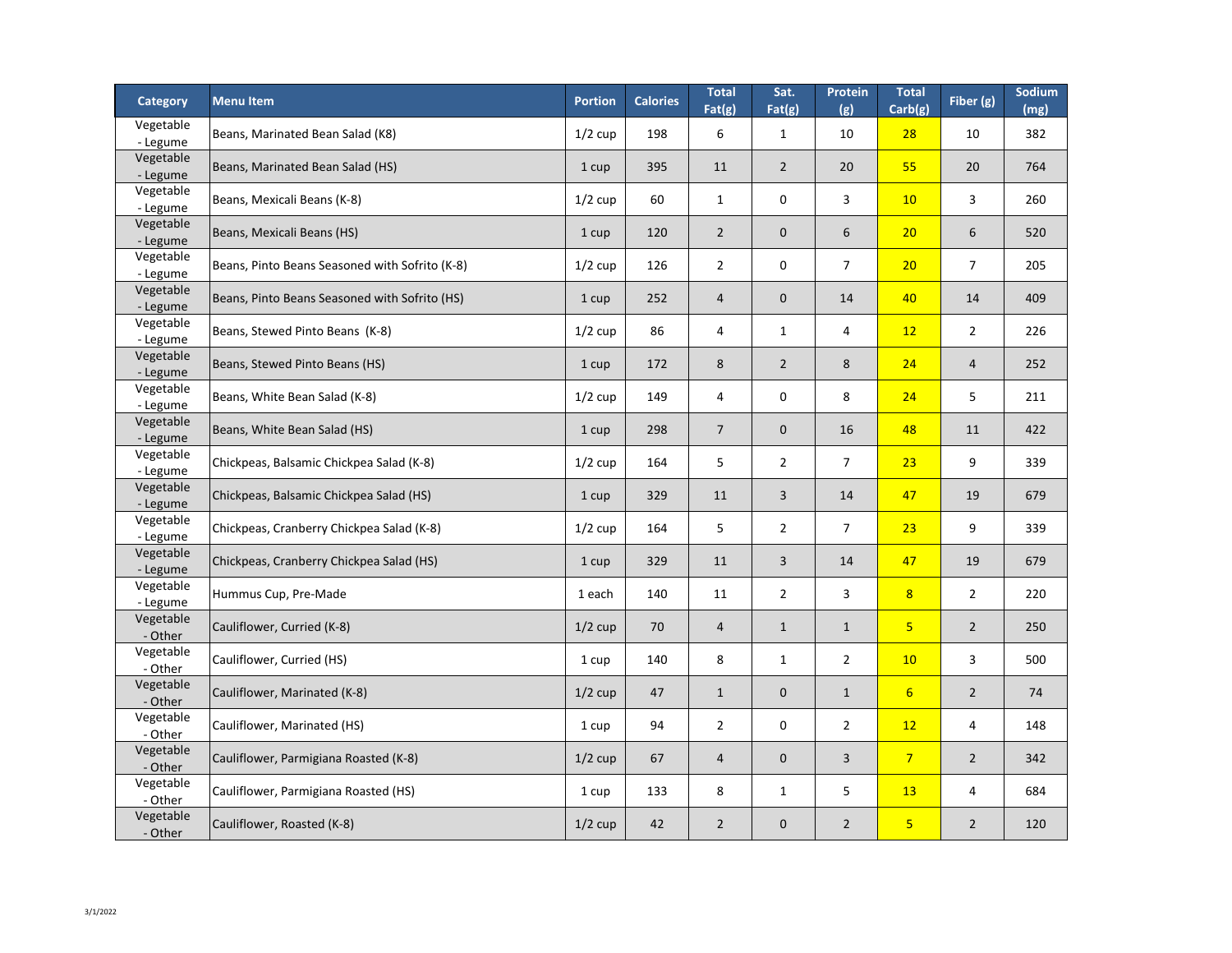| <b>Category</b>      | <b>Menu Item</b>                              | <b>Portion</b> | <b>Calories</b> | <b>Total</b><br>Fat(g) | Sat.<br>Fat(g)   | Protein<br>(g)   | <b>Total</b><br>Carb(g) | Fiber (g)      | Sodium<br>(mg) |
|----------------------|-----------------------------------------------|----------------|-----------------|------------------------|------------------|------------------|-------------------------|----------------|----------------|
| Vegetable<br>- Other | Cauliflower, Roasted (HS)                     | 1 cup          | 84              | 4                      | $\mathbf 0$      | 4                | 9                       | 4              | 240            |
| Vegetable<br>- Other | Celery, Diced                                 | $1/2$ cup      | 18              | $\mathbf 0$            | $\mathbf 0$      | $\mathbf{1}$     | $\overline{3}$          | $\overline{2}$ | 91             |
| Vegetable<br>- Other | Celery, Sticks                                | 6 each         | 8               | $\mathbf{1}$           | $\mathbf 0$      | $\mathbf 0$      | $\overline{2}$          | $\mathbf{1}$   | 40             |
| Vegetable<br>- Other | Coleslaw, Cilantro Healthy (K-8)              | $1/2$ cup      | 101             | 8                      | $\mathbf 0$      | $\mathbf{1}$     | 8 <sup>2</sup>          | $\overline{2}$ | 183            |
| Vegetable<br>- Other | Coleslaw, Cilantro Healthy (HS)               | 1 cup          | 202             | 16                     | $\mathbf 0$      | $\overline{2}$   | <b>15</b>               | 5              | 366            |
| Vegetable<br>- Other | Cucumber Salad (K-8)                          | $1/2$ cup      | 25              | $\mathbf{1}$           | $\theta$         | $\mathbf 0$      | $\overline{4}$          | $\theta$       | 79             |
| Vegetable<br>- Other | Cucumber Salad (HS)                           | 1 cup          | 50              | $\overline{2}$         | $\mathbf 0$      | $\mathbf{1}$     | $\overline{7}$          | $\mathbf{1}$   | 148            |
| Vegetable<br>- Other | Cucumber, Slices (K-8)                        | $1/2$ cup      | 11              | $\mathbf 0$            | $\mathbf 0$      | $\mathbf 0$      | $\overline{3}$          | $\mathbf 0$    | $2^{\circ}$    |
| Vegetable<br>- Other | Cucumber, Slices (HS)                         | 1 cup          | 22              | $\boldsymbol{0}$       | $\boldsymbol{0}$ | $\boldsymbol{0}$ | $6 \overline{6}$        | $\mathbf{1}$   | $\overline{3}$ |
| Vegetable<br>- Other | Green Beans, Garlicky (K-8)                   | $1/2$ cup      | 59              | $\overline{4}$         | $\boldsymbol{0}$ | $\mathbf{1}$     | 5 <sub>o</sub>          | $\overline{2}$ | 146            |
| Vegetable<br>- Other | Green Beans, Garlicky (HS)                    | 1 cup          | 112             | 4                      | 0                | $\overline{2}$   | 10                      | 4              | 292            |
| Vegetable<br>- Other | Green Beans, Garlic Teriyaki (K-8)            | $1/2$ cup      | 39              | $\mathbf 0$            | $\mathbf 0$      | $\mathbf{1}$     | 9                       | $\overline{2}$ | 132            |
| Vegetable<br>- Other | Green Beans, Garlic Teriyaki (HS)             | 1 cup          | 77              | $\boldsymbol{0}$       | $\pmb{0}$        | 3                | 17                      | $5\phantom{.}$ | 264            |
| Vegetable<br>- Other | Green Beans, Italian (K-8)                    | $1/2$ cup      | 42              | $\mathbf{1}$           | $\mathbf 0$      | $\mathbf{1}$     | $6 \overline{6}$        | $\overline{3}$ | 82             |
| Vegetable<br>- Other | Green Beans, Italian (HS)                     | 1 cup          | 84              | $\overline{2}$         | $\mathbf 0$      | 3                | <b>13</b>               | 6              | 164            |
| Vegetable<br>- Other | Green Beans, Marinated (K-8)                  | $1/2$ cup      | 37              | $\overline{2}$         | $\mathbf 0$      | $\overline{2}$   | 5 <sub>o</sub>          | $\overline{4}$ | 19             |
| Vegetable<br>- Other | Green Beans, Marinated (HS)                   | 1 cup          | 73              | 3                      | $\mathbf 0$      | 3                | <b>11</b>               | 8              | 37             |
| Vegetable<br>- Other | <b>Greek Zucchini Salad</b>                   | $1/2$ cup      | 42              | 3                      | $\mathbf 0$      | $\mathbf{1}$     | 5 <sub>o</sub>          | $\mathbf{1}$   | 100            |
| Vegetable<br>- Other | Mediterranean Zucchini and Tomato Salad (K-8) | $1/2$ cup      | 87              | 6                      | $\mathbf 0$      | $\overline{2}$   | 8 <sup>2</sup>          | $\overline{2}$ | 259            |
| Vegetable<br>- Other | Mediterranean Zucchini and Tomato Salad (HS)  | 1 cup          | 174             | 12                     | $\mathbf{1}$     | 4                | <b>16</b>               | $\overline{4}$ | 518            |
| Vegetable<br>- Other | Medley, Corn, Peas and Carrots (HS)           | 1 cup          | 172             | 9                      | $\mathbf 0$      | 4                | 20                      | 4              | 472            |
| Vegetable<br>- Other | Medley, Corn, Peas and Carrots (K8)           | $1/2$ cup      | 86              | $\overline{4}$         | $\theta$         | $\overline{2}$   | <b>10</b>               | $\overline{2}$ | 236            |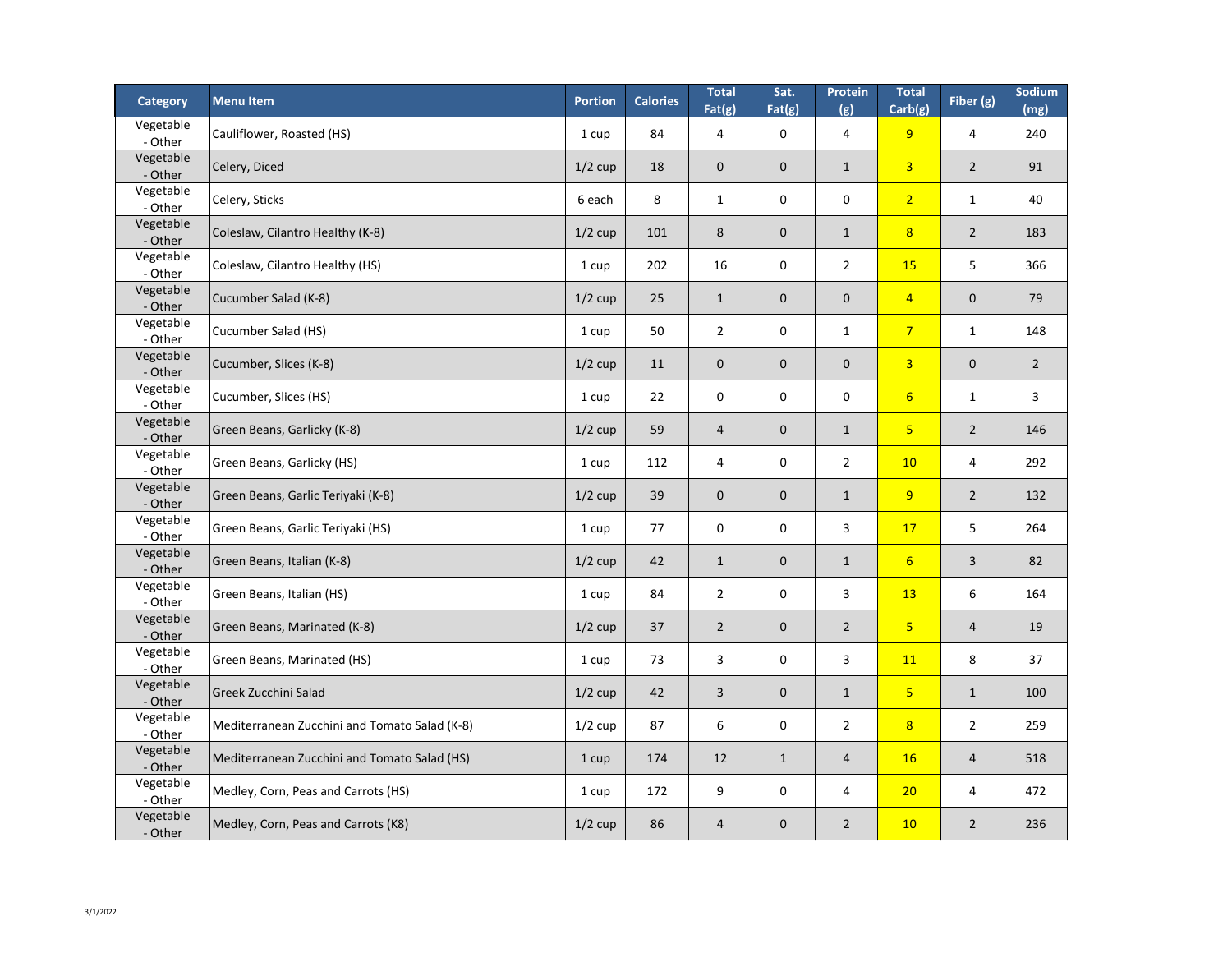| <b>Category</b>           | <b>Menu Item</b>                     | <b>Portion</b>  | <b>Calories</b> | <b>Total</b><br>Fat(g) | Sat.<br>Fat(g) | Protein<br>(g)   | <b>Total</b><br>Carb(g) | Fiber (g)      | Sodium<br>(mg) |
|---------------------------|--------------------------------------|-----------------|-----------------|------------------------|----------------|------------------|-------------------------|----------------|----------------|
| Vegetable<br>- Other      | Mushrooms, Canned                    | 1 <sub>oz</sub> | 25              | $\mathbf 0$            | $\overline{0}$ | $\mathbf{1}$     | $\overline{4}$          | $\mathbf 1$    | 25             |
| Vegetable<br>- Other      | Mushrooms, Fresh                     | $1/2$ cup       | 10              | $\mathbf 0$            | $\overline{0}$ | $\overline{2}$   | $\overline{3}$          | $\mathbf 0$    | $\overline{3}$ |
| Vegetable<br>- Other      | <b>Pickle Chips</b>                  | 2 oz            | $\overline{3}$  | $\mathbf 0$            | $\mathbf 0$    | $\mathbf 0$      | $\overline{1}$          | $\mathbf 0$    | 332            |
| Vegetable<br>- Other      | Red Cabbage, Braised (K8)            | $1/2$ cup       | 67              | $\overline{3}$         | $\overline{0}$ | $\mathbf{1}$     | 12                      | $\overline{2}$ | 88             |
| Vegetable<br>- Other      | Red Cabbage, Braised (HS)            | 1 cup           | 133             | 5                      | $\mathbf 0$    | $\mathbf{1}$     | 23                      | $\overline{4}$ | 176            |
| Vegetable<br>- Other      | Vegetables, "Stir Fry" (K-8)         | $1/2$ cup       | 58              | $\overline{2}$         | $\overline{0}$ | $\overline{2}$   | 9                       | $\overline{2}$ | 41             |
| Vegetable<br>- Other      | Vegetables, "Stir Fry" (HS)          | 1 cup           | 115             | 5                      | $\overline{0}$ | 3                | 17                      | 5              | 83             |
| Vegetable<br>- Other      | Veggie and Hummus Cup                | 1 serving       | 183             | 11                     | $\overline{2}$ | $\overline{4}$   | <b>18</b>               | $\overline{4}$ | 300            |
| Vegetable<br>- Other      | Zucchini, Roasted (K-8)              | $1/2$ cup       | 44              | 3                      | $\overline{0}$ | $\mathbf{1}$     | $\overline{4}$          | $\mathbf 1$    | 125            |
| Vegetable<br>- Other      | Zucchini, Roasted (HS)               | 1 cup           | 87              | 6                      | $\overline{0}$ | 3                | $\overline{7}$          | $\overline{2}$ | 251            |
| Vegetable<br>- Red Orange | Butternut Squash (K-8)               | $1/2$ cup       | 126             | 5                      | $\mathbf 0$    | $\mathbf{1}$     | 22                      | 3              | 321            |
| Vegetable<br>- Red Orange | Butternut Squash (HS)                | 1 cup           | 251             | 10                     | $\overline{0}$ | $\overline{2}$   | 44                      | 6              | 643            |
| Vegetable<br>- Red Orange | Carrots, Brown Sugar Carrots (K-8)   | $1/2$ cup       | 103             | 4                      | $\overline{0}$ | $\mathbf 0$      | <b>15</b>               | 3              | 201            |
| Vegetable<br>- Red Orange | Carrots, Brown Sugar Carrots (HS)    | 1 cup           | 206             | 9                      | $\overline{0}$ | $\mathbf 0$      | 30 <sub>o</sub>         | 6              | 402            |
| Vegetable<br>- Red Orange | Carrots, Orange Ginger Carrots (K-8) | $1/2$ cup       | 67              | 3                      | $\overline{0}$ | $\boldsymbol{0}$ | 9                       | 3              | 206            |
| Vegetable<br>- Red Orange | Carrots, Orange Ginger Carrots (HS)  | 1 cup           | 135             | 5                      | $\overline{0}$ | $\boldsymbol{0}$ | <b>19</b>               | 6              | 412            |
| Vegetable<br>- Red Orange | Carrots, Orange Glazed (K-8)         | $1/2$ cup       | 61              | $\overline{3}$         | $\mathbf 0$    | $\boldsymbol{0}$ | 8                       | $\overline{3}$ | 186            |
| Vegetable<br>- Red Orange | Carrots, Orange Glazed (HS)          | 1 cup           | 122             | 5                      | $\overline{0}$ | $\mathbf 0$      | <b>16</b>               | $6\phantom{1}$ | 371            |
| Vegetable<br>- Red Orange | Carrots, Shredded                    | 3 oz            | 30              | $\mathbf 0$            | $\overline{0}$ | $\mathbf 0$      | $\overline{7}$          | $\overline{3}$ | 65             |
| Vegetable<br>- Red Orange | Carrots, Sliced, Canned              | $1/2$ cup       | 30              | $\mathbf{0}$           | $\overline{0}$ | $\boldsymbol{0}$ | $6 \overline{6}$        | $\overline{2}$ | 140            |
| Vegetable<br>- Red Orange | Carrots, Sliced, Frozen              | $1/2$ cup       | 25              | $\mathbf 0$            | $\mathbf 0$    | $\boldsymbol{0}$ | $\overline{\mathbf{5}}$ | $\overline{2}$ | 40             |
| Vegetable<br>- Red Orange | Carrots, Slow Roasted Carrots (K-8)  | $1/2$ cup       | 113             | 5                      | $\overline{0}$ | $\mathbf 0$      | <b>18</b>               | 3              | 247            |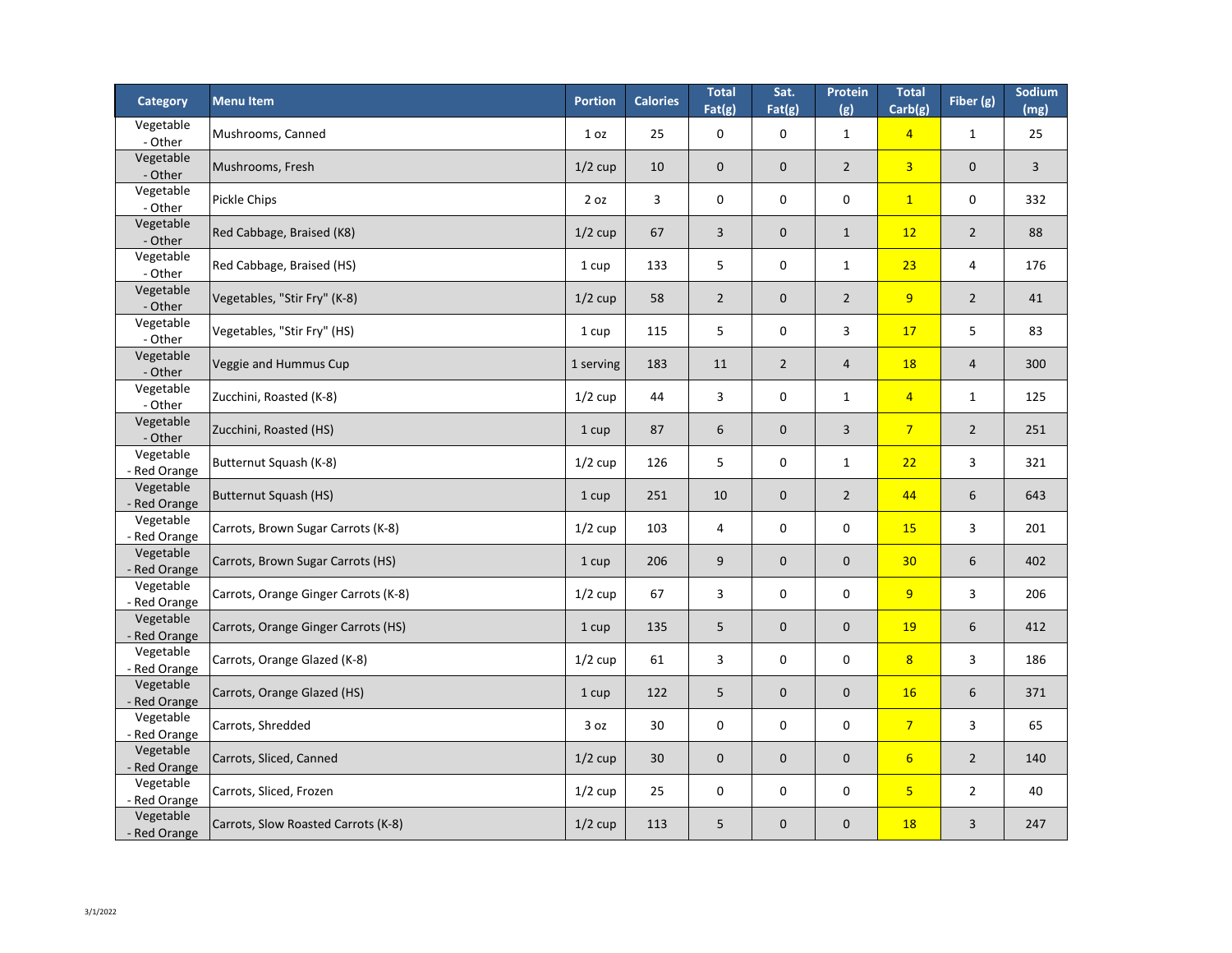| <b>Category</b>           | <b>Menu Item</b>                                   | <b>Portion</b> | <b>Calories</b> | <b>Total</b><br>Fat(g) | Sat.<br>Fat(g) | <b>Protein</b><br>(g) | <b>Total</b><br>Carb(g) | Fiber (g)      | Sodium<br>(mg) |
|---------------------------|----------------------------------------------------|----------------|-----------------|------------------------|----------------|-----------------------|-------------------------|----------------|----------------|
| Vegetable<br>- Red Orange | Carrots, Slow Roasted Carrots (HS)                 | 1 cup          | 225             | 9                      | $\mathbf 1$    | $\mathbf 0$           | 36                      | 6              | 495            |
| Vegetable<br>- Red Orange | Carrot Sticks, Plain, Individual                   | 1 bag          | 25              | $\mathbf{0}$           | $\overline{0}$ | $\overline{0}$        | $6 \overline{6}$        | $\mathbf{1}$   | 55             |
| Vegetable<br>- Red Orange | Carrot Sticks, Ranch, Individual (Veggie Snackers) | 1 bag          | 30              | $\mathbf 0$            | $\mathbf 0$    | $\mathbf{1}$          | $\overline{7}$          | $\overline{2}$ | 210            |
| Vegetable<br>- Red Orange | Pimentos                                           | 1 oz           | 9               | $\mathbf{0}$           | $\overline{0}$ | $\mathbf{1}$          | $\overline{2}$          | $\mathbf{1}$   | 125            |
| Vegetable<br>- Red Orange | Tomatoes, Cherry                                   | $1/2$ cup      | 13              | $\mathbf 0$            | $\mathbf 0$    | $\mathbf{1}$          | $\overline{3}$          | $\mathbf{1}$   | 4              |
| Vegetable<br>- Red Orange | Tomatoes, Fresh, Diced                             | $1/2$ cup      | 16              | $\mathbf{0}$           | $\overline{0}$ | $\mathbf{1}$          | $\overline{4}$          | $\mathbf{1}$   | 5 <sup>5</sup> |
| Vegetable<br>- Red Orange | Tomatoes, Grape                                    | 1 bag          | 15              | $\mathbf 0$            | $\mathbf 0$    | $\mathbf{1}$          | $\overline{3}$          | $\mathbf{1}$   | $\mathbf 0$    |
| Vegetable<br>- Red Orange | Tomatoes, Roasted Tomato Salsa                     | $1/2$ cup      | 36              | $\mathbf{0}$           | $\overline{0}$ | $\mathbf{1}$          | $6 \overline{6}$        | $\overline{2}$ | 308            |
| Vegetable<br>- Red Orange | Tomatoes, Tomato Salad (K-8)                       | $1/2$ cup      | 45              | $\overline{2}$         | $\mathbf 0$    | $\mathbf{1}$          | $\overline{7}$          | $\overline{2}$ | 45             |
| Vegetable<br>- Red Orange | Tomatoes, Tomato Salad (HS)                        | 1 cup          | 89              | 3 <sup>1</sup>         | $\mathbf{1}$   | $\overline{2}$        | 14                      | $\overline{3}$ | 90             |
| Vegetable<br>- Starchy    | <b>Baked French Fries</b>                          | 1 cup          | 220             | 6                      | $\bf{0}$       | $\overline{2}$        | 40                      | $\overline{2}$ | 360            |
| Vegetable<br>- Starchy    | <b>Chili Cheese Fries</b>                          | 1 cup          | 290             | 11                     | $\overline{0}$ | 6                     | 43                      | $\overline{3}$ | 520            |
| Vegetable<br>- Starchy    | Corn, Confetti Salad (K-8)                         | $1/2$ cup      | 127             | 7                      | $\mathbf 0$    | $\mathbf 0$           | <b>18</b>               | $\overline{2}$ | 103            |
| Vegetable<br>- Starchy    | Corn, Confetti Salad (HS)                          | 1 cup          | 254             | 13                     | $\mathbf{1}$   | $\mathbf{0}$          | 35                      | $\overline{4}$ | 206            |
| Vegetable<br>- Starchy    | Corn, Hot Confetti (K-8)                           | $1/2$ cup      | 124             | $\overline{7}$         | $\mathbf 0$    | $\overline{2}$        | 17                      | $\overline{2}$ | 100            |
| Vegetable<br>- Starchy    | Corn, Hot Confetti (HS)                            | 1 cup          | 247             | 14                     | $\overline{0}$ | $\overline{4}$        | 33                      | $\overline{4}$ | 200            |
| Vegetable<br>- Starchy    | Corn on the Cob                                    | 1 each         | 94              | $\mathbf{1}$           | $\mathbf 0$    | $\overline{3}$        | <b>19</b>               | $\overline{2}$ | $\mathbf{1}$   |
| Vegetable<br>- Starchy    | Corn, Street Style                                 | $1/2$ cup      | 145             | $\overline{3}$         | $\mathbf{1}$   | $\overline{3}$        | 22                      | $\mathbf{1}$   | 326            |
| Vegetable<br>- Starchy    | Corn, Street Style                                 | 1 cup          | 290             | 6                      | $\mathbf{1}$   | $\overline{7}$        | 44                      | $\overline{2}$ | 652            |
| Vegetable<br>- Starchy    | Disco Fries (using Seasoned Wedge Cut Potatoes)    | 1 cup          | 375             | 18                     | $\overline{0}$ | 11                    | 45                      | $\overline{4}$ | 757            |
| Vegetable<br>- Starchy    | Home Fries (using Diced Potatoes)                  | 1 cup          | 244             | 12                     | $\mathbf 0$    | $\overline{3}$        | 34                      | $\overline{4}$ | 280            |
| Vegetable<br>- Starchy    | Home Fries (using Seasoned Wedge Cut Potatoes)     | 1 cup          | 303             | 11                     | $\overline{0}$ | 5 <sup>5</sup>        | 48                      | $\overline{7}$ | 413            |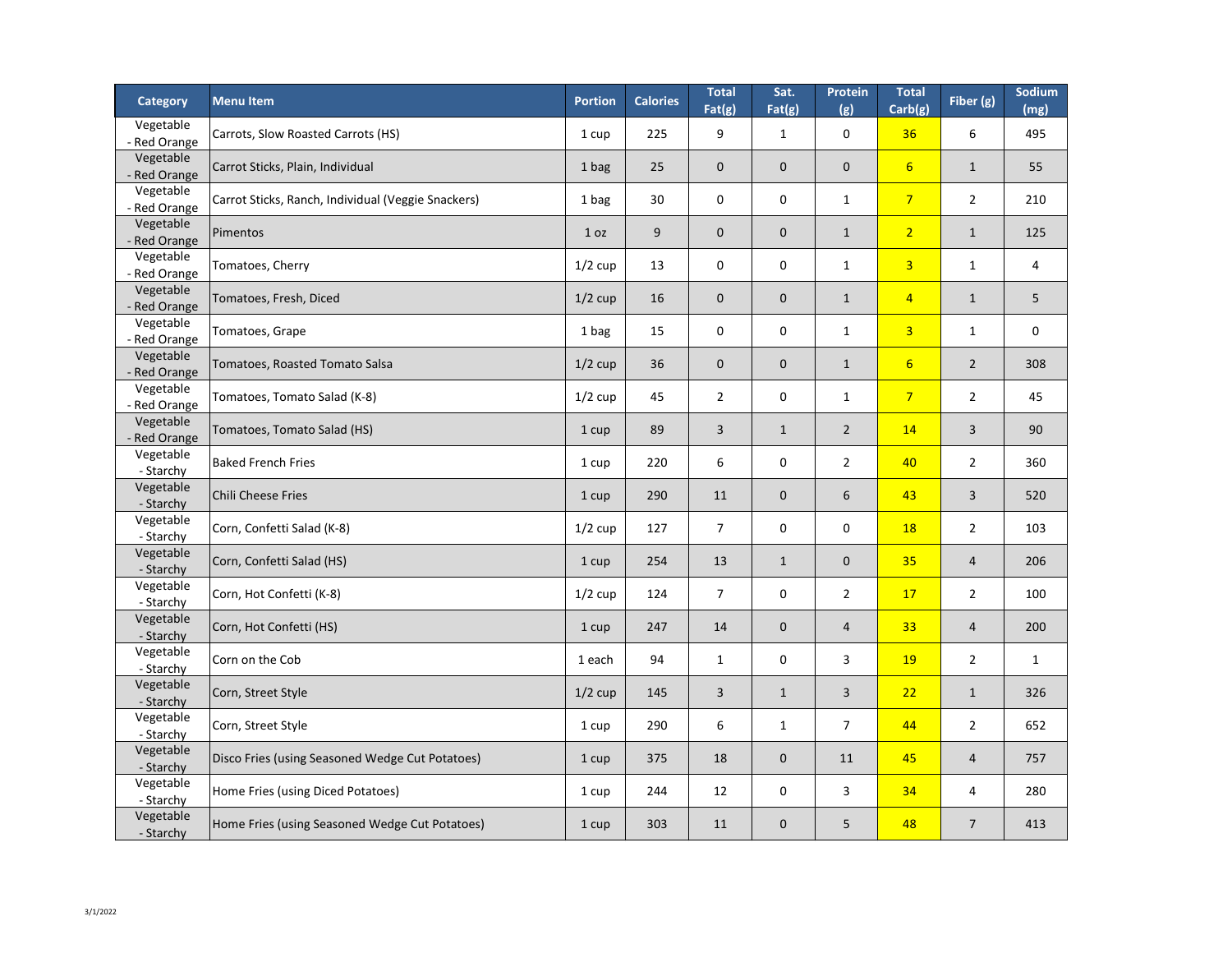| <b>Category</b>           | <b>Menultem</b>                                     | <b>Portion</b> | <b>Calories</b> | <b>Total</b><br>Fat(g) | Sat.<br>Fat(g) | <b>Protein</b><br>(g) | <b>Total</b><br>Carb(g) | Fiber (g)      | Sodium<br>(mg) |
|---------------------------|-----------------------------------------------------|----------------|-----------------|------------------------|----------------|-----------------------|-------------------------|----------------|----------------|
| Vegetable<br>- Starchy    | Marinated Potato Salad                              | 1 cup          | 195             | 10                     | $\overline{2}$ | $\overline{2}$        | 27                      | $\overline{2}$ | 231            |
| Vegetable<br>- Starchy    | <b>Mashed Potatoes</b>                              | 1 cup          | 221             | $\overline{7}$         | $\overline{0}$ | $\overline{4}$        | 34                      | $\overline{4}$ | 602            |
| Vegetable<br>- Starchy    | Plantains, Roasted Sweet (K-8)                      | 4 each         | 199             | 4                      | $\overline{0}$ | $\overline{2}$        | 40                      | $\overline{2}$ | $\mathbf 0$    |
| Vegetable<br>- Starchy    | Plantains, Roasted Sweet (HS)                       | 8 each         | 298             | 8                      | $\overline{0}$ | $\overline{4}$        | 80                      | $\overline{4}$ | $\overline{0}$ |
| Vegetable<br>- Starchy    | Potatoes, Seasoned Wedge Cut                        | 1 cup          | 240             | 8                      | $\mathbf 0$    | 4                     | 40                      | 4              | 280            |
| Vegetable<br>- Red Orange | Sweet Potatoes, Honey Diced (HS)                    | $1/2$ cup      | 85              | 5                      | $\overline{0}$ | $\overline{0}$        | <b>11</b>               | $\mathbf 0$    | 318            |
| Vegetable<br>- Red Orange | Sweet Potatoes, Honey Diced (HS)                    | 1 cup          | 169             | 10                     | $\mathbf{1}$   | $\mathbf 0$           | 22                      | $\mathbf 0$    | 635            |
| Vegetable<br>- Red Orange | Sweet Potato Waffle Fries, Sweet-N-Spicy (K-8)      | $1/2$ cup      | 92              | $\overline{3}$         | $\overline{0}$ | $\mathbf{1}$          | <b>15</b>               | $\overline{2}$ | 202            |
| Vegetable<br>- Red Orange | Sweet Potato Waffle Fries, Sweet-N-Spicy (HS)       | 1 cup          | 184             | 6                      | $\mathbf 0$    | $\overline{2}$        | 30 <sub>2</sub>         | 4              | 403            |
| Vegetable<br>- Red Orange | Sweet Potato Waffle Fries (K-8)                     | $1/2$ cup      | 90              | $\overline{3}$         | $\overline{0}$ | $\mathbf{1}$          | <b>15</b>               | $\overline{2}$ | 150            |
| Vegetable<br>- Red Orange | Sweet Potato Waffle Fries (HS)                      | 1 cup          | 179             | 6                      | $\bf{0}$       | $\overline{2}$        | 30 <sub>o</sub>         | 4              | 299            |
| Vegetable<br>- Red Orange | Sweet Potato Wedges (K-8)                           | $1/2$ cup      | 120             | $\overline{4}$         | $\overline{0}$ | $\mathbf{1}$          | <b>19</b>               | $\overline{2}$ | 140            |
| Vegetable<br>- Red Orange | <b>Sweet Potato Wedges (HS)</b>                     | 1 cup          | 240             | 8                      | $\mathbf 0$    | $2^{\circ}$           | 38                      | 4              | 280            |
| Vegan                     | <b>Braised Black Beans with Plantains</b>           | $3/4$ cup      | 342             | $\overline{7}$         | $\mathbf{1}$   | 14                    | 55                      | 13             | 436            |
| Vegan                     | <b>Braised Black Beans with Plantains Rice Bowl</b> | 1 each         | 530             | 12                     | $\mathbf 0$    | 13                    | 91                      | 12             | 567            |
| Vegan                     | <b>Eggless Egg Salad Sandwich</b>                   | 1 each         | 421             | 6                      | $\overline{0}$ | $\overline{2}$        | 78                      | 18             | 559            |
| Vegan                     | Mediterranean Chickpeas                             | $1/2$ cup      | 180             | 4                      | $\mathbf{1}$   | 8                     | 29                      | 11             | 225            |
| Vegan                     | Pasta Fagioli                                       | 8 oz           | 416             | $\overline{4}$         | $\overline{0}$ | 19                    | 79                      | 16             | 543            |
| Vegan                     | Pasta Primavera                                     | 8 oz           | 206             | 4                      | $\mathbf 0$    | $\overline{7}$        | 37                      | $\overline{7}$ | 37             |
| Vegan                     | Vegan Veggie Tacos                                  | 1 each         | 401             | 10                     | $\overline{0}$ | 15                    | 65                      | 12             | 686            |
| Vegan                     | Vegan Vegetarian Chili                              | 6 oz           | 150             | $\overline{2}$         | $\mathbf 0$    | 8                     | 24                      | $\overline{7}$ | 244            |
| Vegan                     | Zesty Chickpea Stew                                 | 6 oz           | 218             | 6                      | $\overline{0}$ | 9                     | 34                      | 12             | 258            |